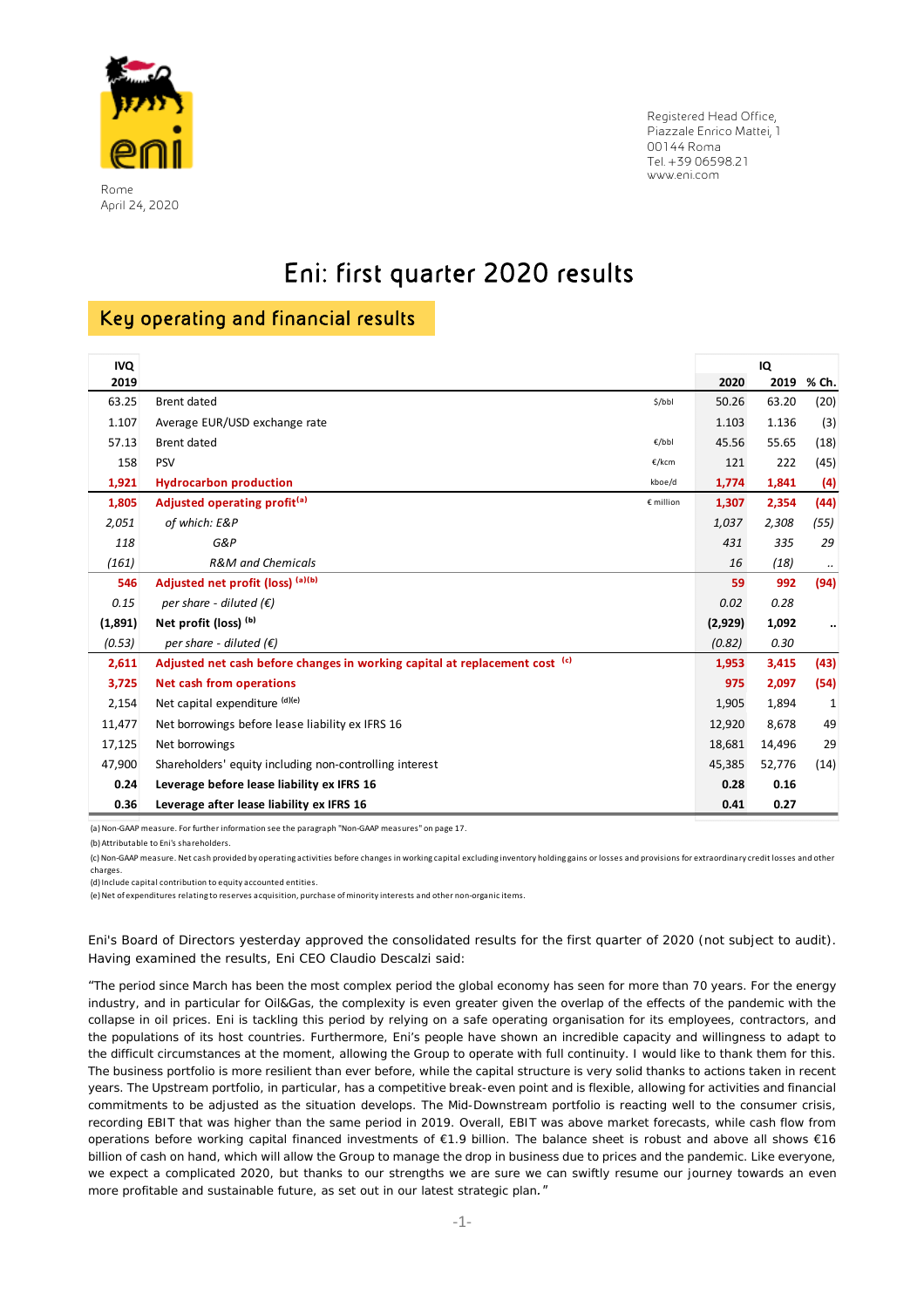## Quarterly highlights

### Exploration & Production

- **Hydrocarbon production: 1.774 million boe/d**, 3.6% lower than the first quarter of 2019. Net of price effects, the decline was 50% due to lower volumes in Libya driven by an anticipated contractual trigger, force majeure and lower entitlements/spending, more than offsetting positive portfolio contribution mainly from Norway. The remaining 50% of the reduced output for the quarter was due to the impact of lower gas demand, mainly in Egypt.
- **Started up oil production at the Agogo field**, in Block 15/06 offshore **Angola**, just nine months after the discovery, thanks to the synergies with the Ngoma FPSO vessel operating the West Hub fields.
- Completed a "fast track" **project for exporting volumes of associated gas produced in Block 403 in Algeria**, paving the way for the synergic development of the gas fields in the North Berkine leases.
- **Portfolio developments:**
	- ‐ Awarded the operatorship of **Block 28** (Eni's interest 60%) in the Namibe and Benguela unexplored basins **offshore Angola**;
	- ‐ Awarded to the JV Vår Energi **17 new exploration licences** (7 of which operated) in the three main basins of the **Norwegian continental shelf**.
- **Exploration success:** 
	- ‐ Drilled a second successful appraisal well at the **Agogo discovery** in **Block 15/06** increasing the block's resources by 1 billion barrels of oil in place;
	- ‐ Made an oil discovery in the Saasken exploration prospect in **Block 10**, **offshore Mexico**. Expected oil in place in the range of 200-300 million bbl;
	- ‐ Made a gas and condensates discovery in the **exploration prospect Mahani-1**, onshore the **Sharjah Emirate (UAE)**, in the Concession B area, just one year after signing the concession agreement.
- **E&P's adjusted operating profit** of €1.04 billion, 55% lower y-o-y mainly driven by a significantly deteriorated trading environment and, to a lesser extent, by lower production volumes.

### Gas & Power

- Finalized the **acquisition of a 70% interest in the Evolvere company**. With this deal Eni becomes the leader in the market of distributed generation from renewables in Italy.
- **G&P's adjusted operating** of €0.43 billion, 29% higher y-o-y driven by optimizations at the gas and power assets portfolio in a volatile market and a growing performance in the retail business notwithstanding lower seasonal sales due to particularly mild winter weather and the impact of the economic downturn on consumption in the thermoelectric and industrial segments and on the provision for doubtful accounts. The LNG business reported lower results negatively affected by a downturn in Asian economies due to COVID-19 effects with fallout on LNG demand and prices.

### Refining & Marketing and Chemicals

- **Completed the upgrading of the Crescentino plant** for the production of bioethanol at industrial scale and restarted the biomass power plant for renewable electricity generation. R&D activities currently focused on developing a production process of bio-plastics from second-generation saccharose.
- Acquired a 40% interest in **Finproject**, a company engaged in the segment of high-performance formulated polymer applications, in an effort to strengthen the product mix by increasing the exposure to products that are more resilient to the volatility of the chemical scenario. Closing is subject to customer antitrust review.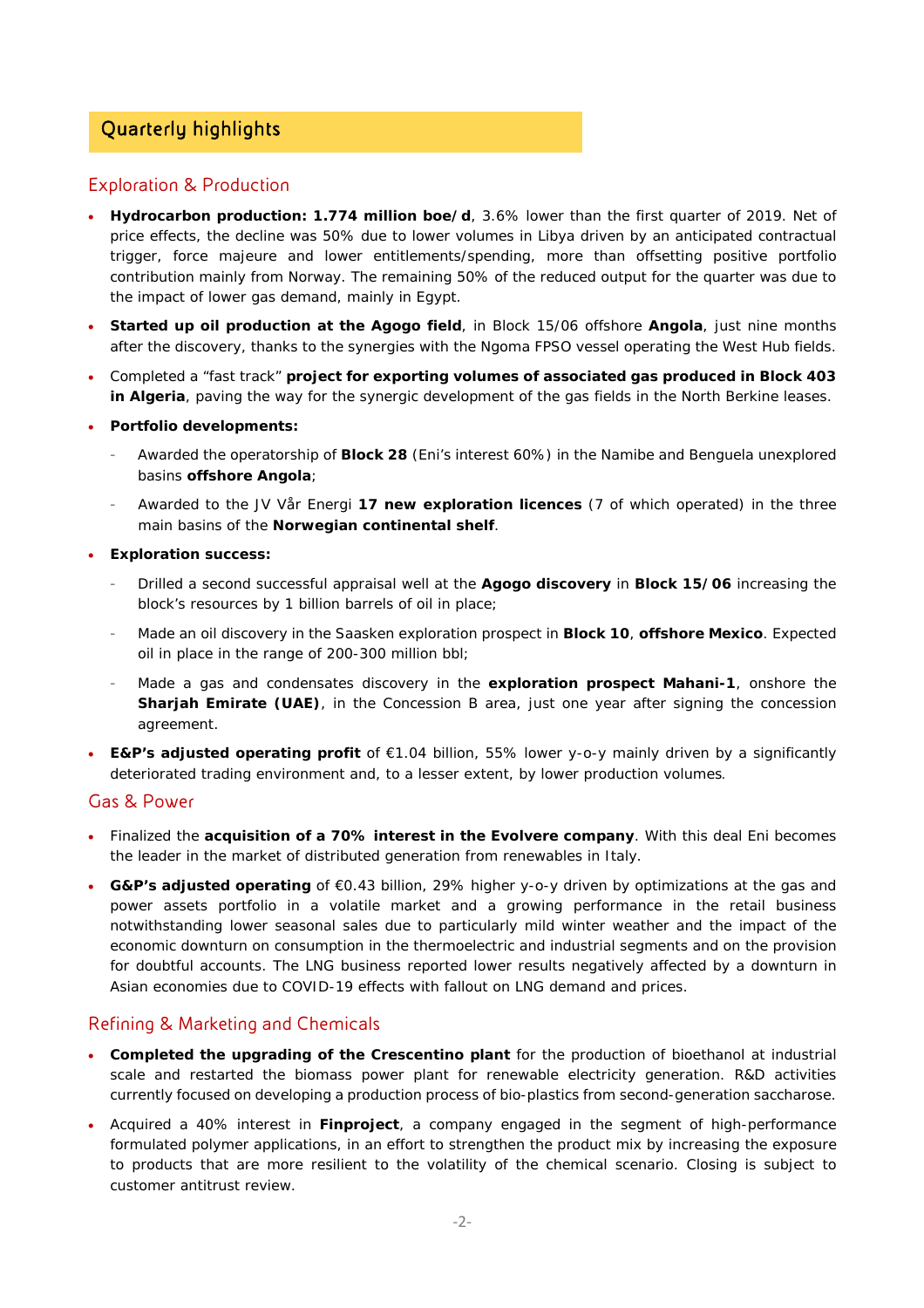- Signed an **agreement with an Italian engineering company** for developing a pyrolysis-based technology to transform mixed plastic waste, that cannot be mechanically recycled, into re-usable raw material.
- **R&M's adjusted operating profit** of €81 million in the first quarter was a significant improvement over the year-ago quarter (up by €53 million, almost 200%) more than offsetting an ongoing contraction in consumer demand due to the COVID-19. The improved quarterly performance was driven by better plant operations, cost reductions, as well as growth in the bio business with the ramp-up of the Gela biorefinery and steady results reported at marketing activities.
- **Chemicals' adjusted operating loss** of €65 million in the quarter was due to a weaker margin scenario and lower sales volumes in all the main end-markets impacted by the economic downturn.

### Energy Solutions, decarbonization and circular economy

- Started up a **photovoltaic plant at the Porto Torres hub** with a capacity of 31 MW.
- Started up a **wind farm in Kazakhstan** with a capacity of 48 MW.
- Started up construction works at the Batchelor and Manton projects in **Australia** targeting an installed capacity of 25 MW.
- Closed the **acquisition of a 49% stake in Falck Renewables** that is operating **five photovoltaic plants in the US (for a total installed capacity of 116 MW)**, including storage capacity, with the aim of developing joint projects in this market.
- Started a collaboration with **ENEA**, an Italian energy agency, to develop a project to establish in the next seven years a **scientific and technological center for studying and developing the DTT (Divertor Tokamak Test) fusion**, with the participation of the European Union and various lenders including the EIB.
- Eni signed a **Memorandum of Understanding** with ADNOC Refining, for the joint development of research initiatives on the capture and confinement of CO<sub>2</sub> emissions.
- Signed an **agreement with Cassa Depositi e Prestiti**, an Italian governmental agency affiliated with the Ministry of Finance, for developing industrial projects intended to produce biofuel and water out of solid urban waste based on Eni's proprietary technologies, in line with the circular development model.

### Group results

### **Quarterly results affected by the combined impact of an ongoing economic recession due to the COVID-19 and falling energy prices.**

- **Adjusted operating profit**: €1.31 billion, down by €1 billion, or by 44%, compared to the first quarter of 2019. Net of scenario effects of €1.1 billion and the negative impacts associated with COVID-19 of  $€0.15$  billion<sup>1</sup>, the performance was a positive of  $€0.2$  billion, up by 16%.
- **Adjusted net profit** at €59 million.

- **Net result**: net loss of €2.93 billion (net profit of €1.1 billion in the first quarter of 2019) mainly due to the alignment of the book value of inventories to market prices current at the end of the quarter. Special charges also included impairment losses from oil&gas assets and negative fair-valued derivatives, which couldn't be accounted as hedges, due to the scenario effects.
- **Net cash before changes in working capital at replacement cost**: €1.95 billion, 43% lower than the same period of 2019 due to scenario effects of -€1.5 billion, including a non-cash change in fairvalued derivatives and the negative impacts associated with COVID-19 of  $\epsilon$ 0.15 billion<sup>1</sup>, partly offset by a positive performance of €0.2 billion.
- **Net cash from operations**: approximately €1 billion (down by 54%), including a cash draw at the working capital which normally features the first quarter due to seasonal factors in gas and other products consumption.

<sup>1</sup> They comprise a reduction in global gas demand, lower offtakes at LNG supply contracts in Asia, lower consumption of fuels and chemical products, operational impacts on hydrocarbon production, higher allowances for doubtful accounts due to an expected deterioration in the counterparty risk.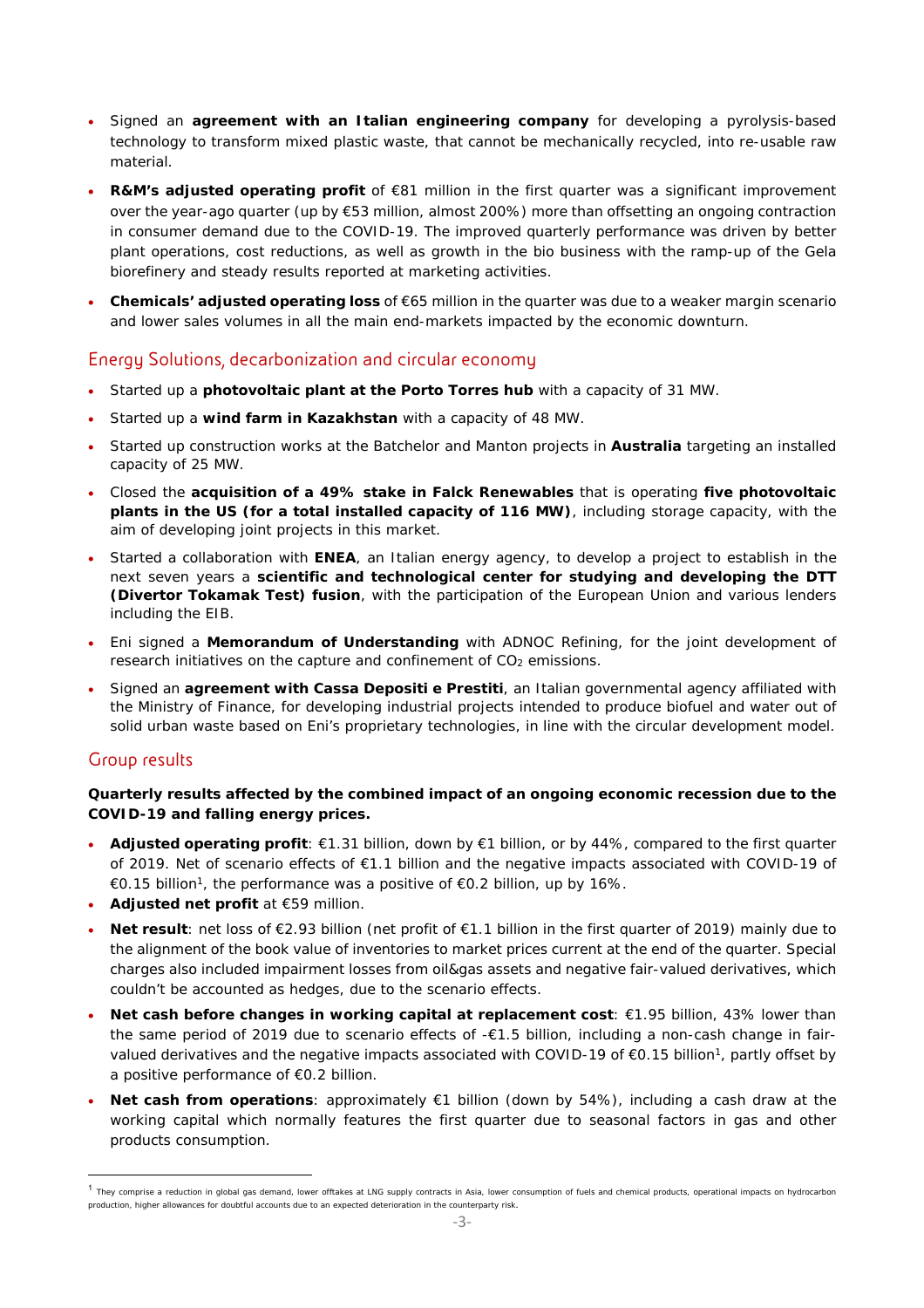- **Net investments**: €1.9 billion, fully funded through cash flow provided by operating activities before working capital effects.
- **Net borrowings**: €18.7 billion (€12.9 billion when excluding lease liabilities) increasing by about €1.6 billion (up 9%) from December 31, 2019.
- **Leverage**: 0.28, before the effect of IFRS 16, higher than the ratio at December 31, 2019 (0.24). Including IFRS 16, leverage was 0.41, or 0.37 excluding the share of lease liabilities attributable to E&P joint operators.

### Outlook 2020

Eni assumes a gradual recovery in global consumption of oil, natural gas and power in the second half of the year, particularly in Eni's reference markets.

Based on this macroeconomic scenario, Eni reduced the Company's outlook for Brent crude oil prices, down to 45 \$/bbl and 55 \$/bbl respectively in 2020 and 2021. Spot gas prices at the Italian hub have been reduced by 15% in 2020 and by 30% in 2021, while refining margin is expected to decline by 18% in 2020. Considering a highly volatile scenario and ongoing disruptions in the global economy, management is going to disclose a sensitivity analysis of Eni's 2020 results to changes in the scenario (see below).

Eni has promptly defined its responses to the current crisis scenario by reviewing the industrial plan for the year 2020 and 2021 in order to preserve the robustness of its balance sheet. The review of the industrial plan foresees:

- **Capex curtailments of approximately €2.3 billion for 2020,** 30% lower than the initial capital budget, and anticipated further reductions of €2.5-3 billion in 2021, i.e. 30%-35% lower than original plans.
- **Expected a production level of 1.75**–**1.80 mboe/d in 2020**, which is lower than initial projections due to capex curtailments, COVID-19 effects, a lower global gas demand also impacted by the pandemic effects and finally extension of force majeure in Libya for the entire first half of the year. This production guidance does not take into account any possible impacts associated with the recently announced OPEC+ cuts that are to be implemented on a field-by-field basis.
- **Capex revisions focused in the E&P segment**, with the re-phasing of a number of projects, which are nonetheless expected to resume quickly once market fundamentals improve, thus recovering any lost production volumes.
- Implemented widespread initiatives to **save approximately €600 million of expenses** in 2020.
- At management's assumption of an average Brent price of 45 \$/bbl for FY 2020, expected **adjusted cash flow before working capital changes** of €7.3 billion. The sensitivity of this cash flow to movements in crude oil prices is estimated at €180-190 million for each one-dollar change in the Brent crude oil prices and commensurate changes in gas prices applicable to deviation in a range of 5-10 \$/bbl from the base-case scenario, also assuming no further management's initiatives and excluding effects on dividends from equity accounted entities.
- **2020 Ebit adjusted mid-downstream** (G&P, R&M with pro-forma ADNOC and Versalis): €0.6 billion.
- **Suspended the share repurchase plan for 2020**. The plan will be reconsidered when the Brent price for the referenced year, which is the benchmark for decisions relating to the buy-back plan activation, is at least equal to 60 \$/barrel.
- Eni is well equipped to withstand the downturn leveraging the **resilience of its portfolio of conventional oil and gas properties with low break-even prices and a robust financial position**: at March 31, 2020, the Company can count on a **liquidity reserve** of €16 billion, consisting of cash on hands of €3.6 billion, €6.6 billion of readily disposable securities, €1.1 billion of short-term financing receivables and  $E4.7$  billion of undrawn committed borrowing facilities.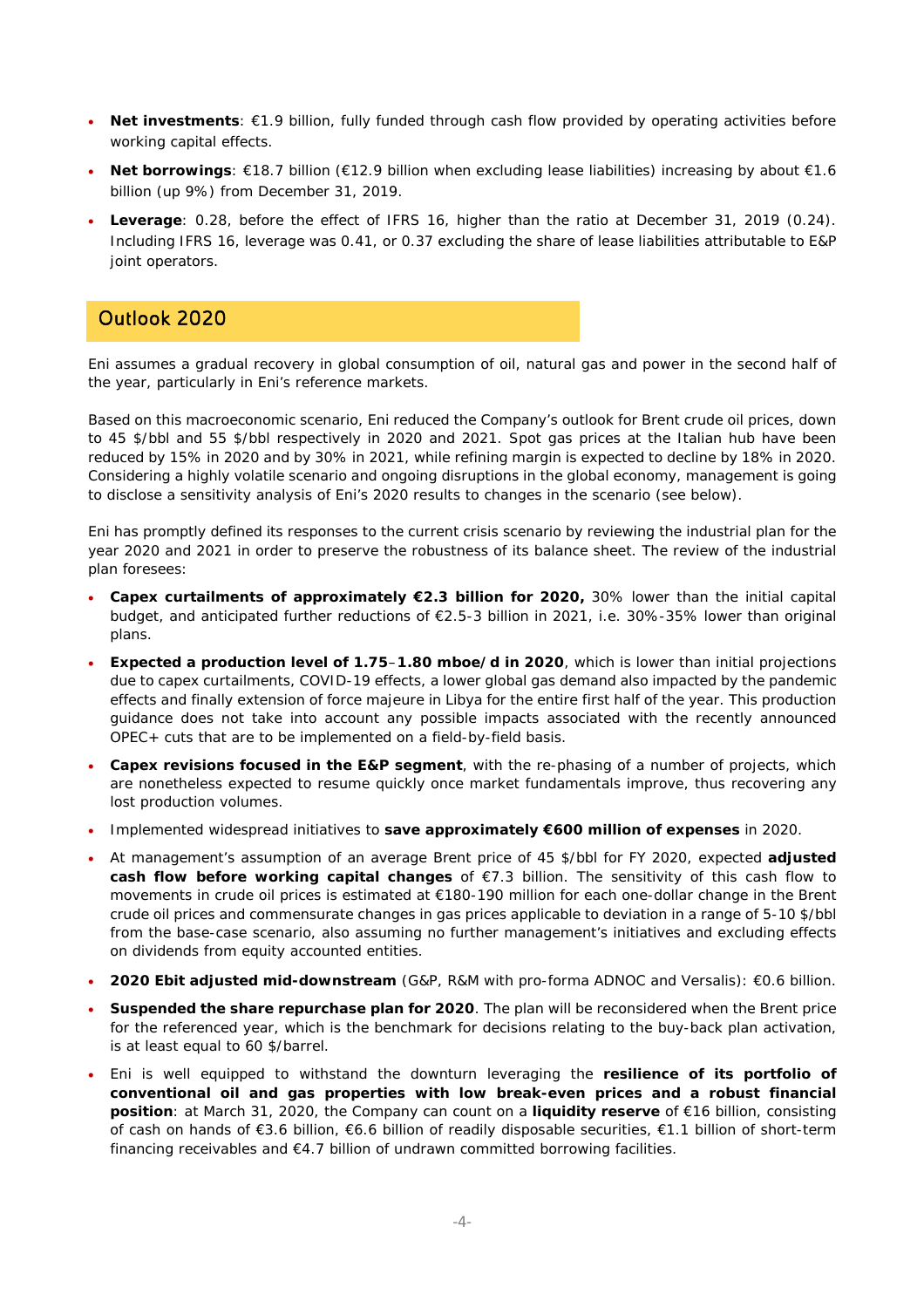# Exploration & Production

### Production and prices

| <b>IVQ</b> |                             |          | IQ    |       |       |
|------------|-----------------------------|----------|-------|-------|-------|
| 2019       |                             |          | 2020  | 2019  | % Ch. |
|            | <b>Production</b>           |          |       |       |       |
| 926        | Liquids                     | kbbl/d   | 892   | 887   | 0.6   |
| 5,379      | Natural gas                 | mmcf/d   | 4,768 | 5,157 | (7.5) |
| 1,921      | <b>Hydrocarbons</b>         | kboe/d   | 1,774 | 1,841 | (3.6) |
|            | <b>Average realizations</b> |          |       |       |       |
| 59.06      | Liquids                     | 5/bbl    | 43.58 | 58.08 | (25)  |
| 4.79       | Natural gas                 | $$$ /kcf | 4.28  | 5.61  | (24)  |
| 43.44      | <b>Hydrocarbons</b>         | \$/boe   | 33.71 | 44.82 | (25)  |

- In the first quarter of 2020, **oil and natural gas production** averaged 1,774 kboe/d. 50% of the decline was due to reduced volumes in Libya driven by an anticipated contractual trigger, geopolitical instability and lower entitlements/spending, despite positive portfolio contributions in Norway. The remaining 50% of the reduced output for the quarter was a result of the impact of lower gas demand, mainly in Egypt. Eni's production performance in the quarter was nonetheless positive and was driven by volumes ramp-ups in Mexico and Algeria and better fields performance in Nigeria, Kazakhstan, Ghana and the United Arab Emirates. These increases offset mature field declines and unplanned facility downtime.
- **Liquids production** was 892 kbbl/d (887 kbbl/d in the first quarter of 2019). Production growth in Kazakhstan, Ghana and the United Arab Emirates, as well as the ramp-ups of the period, mainly in Mexico, were offset by lower production in Libya and Congo and mature field declines.
- **Natural gas production** amounted to 4,768 mmcf/d in the period decreasing by 7.5% y-o-y. Lower production in Libya and the impact of lower natural gas demand in certain areas (Egypt and Venezuela) and LNG demand were partly offset by the growth in Nigeria, Ghana and Algeria.

### Results

| <b>IVQ</b> |                                                    | IQ    |          |       |
|------------|----------------------------------------------------|-------|----------|-------|
| 2019       | $(E$ million)                                      | 2020  | 2019     | % Ch. |
| 830        | <b>Operating profit (loss)</b>                     | 715   | 2,289    | (69)  |
| 1,221      | Exclusion special items of operating profit (loss) | 322   | 19       |       |
| 2,051      | <b>Adjusted operating profit (loss)</b>            | 1,037 | 2,308    | (55)  |
| (40)       | Net finance (expense) income                       | (115) | (124)    |       |
| 114        | Net income (expense) from investments              | (59)  | 62       |       |
| (1,297)    | Income taxes                                       | (651) | (1, 175) |       |
| 61.0       | tax rate $(%)$                                     | 75.4  | 52.3     |       |
| 828        | Adjusted net profit (loss)                         | 212   | 1,071    | (80)  |
|            | Results also include:                              |       |          |       |
| 114        | <b>Exploration expenses:</b>                       | 175   | 117      | 50    |
| 63         | - prospecting, geological and geophysical expenses | 55    | 82       |       |
| 51         | - write-off of unsuccessful wells                  | 120   | 35       |       |
| 1,775      | Capital expenditure                                | 1,258 | 1,986    | (37)  |

 In the first quarter of 2020, the Exploration & Production segment reported an **adjusted operating profit** of €1,037 million, 55% lower than the first quarter 2019, driven by a negative €1.1 billion of scenario effect and by lower production volumes (-€0.17 billion). The scenario loss was attributable to lower liquids realizations driven by a 20% decline in the price of the Brent crude oil benchmark for the quarter and lower gas prices at the Italian spot market PSV (-45%), which are the main benchmark to which our equity volumes are indexed, only partially offset by the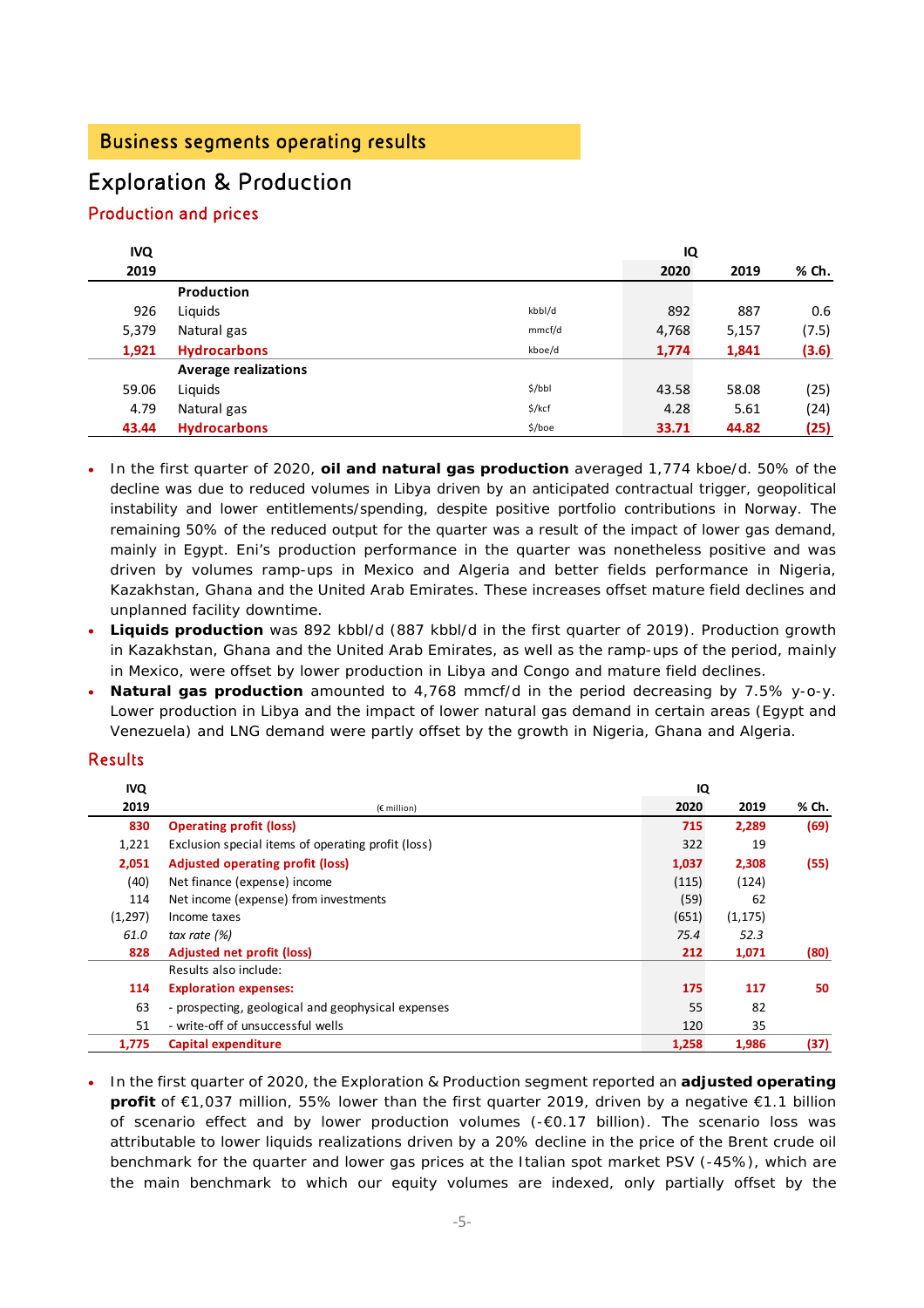appreciation of the USD vs. EUR (+3%), as well as a loss incurred in reselling the gas entitlements of a Libyan partner, which were marketed in Europe. This reselling price is excluded from the calculation of Eni's average realized gas prices disclosed in the table on page 5, because the realized prices are calculated only with reference to equity production. Scenario effects also included higher amortization charges driven by an increased asset retirement cost capitalized as part of property, plant and equipment due to lower discount rates y-o-y.

On a constant scenario basis, the reduction was driven by unfavorable volume/mix effects and bigger write-off expenses related to unsuccessful exploration wells, partly offset by opex cuts.

Operating profit included the result relating to certain hydrocarbon volumes of 2 kboe/d mainly gas, comprised in the production for the period, whereby the price was paid by the buyer without lifting the underlying volume due to the take-or-pay clause in a long-term supply agreement. Management has ascertained that it is highly likely that the buyer will not redeem its contractual right to lift the pre-paid volumes in future reporting periods within the contractual terms.

 **Adjusted net profit** of €212 million decreased by 80% due to a lower operating profit and losses incurred at joint ventures and associates of €59 million, which included Eni's share of result at the JV Vår Energi (a loss of €37 million), while the equity-accounted entity Angola Lng reported lower earnings (-€15 million) driven by a significantly deteriorated trading environment for LNG.

The result was also significantly and negatively affected by an increased adjusted tax rate (up by 23 percentage points) due to: (i) a higher share of taxable profit reported in Countries with higher taxation (for example the UAE and Algeria), (ii) a higher relative weight on pre-tax profit of nondeductible expenses and of a lower deductibility of expenses at the Company's PSAs due to depressed commodity prices; and (iii) the fact that in 2020 the Company has continued incurring losses at the reselling of gas entitlements of a Libyan partner resulting in a distortion to the tax rate.

For the disclosure on business segment special charges, see page 10.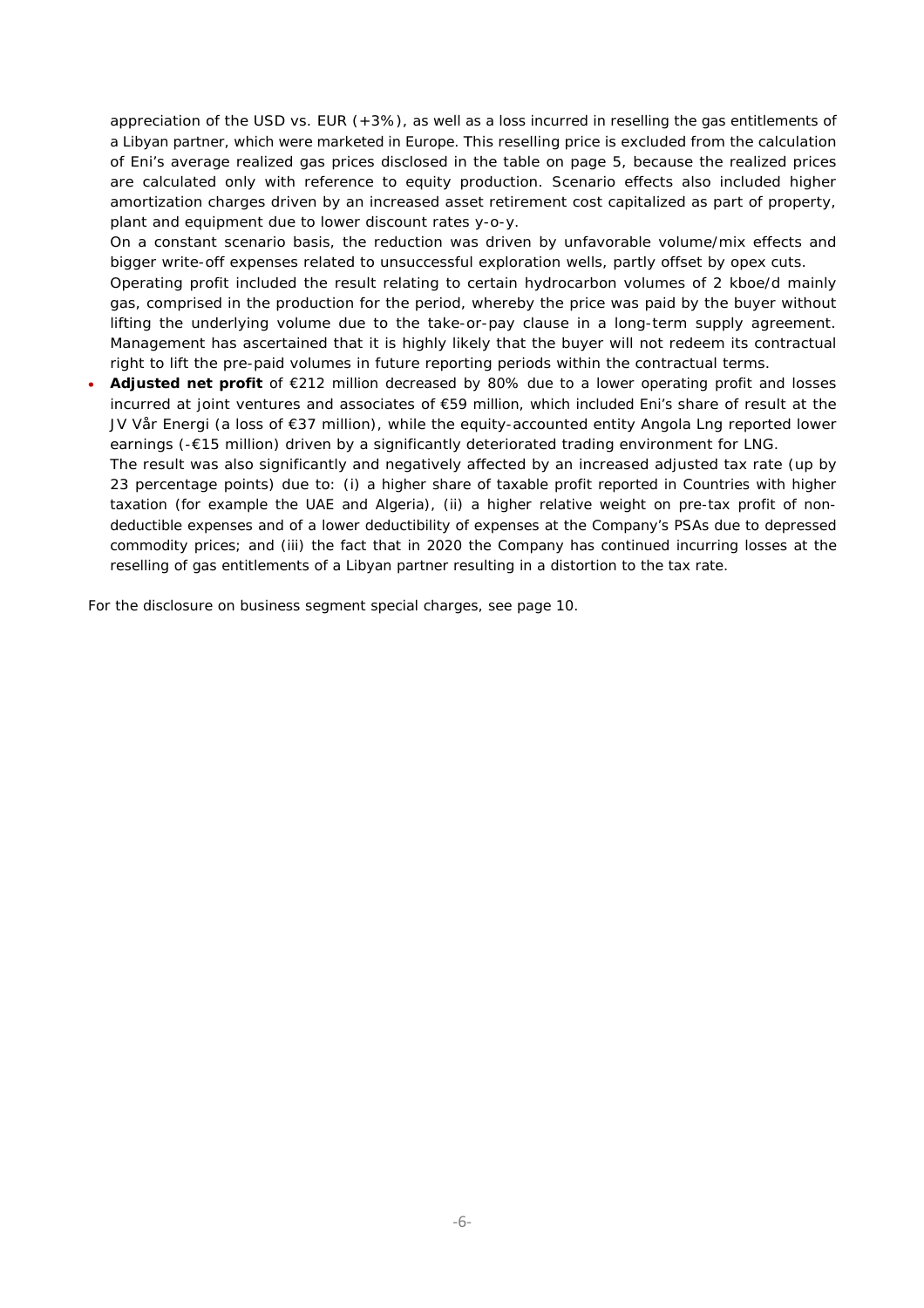## Gas & Power Sales

| <b>IVQ</b> |                              | IQ          |       |       |
|------------|------------------------------|-------------|-------|-------|
| 2019       |                              | 2020        | 2019  | % Ch. |
| 158        | <b>PSV</b><br>€/kcm          | 121         | 222   | (45)  |
| 133        | <b>TTF</b>                   | 102         | 195   | (48)  |
|            | Natural gas sales            | bcm         |       |       |
| 8.67       | Italy                        | 8.97        | 10.77 | (17)  |
| 6.90       | Rest of Europe               | 6.83        | 8.00  | (15)  |
| 1.14       | of which: Importers in Italy | 0.96        | 1.02  | (6)   |
| 5.76       | European markets             | 5.87        | 6.98  | (16)  |
| 1.52       | Rest of World                | 0.95        | 2.56  | (63)  |
| 17.09      | Worldwide gas sales          | 16.75       | 21.33 | (21)  |
| 2.70       | of which: LNG sales          | 2.50        | 2.70  | (7)   |
| 9.92       | <b>Power sales</b>           | 9.89<br>TWh | 10.14 | (2)   |

 In the first quarter of 2020, **natural gas sales** of 16.75 bcm decreased by 21% from the same period of the previous year. Sale in Italy of 8.97 bcm were 17% lower than the corresponding quarter a year ago mainly due to weaker seasonal sales and the impact of an ongoing economic downturn following the containment measures in Italy and Europe as a result of the spread of COVID-19. Sales in the European markets amounted to 5.87 bcm, a decrease of 16% from the comparative period as result of lower volumes marketed in Germany and Turkey.

 **Power sales** were 9.89 TWh, reporting a small decrease y-o-y (down by 2%) due to an economic slowdown in connection with lockdown measure adopted to contain the COVID-19.

### Results

| <b>IVQ</b> |                                                    | IQ    |       |       |
|------------|----------------------------------------------------|-------|-------|-------|
| 2019       | $(E$ million)                                      | 2020  | 2019  | % Ch. |
| 264        | <b>Operating profit (loss)</b>                     | 208   | 208   |       |
| (146)      | Exclusion special items of operating profit (loss) | 223   | 127   |       |
| 118        | <b>Adjusted operating profit (loss)</b>            | 431   | 335   | 29    |
| 2          | - Gas & LNG Marketing and Power                    | 274   | 189   | 45    |
| 116        | - Eni gas e luce                                   | 157   | 146   | 8     |
| 1          | Net finance (expense) income                       |       | 2     |       |
| 6          | Net income (expense) from investments              | (1)   |       |       |
| (48)       | Income taxes                                       | (113) | (105) |       |
| 38.4       | tax rate $(%)$                                     | 26.3  | 30.5  |       |
| 77         | <b>Adjusted net profit (loss)</b>                  | 317   | 239   | 33    |
| 81         | Capital expenditure                                | 57    | 42    | 36    |

- In the first quarter of 2020, the **Gas & Power** segment reported adjusted operating profit of €431 million, up by 29% y-o-y, with both businesses performing well. The better operating performance in the GLP business benefitted from optimization initiatives at the gas and power asset portfolio against the backdrop of high price volatility, partly offset by a declining performance at the LNG business due to the lockdown of Asian economies in response to the COVID-19, which forced a number of buyers to reduce liftings at LNG supply contracts, exacerbating a global glut in the gas market and pricing pressure. The retail business posted steady results (the adjusted operating profit was up by €11 million vs. the year-ago quarter, up by 8%); lower seasonal sales due to particularly mild winter weather and the negative impact of the economic downturn on consumption in the industrial and thermoelectric segments and higher provisions for doubtful accounts based on expectations of a deterioration in credit quality were more than offset by gains at commercial initiatives, cost efficiencies, as well as by the contribution of extra-commodity services in Italy.
- **Adjusted net profit** (€317 million) increased by 33%.

For the disclosure on business segment special charges, see page 10.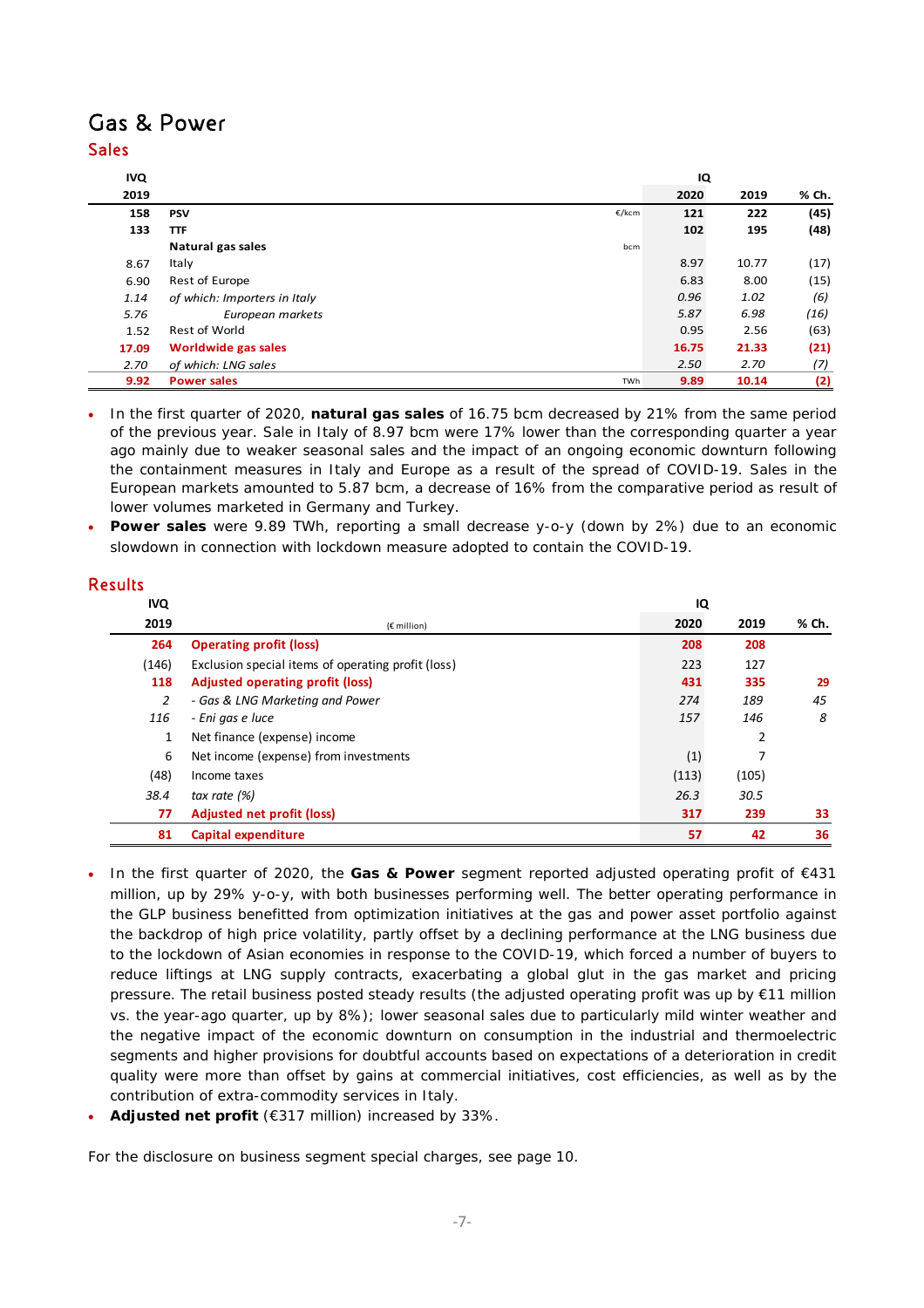# Refining & Marketing and Chemicals

### Production and sales

| <b>IVQ</b> |                                                     |          | IQ   |      |           |
|------------|-----------------------------------------------------|----------|------|------|-----------|
| 2019       |                                                     |          | 2020 | 2019 | % Ch.     |
| 4.2        | <b>Standard Eni Refining Margin (SERM)</b>          | \$/bbl   | 3.6  | 3.4  | 6         |
| 4.86       | Throughputs in Italy                                | mmtonnes | 4.06 | 4.94 | (18)      |
| 0.64       | Throughputs in the rest of Europe                   |          | 0.55 | 0.41 | 34        |
| 2.16       | Throughputs in the Middle East (ADNOC Refining 20%) |          | 1.42 |      | $\cdot$ . |
| 7.66       | <b>Total throughputs</b>                            |          | 6.03 | 5.35 | 13        |
| 85         | Average refineries utilization rate                 | %        | 74   | 86   |           |
| 126        | Bio throughputs                                     | ktonnes  | 188  | 80   |           |
|            | <b>Marketing</b>                                    |          |      |      |           |
| 2.02       | <b>Retail sales in Europe</b>                       | mmtonnes | 1.64 | 1.95 | (16)      |
| 1.42       | Retail sales in Italy                               |          | 1.12 | 1.38 | (19)      |
| 0.60       | Retail sales in the rest of Europe                  |          | 0.52 | 0.57 | (9)       |
| 23.4       | Retail market share in Italy                        | %        | 23.2 | 24.0 |           |
| 2.65       | <b>Wholesale sales in Europe</b>                    | mmtonnes | 2.08 | 2.26 | (8)       |
| 1.93       | Wholesale sales in Italy                            |          | 1.51 | 1.69 | (11)      |
| 0.72       | Wholesale sales in the rest of Europe               |          | 0.57 | 0.57 |           |
|            | <b>Chemicals</b>                                    |          |      |      |           |
| 1.03       | Sales of petrochemical products                     | mmtonnes | 0.89 | 1.04 | (15)      |
| 68         | Average plant utilization rate                      | %        | 58   | 65   |           |

- In the first quarter 2020, the **Eni Standard Refining Margin** continued on a downward trend that was already underway in the final part of 2019, remaining on non-remunerative values (3.6 \$/barrel the average quarterly level, in line with 2019). However, in March refining margins staged a rebound, compared to the depressed values registered in the previous two months, due to a drop in the cost of the crude oil feedstock. Furthermore, price differentials with the Brent crude have widened considerably in this time frame (down by 2 \$/bbl compared to the positive values of 2019).
- **Eni refining throughputs on own account** of the first quarter of 2020 were 6.03 mmtonnes, up by 13% from 2019 due to the acquisition of the 20% in ADNOC Refining finalized on July 31, 2019. When excluding this effect, throughputs declined by 14% due to lower volumes processed at the Taranto and Sannazzaro refineries as a result of higher maintenance activities and at Livorno due to negative scenario effects, partly offset by higher throughputs at the Bayernoil refinery, following the re-entry into operations of the topping unit at the Vohburg plant.
- **Bio throughputs** more than doubled compared to 2019, due to the start-up of the Gela biorefinery in August 2019, which more than offset higher unplanned shutdowns at the Venice unit.
- **Retail sales in Italy** were 1.12 mmtonnes (down by 19% y-o-y) declining in all the segments, particularly in the motorway segment as a result of lower consumption recorded in February, due to the lockdown following the spread of COVID-19. Market share for the quarter was 23.2% (24% in the first quarter 2019).
- **Wholesale sales in Italy** were 1.51 mmtonnes, down by 11% y-o-y, due to lower sales of jet fuel and gasoline, following declining consumptions by February 2020 due to the lockdown to contain the spread of the COVID-19.
- **Retail and wholesale sales in the rest of Europe** of 1.1 mmtonnes decreased by 4% y-o-y mainly as a result of lower volumes marketed in Spain, France and Austria, partly offset by higher sales in Germany due to the restart of the Bayernoil plant.
- **Sales of petrochemical products** of 0.89 mmtonnes decreased by 15% y-o-y. The reduction impacted all the business segments, with the largest losses occurring in the intermediate and polyethylene commodities due to weaker demand at the main end-markets, particularly the automotive sector, exacerbated by the economic impact of COVID-19. However, in March, margins related to virgin naphtha rebounded strongly due to a sudden drop in the feedstock cost and briks demand for certain subsegments tied to the COVID-19 emergency.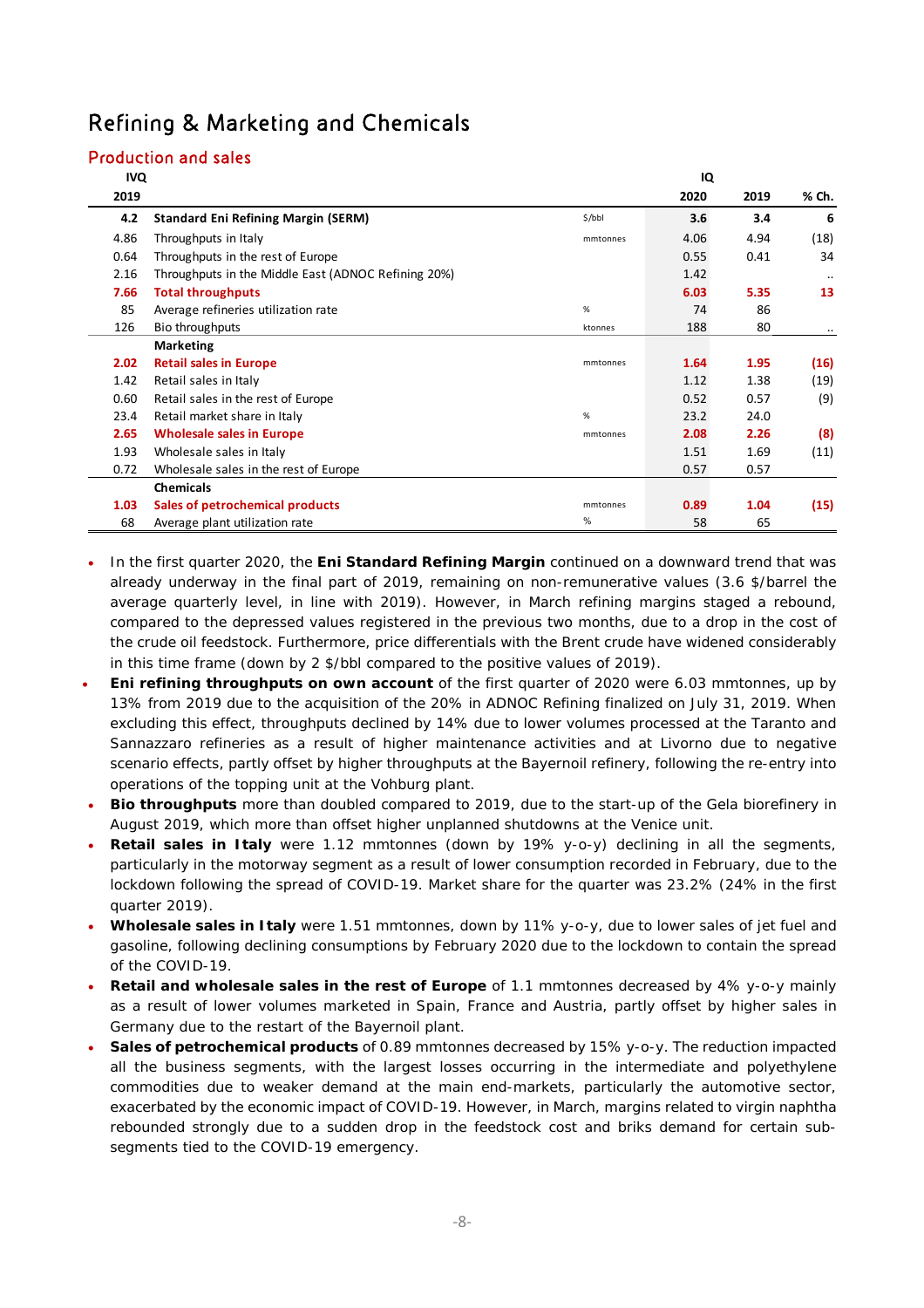**Petrochemical product margins** reported weak trends in the January-February period due to the economic slowdown and competitive pressure. However, in March, the cracker margin recovered significantly due to the decreasing feedstock.

### Results

| <b>IVQ</b> |                                                    | IQ      |       |                      |
|------------|----------------------------------------------------|---------|-------|----------------------|
| 2019       | $(E$ million)                                      | 2020    | 2019  | % Ch.                |
| (1,006)    | <b>Operating profit (loss)</b>                     | (1,910) | 428   | $\ddot{\phantom{a}}$ |
| (3)        | Exclusion of inventory holding (gains) losses      | 1,691   | (402) |                      |
| 848        | Exclusion special items of operating profit (loss) | 235     | (44)  |                      |
| (161)      | <b>Adjusted operating profit (loss)</b>            | 16      | (18)  | 189                  |
| (37)       | - Refining & Marketing                             | 81      | 28    | 189                  |
| (124)      | - Chemicals                                        | (65)    | (46)  | $\cdots$             |
| (6)        | Net finance (expense) income                       | (8)     | (7)   |                      |
| 28         | Net income (expense) from investments              | (10)    | 21    |                      |
| 27         | Income taxes                                       | (62)    | (11)  |                      |
| (112)      | <b>Adjusted net profit (loss)</b>                  | (64)    | (15)  | (327)                |
| 285        | Capital expenditure                                | 235     | 188   | 25                   |

- In the first quarter of 2020, the **Refining & Marketing business** reported an **adjusted operating profit** of €81 million, €53 million higher than the first quarter 2019, up by 189%. This remarkable increase was driven by better results at the refining business, due to improved plant utilization rates, opex savings, as well as higher margins and volumes of bio throughputs which benefitted from the startup of the Gela bio-refinery in August 2019. The marketing business reported positive performances both in the retail and wholesale segments, notwithstanding a collapse of fuels sales in March due to full enactment of lockdown measures in Italy in response to COVID-19.
- In the first quarter of 2020, the **Chemical business** reported an **adjusted operating loss** of €65 million, worsening from the same period of 2019 (down by €19 million), affected by already weak demand trends in the main end-markets, in particular the automotive sector, exacerbated by the global economic downturn caused by the lockdown measures related to COVID-19. In a shrinking global market, downward margin trends were made worse by rising competitive pressure from producers with lower feedstock costs and bigger cost economies (e.g., US producers using ethane-based crackers). These drivers determined unprofitable spreads between product prices and feedstock costs mainly for polyethylene and a profitability decline at styrenics and elastomers. The operating performance was also negatively affected by maintenance activities at the Priolo hub and at the Dunkerque steam cracker.
- **Adjusted net result** was a loss of €64 million, down by €49 million from the same period of 2019, due to a loss related to the investment in ADNOC Refining which was negatively affected by a weak margins scenario in the Middle East and planned maintenance activities, partially offset by dividends earned from entities valued at fair value through OCI.

For the disclosure on business segment special charges, see page 10.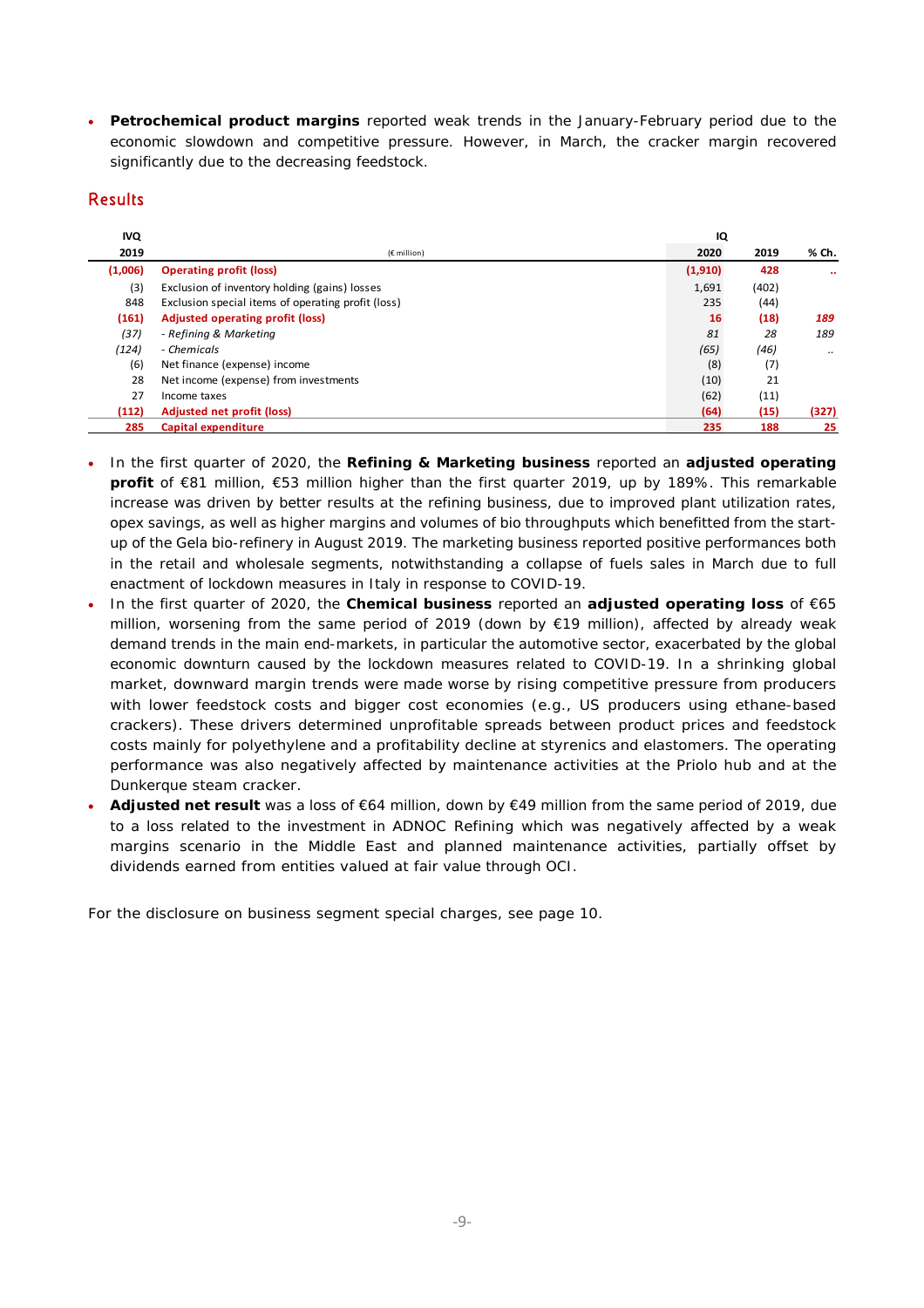# Group results

| <b>IVQ</b> |                                                                                            |         | IQ     |       |
|------------|--------------------------------------------------------------------------------------------|---------|--------|-------|
| 2019       | (€ million)                                                                                | 2020    | 2019   | % Ch. |
| 16,215     | Net sales from operations                                                                  | 13,873  | 18,540 | (25)  |
| (178)      | Reported operating profit (loss)                                                           | (1,095) | 2,518  |       |
| 14         | Exclusion of inventory holding (gains) losses                                              | 1,577   | (272)  |       |
| 1,969      | Exclusion of special items (a)                                                             | 825     | 108    |       |
| 1,805      | <b>Adjusted operating profit</b>                                                           | 1,307   | 2,354  | (44)  |
|            | Breakdown by segment:                                                                      |         |        |       |
| 2,051      | <b>Exploration &amp; Production</b>                                                        | 1,037   | 2,308  | (55)  |
| 118        | Gas & Power                                                                                | 431     | 335    | 29    |
| (161)      | Refining & Marketing and Chemicals                                                         | 16      | (18)   | 189   |
| (211)      | Corporate and other activities                                                             | (211)   | (137)  | (54)  |
| 8          | Impact of unrealized intragroup profit elimination and other consolidation adjustments (b) | 34      | (134)  |       |
| (1,891)    | Net profit (loss) attributable to Eni's shareholders                                       | (2,929) | 1,092  |       |
| 10         | Exclusion of inventory holding (gains) losses                                              | 1,118   | (192)  |       |
| 2,427      | Exclusion of special items (a)                                                             | 1,870   | 92     |       |
| 546        | Adjusted net profit (loss) attributable to Eni's shareholders                              | 59      | 992    | (94)  |

(a) For further information see table "Breakdown of special items".

(b) Unrealized intragroup profit elimination mainly pertained to intra-group sales of commodities and services recorded in the assets of the purchasing business segment as of the end of the period.

### Adjusted results

- In the first quarter of 2020, the Group's **adjusted operating profit** of €1,307 million was down by 44% from the same period of 2019. Net of scenario effects of €1.1 billion and the negative impacts associated with COVID-19 of €0.15 billion<sup>2</sup>, the performance was a positive of €0.2 billion, up by 16%, due to the drivers disclosed in the business segments review.
- In the first quarter of 2020, **adjusted net result** was €59 million, down by 94%, due to a weaker operating performance and to lower results at JVs and other industrial investments due to a deteriorated macroeconomic backdrop. Furthermore, the net result was negatively impacted by an increased adjusted tax rate reaching 92% (up by 38 percentage points compared to the same quarter of the previous year) reflecting the higher tax rate of the E&P segment, which increased to 75%, up by 23 percentage points y-o-y due to: (i) a higher share of taxable profit reported in Countries with higher taxation (for example the UAE and Algeria); (ii) a higher relative weight on pre-tax profit of nondeductible expenses and of a lower deductibility of expenses at the Company's PSAs due to depressed commodity prices; and iii) the fact that in 2020 the Company has continued incurring losses at the reselling of gas entitlements of a Libyan partner resulting in a distortion to the tax rate. Finally, the higher Group tax rate of 92% compared to the tax rate of the E&P segment at 75% was driven by nondeductible losses incurred at joint ventures and other equity-accounted investments and by the fact that losses incurred at Italian operations are accruing deferred tax assets at the statutory rate of 24%.

### Special items

The breakdown of **special items of operating profit** by segment (net charges of €825 million) is the following:

- **E&P:** net charges of €322 million included impairments of oil and gas properties (€197 million) following an impairment review of all oil&gas CGUs, driven by downward revisions of commodity prices in the short and medium term (€197 million), an allowance for doubtful accounts relating a barrel-denominated receivable to align its carrying value to current value (€89 million) and risk provisions (€27 million);
- **G&P**: net charges of €223 million included the accounting effect of certain fair-valued commodity derivatives lacking the formal criteria to be classified as hedges (€184 million) and the reclassification

<sup>&</sup>lt;sup>2</sup> They comprise a reduction in global gas demand, lower offtakes at LNG supply contracts in Asia, lower consumption of fuels and chemical products, operational impacts on hydrocarbon production, higher allowances for doubtful accounts due to an expected deterioration in the counterparty risk.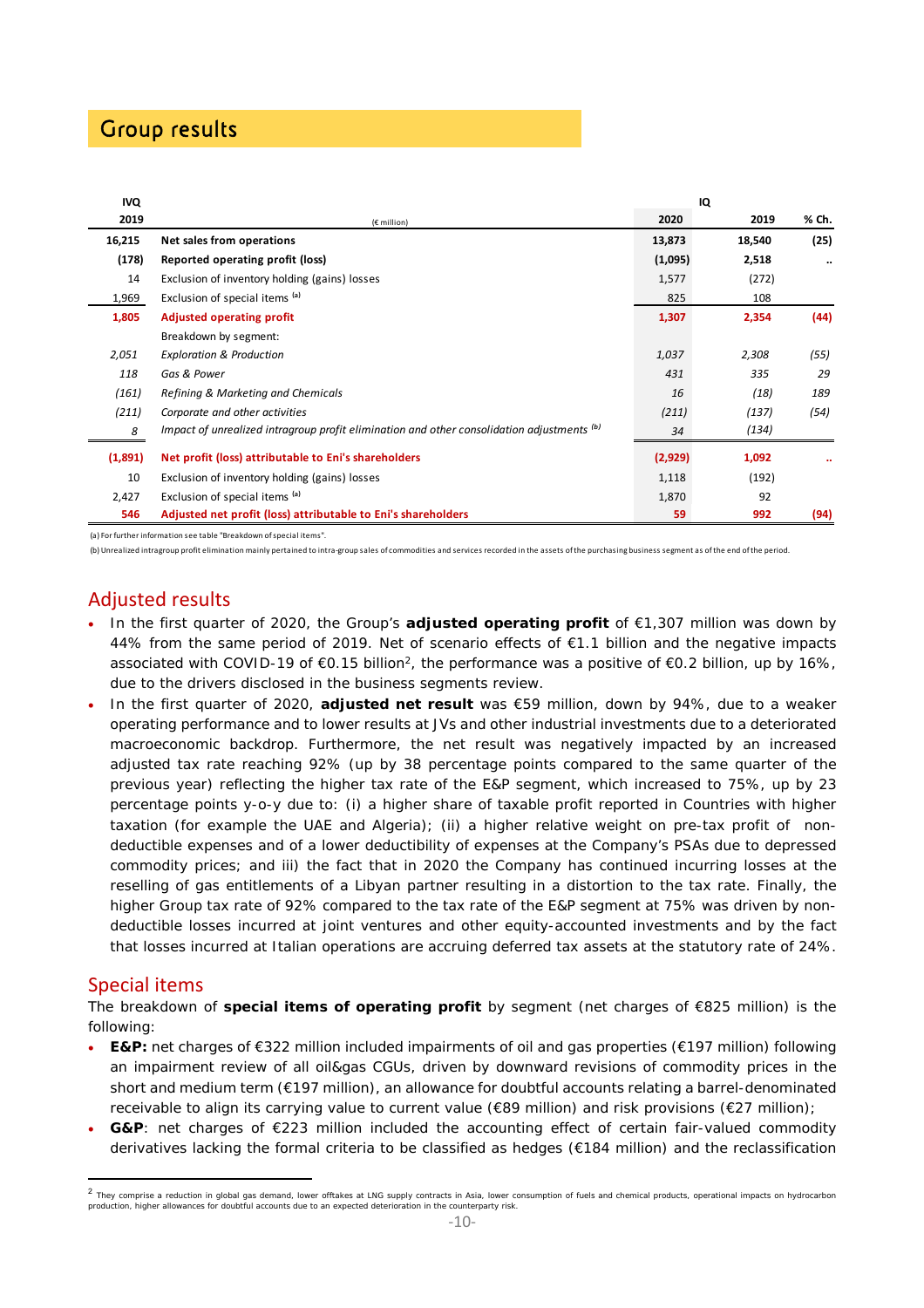to adjusted operating profit of the positive balance of €46 million related to derivative financial instruments used to manage margin exposure to foreign currency exchange rate movements and exchange translation differences of commercial payables and receivables;

 **R&M and Chemicals:** net charges of €235 million including asset impairments driven by a deteriorated refining scenario and write-downs of capital expenditure relating to certain Cash Generating Units in the R&M business that were impaired in previous reporting periods and continued to lack any profitability prospects (overall €139 million), environmental provisions (€15 million) as well as the accounting effect of certain fair-valued commodity derivatives lacking the formal criteria to be classified as hedges or to be eligible for the own use exemption (€85 million).

**Special items of investments** related to: (i) charges of €565 million relating to the Vår Energi JV, which incurred oil&gas asset impairments reflecting the revision of the Brent price scenario for the 2020-2021 years as well as accrued currency translation differences at finance debt denominated in a currency other than the reporting currency for which the reimbursement cash outflows are expected to be matched by highly probable cash inflows, from the sale of production volumes, in the same currency as the finance debt as part of a natural hedge relationship; (ii) a loss of €139 million relating to the alignment of raw material and products inventories to their net realizable values at period end at ADNOC Refining.

### Reported results

In the first quarter of 2020, the Group reported a **net loss attributable to Eni's shareholders** of €2,929 million compared to a net profit of €1,092 million reported in the same period of the previous year due to an operating loss of approximately €1.1 billion.

In addition to the drivers described in the review of the Company's business segments, the quarterly performance was negatively and significantly affected by the impact of falling oil prices on inventories evaluation, which were aligned to their net realizable values at period end (resulting in an operating charge of €1.6 billion), impairment losses taken at oil&gas assets and refineries driven by an unfavorable scenario (€0.34 billion) and negative fair-valued derivatives that lacked the formal criteria to be accounted as hedges.

The Group incurred losses of about €800 million at joint ventures and other industrial investments which were negatively affected by the same market and industrial trends as operated activities, as well as the impact of USD appreciation against all major currencies leading to the incurrence of exchange rate expenses, in addition to impairment losses of tangible assets and inventories.

Finance expenses increased by approximately €172 million due to lower gains from mark-to-market of securities held for trading.

Reported tax rate was affected by the same negative trends discussed in the section "Adjusted results".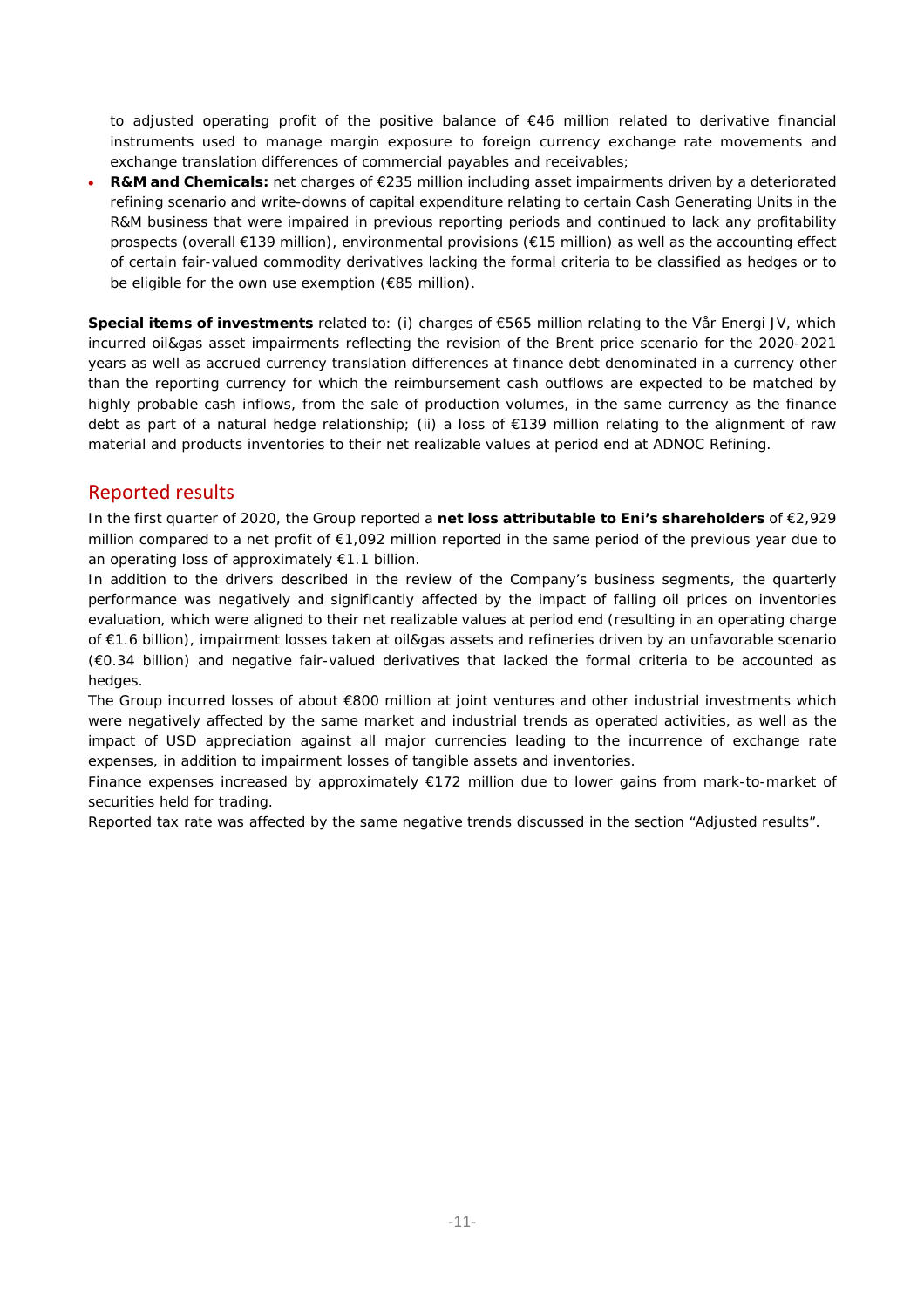## Net borrowings and cash flow from operations

| IVQ        |                                                                                                      | IQ       |          |          |
|------------|------------------------------------------------------------------------------------------------------|----------|----------|----------|
| 2019       | (€ million)                                                                                          | 2020     | 2019     | Change   |
| (1,889)    | Net profit (loss)                                                                                    | (2,927)  | 1,095    | (4,022)  |
|            | Adjustments to reconcile net profit (loss) to net cash provided by operating activities:             |          |          |          |
| 4,234      | - depreciation, depletion and amortization and other non monetary items                              | 3,335    | 1,954    | 1,381    |
| (126)      | - net gains on disposal of assets                                                                    | (3)      | (5)      | 2        |
| 1,558      | - dividends, interests and taxes                                                                     | 721      | 1,482    | (761)    |
| 1,338      | Changes in working capital related to operations                                                     | 685      | (1,590)  | 2,275    |
| 119        | Dividends received by equity investments                                                             | 156      | 530      | (374)    |
| (1, 332)   | Taxes paid                                                                                           | (738)    | (1, 153) | 415      |
| (177)      | Interests (paid) received                                                                            | (254)    | (216)    | (38)     |
| 3,725      | Net cash provided by operating activities                                                            | 975      | 2,097    | (1, 122) |
| (2, 241)   | Capital expenditure                                                                                  | (1,590)  | (2, 239) | 649      |
| (26)       | Investments                                                                                          | (222)    | (30)     | (192)    |
| 274        | Disposal of consolidated subsidiaries, businesses, tangible and intangible assets and<br>investments | 8        | 6        | 2        |
| (178)      | Other cash flow related to capital expenditure, investments and disposals                            | (93)     | 68       | (161)    |
| 1,554      | Free cash flow                                                                                       | (922)    | (98)     | (824)    |
| (126)      | Borrowings (repayment) of debt related to financing activities                                       | (735)    | (65)     | (670)    |
| 555        | Changes in short and long-term financial debt                                                        | (452)    | (210)    | (242)    |
| (225)      | Repayment of lease liabilities                                                                       | (249)    | (230)    | (19)     |
| (180)      | Dividends paid and changes in non-controlling interests and reserves                                 |          |          |          |
| (17)       | Effect of changes in consolidation, exchange differences and cash and cash equivalent                | 5        | 8        | (3)      |
| 1,561      | <b>NET CASH FLOW</b>                                                                                 | (2, 353) | (595)    | (1,758)  |
| 2,611      | Adjusted net cash before changes in working capital at replacement cost                              | 1,953    | 3,415    | (1, 462) |
| <b>IVQ</b> |                                                                                                      | IQ       |          |          |
| 2019       | (€ million)                                                                                          | 2020     | 2019     | Change   |
| 1,554      | <b>Free cash flow</b>                                                                                | (922)    | (98)     | (824)    |
| (225)      | Repayment of lease liabilities                                                                       | (249)    | (230)    | (19)     |
|            | Net borrowings of acquired companies                                                                 | (66)     |          | (66)     |
| 83         |                                                                                                      |          |          | (145)    |
|            | Exchange differences on net borrowings and other changes                                             | (206)    | (61)     |          |
| (180)      | Dividends paid and changes in non-controlling interest and reserves                                  |          |          |          |
| 1,232      | <b>CHANGE IN NET BORROWINGS BEFORE LEASE LIABILITIES</b>                                             | (1, 443) | (389)    | (1,054)  |
|            | IFRS 16 first application effect                                                                     |          | (5,746)  | 5,746    |
| 225        | Repayment of lease liabilities                                                                       | 249      | 230      | 19       |
| (65)       | New leases subscription of the period and other changes                                              | (362)    | (302)    | (60)     |
| 160        | <b>Change in lease liabilities</b>                                                                   | (113)    | (5,818)  | 5,705    |
| 1,392      | <b>CHANGE IN NET BORROWINGS</b>                                                                      | (1, 556) | (6, 207) | 4,651    |

**Net cash provided by operating activities** was €975 million in the first quarter of 2020, decreasing by over 50% from the same period of the previous year due to the worsening scenario.

Changes in working capital were €685 million and reflected a lower amount of trade receivables due in subsequent reporting periods divested to financing institutions compared to the fourth quarter 2019 (down by  $\epsilon$ 0.47 billion).

**Net cash before changes in working capital at replacement cost** was €1,953 million declining by 43% y-o-y due to scenario effects of -€1.5 billion, including a non-cash change in fair-valued derivatives and the negative impacts associated with COVID-19 of €0.15 billion, partly offset by a positive performance of €0.2 billion.

Group cash tax rate was 30% (29% in the first quarter 2019).

**Cash outflows for capital expenditure and investments** were €1,812 million, including the acquisition of the Evolvere company and an interest in Falck Renewables.

Net of the above-mentioned non-organic items and of utilization of trade advances cashed by Egyptian partners in previous reporting periods in relation to the financing of the Zohr project (€0.3 billion), net capital expenditures amounted to €1.9 billion.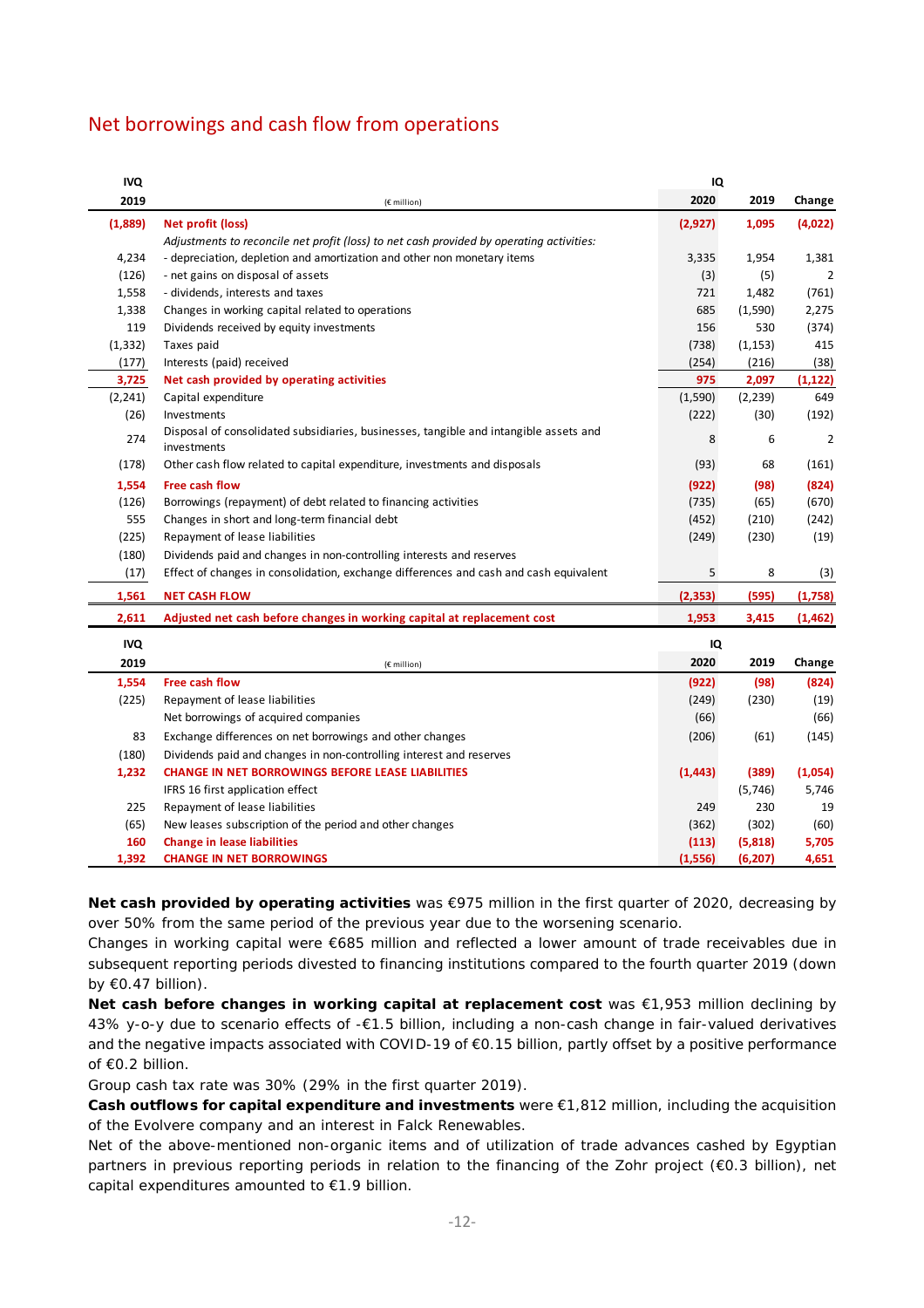## Summarized Group Balance Sheet

| (€ million)                                              | March 31, 2020 | Dec. 31, 2019 Change |          |
|----------------------------------------------------------|----------------|----------------------|----------|
| <b>Fixed assets</b>                                      |                |                      |          |
| Property, plant and equipment                            | 62,191         | 62,192               | (1)      |
| Right of use                                             | 5,429          | 5,349                | 80       |
| Intangible assets                                        | 3,207          | 3,059                | 148      |
| Inventories - Compulsory stock                           | 558            | 1,371                | (813)    |
| Equity-accounted investments and other investments       | 9,014          | 9,964                | (950)    |
| Receivables and securities held for operating purposes   | 1,288          | 1,234                | 54       |
| Net payables related to capital expenditure              | (2, 181)       | (2, 235)             | 54       |
|                                                          | 79,506         | 80,934               | (1, 428) |
| <b>Net working capital</b>                               |                |                      |          |
| Inventories                                              | 3,803          | 4,734                | (931)    |
| Trade receivables                                        | 8,375          | 8,519                | (144)    |
| Trade payables                                           | (8,990)        | (10, 480)            | 1,490    |
| Net tax assets (liabilities)                             | (1,970)        | (1,594)              | (376)    |
| Provisions                                               | (13, 339)      | (14, 106)            | 767      |
| Other current assets and liabilities                     | (2, 181)       | (1,864)              | (317)    |
|                                                          | (14, 302)      | (14,791)             | 489      |
| <b>Provisions for employee post-retirements benefits</b> | (1, 156)       | (1, 136)             | (20)     |
| Assets held for sale including related liabilities       | 18             | 18                   |          |
| <b>CAPITAL EMPLOYED, NET</b>                             | 64,066         | 65,025               | (959)    |
| Eni's shareholders equity                                | 45,277         | 47,839               | (2, 562) |
| Non-controlling interest                                 | 108            | 61                   | 47       |
| <b>Shareholders' equity</b>                              | 45,385         | 47,900               | (2,515)  |
| Net borrowings before lease liabilities ex IFRS 16       | 12,920         | 11,477               | 1,443    |
| <b>Lease liabilities</b>                                 | 5,761          | 5,648                | 113      |
| - of which Eni working interest                          | 3,802          | 3,672                | 130      |
| - of which Joint operators' working interest             | 1,959          | 1,976                | (17)     |
| Net borrowings after lease liabilities ex IFRS 16        | 18,681         | 17,125               | 1,556    |
| TOTAL LIABILITIES AND SHAREHOLDERS' EQUITY               | 64,066         | 65,025               | (959)    |
| Leverage before lease liability ex IFRS 16               | 0.28           | 0.24                 | 0.04     |
| Leverage after lease liability ex IFRS 16                | 0.41           | 0.36                 | 0.05     |
| Gearing                                                  | 0.29           | 0.26                 | 0.03     |

- As of March 31, 2020, **fixed assets** decreased by €1,428 million mainly due to the write-down of compulsory stock following a decline in crude oil and product prices and to the reduction in the item "Equity accounted investments and other investments" driven by losses incurred at equity-accounted entities (Vår Energi and ADNOC Refining). Property, plants and equipment were almost unchanged due to additions in relation to capex incurred in the period and foreign currency translation effects and detractions due to amortization, depletion, impairments and write-offs.
- **Net working capital** (-€14,302 million) increased by €489 million due to lower trade payables (down by €1,490 million) and lower provisions due to higher discount rates (worsening spreads applied to each class of credit rating). These decreases were partly offset by the lower value of oil and products inventories due to the alignment to market prices at the end period (down by €931 million) and the increase of tax payables (up by €376 million) due to the recognition of income taxes in the period and by an advanced payment of excise taxes made in December 2019.
- **Shareholders' equity** (€45,385 million) decreased by €2,515 million compared to December 31, 2019. Net loss for the period (- $\epsilon$ 2,927 million) and a negative change in the fair value of the cash flow hedge reserve (-€427 million) were partly offset by the increase in foreign currency translation differences (€578 million) reflecting the appreciation of the dollar vs. the euro.
- **Net borrowings**<sup>3</sup> as of March 31, 2020 was €18,681 million increasing by €1,556 million from 2019. When excluding the lease liabilities, net borrowings were re-determined at €12,920 million increasing by approximately €1.4 billion.

 <sup>3</sup> Details on net borrowings are furnished on page 23.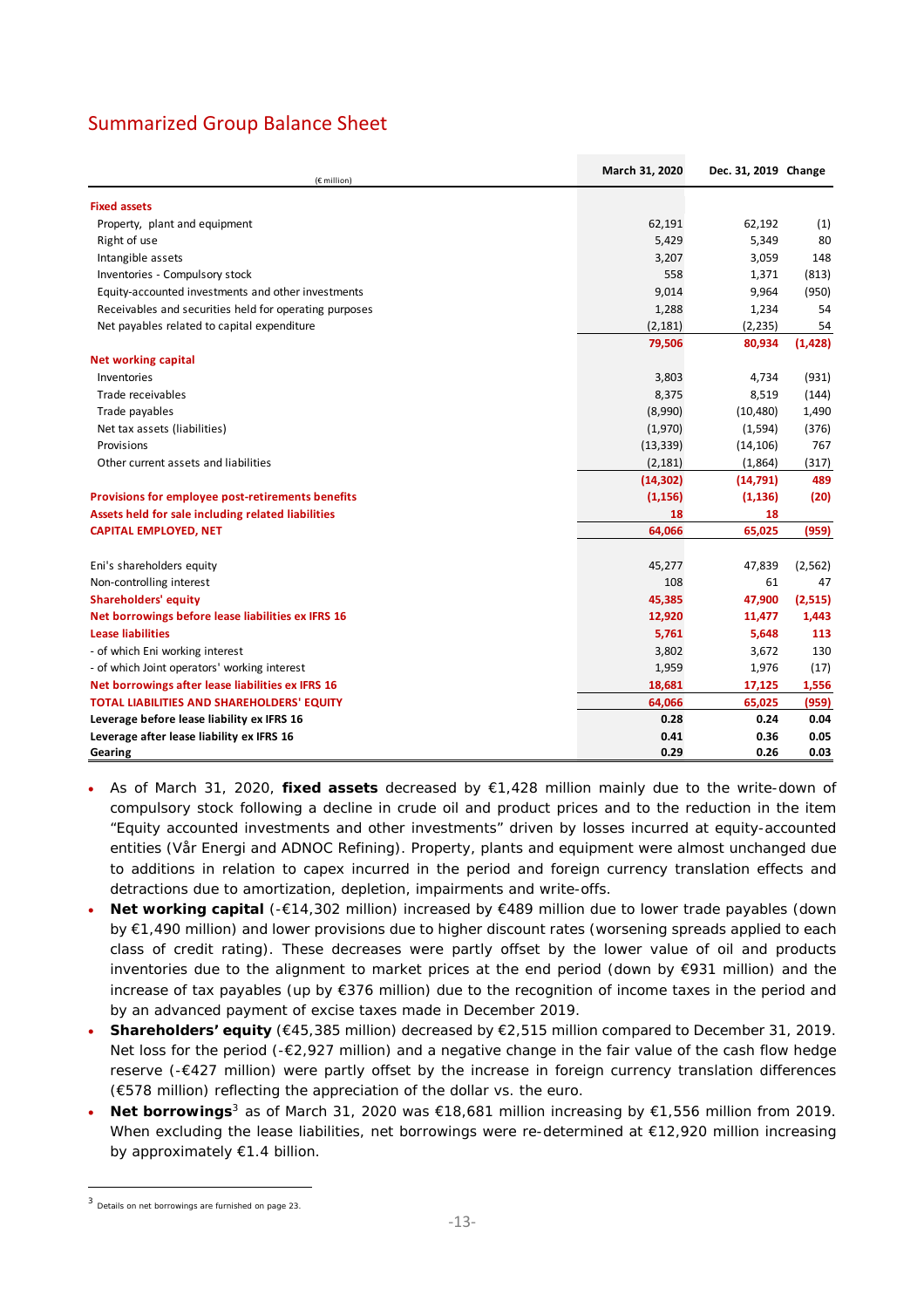**Leverage**4 – the ratio of the borrowings to total equity - was 0.41 at March 31, 2020, due to the increase in net borrowings in the quarter. The impact of the lease liability pertaining to joint operators in Eni-led upstream unincorporated joint ventures weighted on leverage for approximately 4 points. Excluding the impact of IFRS 16 altogether, leverage would be 0.28.

<sup>4</sup> Non-GAAP financial measures and other alternative performance indicators disclosed throughout this press release are accompanied by explanatory notes and tables in line with guidance provided by ESMA guidelines on alternative performance measures (ESMA/2015/1415), published on October 5, 2015. For further information, see the section "Non-GAAP measures" of this press release. See pages 17 and subsequent.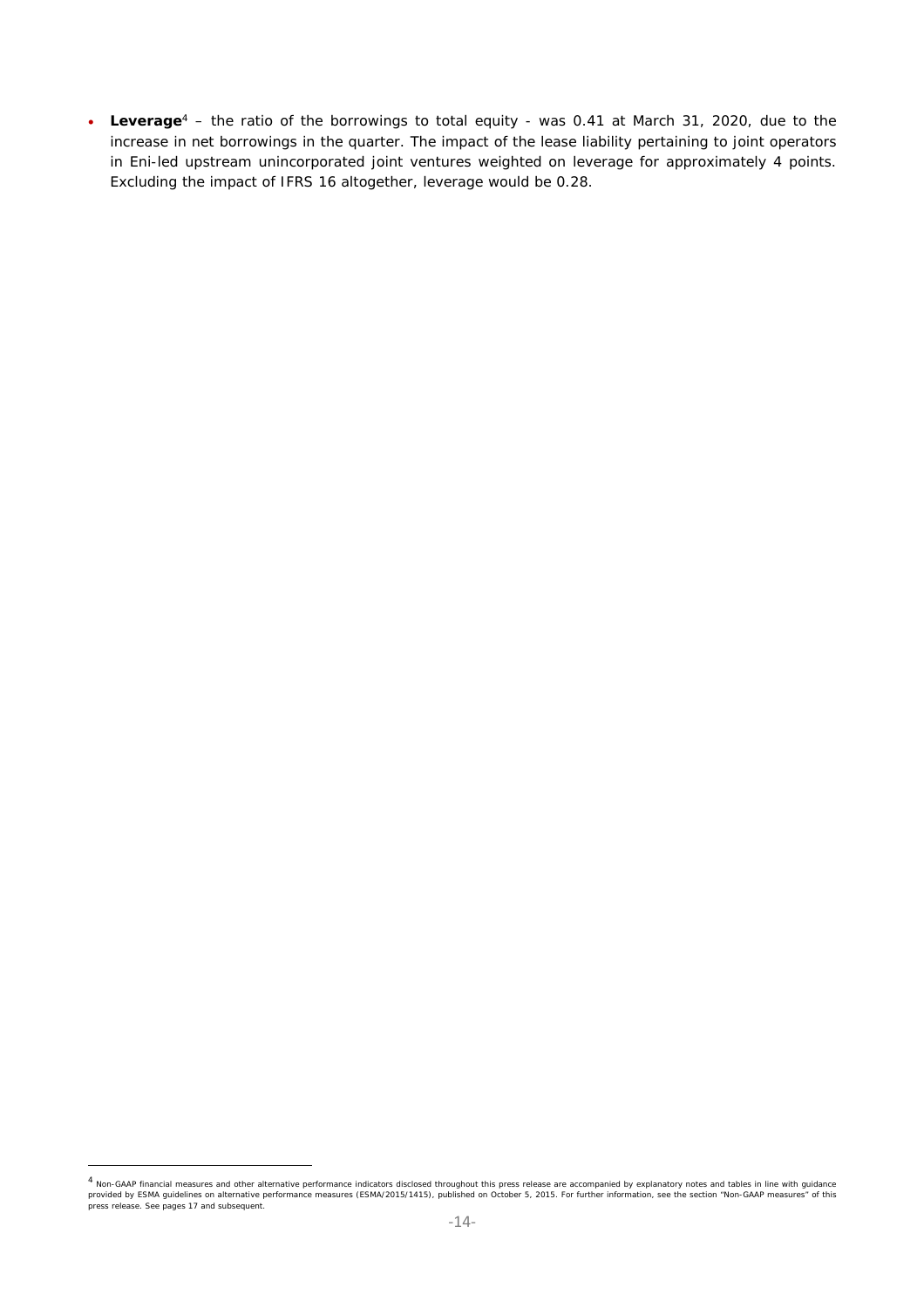#### Other information, basis of presentation and disclaimer

This press release on Eni's results of the first quarter of 2020 has been prepared on a voluntary basis according to article 82‐ter, Regulations on issuers (Consob Regulation No. 11971 of May 14, 1999 and subsequent amendments and inclusions). The disclosure of results and business trends on a quarterly basis is consistent with Eni's policy to provide the market and investors with regular information about the Company's financial and industrial performances and business prospects considering the reporting policy followed by oil&gas peers who are communicating results on quarterly basis. Results and cash flow are presented for the first quarter of 2020 and of 2019 as well as the fourth quarter of 2019. Information on the Company's financial position relates to end of the periods as of March 31, 2020 and December 31, 2019.

Accounts set forth herein have been prepared in accordance with the evaluation and recognition criteria set by the International Financial Reporting Standards (IFRS) issued by the International Accounting Standards Board (IASB) and adopted by the European Commission according to the procedure set forth in Article 6 of the European Regulation (CE) No. 1606/2002 of the European Parliament and European Council of July 19, 2002.

I criteri di rilevazione e valutazione adottati nella preparazione dei risultati del primo trimestre 2020 sono gli stessi adottati nella redazione della Relazione finanziaria annuale 2019 alla quale si rinvia.

These criteria are unchanged from the 2019 Annual Report on Form 20‐F filed with the US SEC on April 2, 2020, which investors are urged to read.

#### **Re‐organization of trading oil activities**

Effective January 1, 2020 with a view to improving integration across businesses in the oil supply chain aiming at minimizing the commodity risk exposure and optimizing the value of equity production and internal processing needs, the Company has reorganized the activity of trading oil, the scope of which includes enhancement and optimization of the oil commodity portfolio, supplies of crudes and products for our refining system and hedging any internal imbalances through purchases/sales at the open market. As result of this, organizational and profit responsibilities relating trading oil activities have been transferred to the Refining & Marketing business, whereas previously they were part of the Gas & Power segment. As provided by international reporting standards regulating the topic of segmental information, in case of major reorganization of the reporting segments the comparative periods are to be restated to allow comparability. Below it is provided the restated segmental information of the operating segments involved by the above described reorganization, both reported and adjusted.

**As published**

|                                  | As published |                      |        |
|----------------------------------|--------------|----------------------|--------|
| (€ million)                      | G&P          | R&M and<br>Chemicals | Group  |
| First quarter 2019               |              |                      |        |
| Sales from operations            | 14,008       | 5,391                | 18,540 |
| Operating profit (loss)          | 358          | 278                  | 2,518  |
| Adjusted operating profit (loss) | 372          | (55)                 | 2,354  |
| Second quarter 2019              |              |                      |        |
| Sales from operations            | 13,153       | 6,140                | 18,440 |
| Operating profit (loss)          | 95           | (52)                 | 2,231  |
| Adjusted operating profit (loss) | 46           | 48                   | 2,279  |
| Third quarter 2019               |              |                      |        |
| Sales from operations            | 11,485       | 6,110                | 16,686 |
| Operating profit (loss)          | (24)         | (68)                 | 1,861  |
| Adjusted operating profit (loss) | 93           | 145                  | 2,159  |
| Fourth quarter 2019              |              |                      |        |
| Sales from operations            | 11,369       | 5,693                | 16,215 |
| Operating profit (loss)          | 270          | (1,012)              | (178)  |
| Adjusted operating profit (loss) | 143          | (186)                | 1,805  |
| Full year 2019                   |              |                      |        |
| Sales from operations            | 50,015       | 23,334               | 69,881 |
| Operating profit (loss)          | 699          | (854)                | 6,432  |
| Adjusted operating profit (loss) | 654          | (48)                 | 8,597  |
| Identifiable assets              | 9,176        | 12,336               | 91,795 |
|                                  |              |                      |        |

|                                  | As restated |                             |        |
|----------------------------------|-------------|-----------------------------|--------|
| (€ million)                      | G&P         | R&M and<br><b>Chemicals</b> | Group  |
| First quarter 2019               |             |                             |        |
| Sales from operations            | 6,518       | 9,771                       | 18,540 |
| Operating profit (loss)          | 208         | 428                         | 2,518  |
| Adjusted operating profit (loss) | 335         | (18)                        | 2,354  |
| Second quarter 2019              |             |                             |        |
| Sales from operations            | 4.007       | 11,908                      | 18,440 |
| Operating profit (loss)          | 139         | (96)                        | 2,231  |
| Adjusted operating profit (loss) | 43          | 51                          | 2,279  |
| Third quarter 2019               |             |                             |        |
| Sales from operations            | 3,383       | 10,962                      | 16,686 |
| Operating profit (loss)          | (84)        | (8)                         | 1,861  |
| Adjusted operating profit (loss) | 89          | 149                         | 2,159  |
| Fourth quarter 2019              |             |                             |        |
| Sales from operations            | 4,121       | 9,719                       | 16,215 |
| Operating profit (loss)          | 264         | (1,006)                     | (178)  |
| Adjusted operating profit (loss) | 118         | (161)                       | 1,805  |
| Full year 2019                   |             |                             |        |
| Sales from operations            | 18,029      | 42,360                      | 69,881 |
| Operating profit (loss)          | 527         | (682)                       | 6,432  |
| Adjusted operating profit (loss) | 585         | 21                          | 8,597  |
| Identifiable assets              | 7,943       | 13,569                      | 91,795 |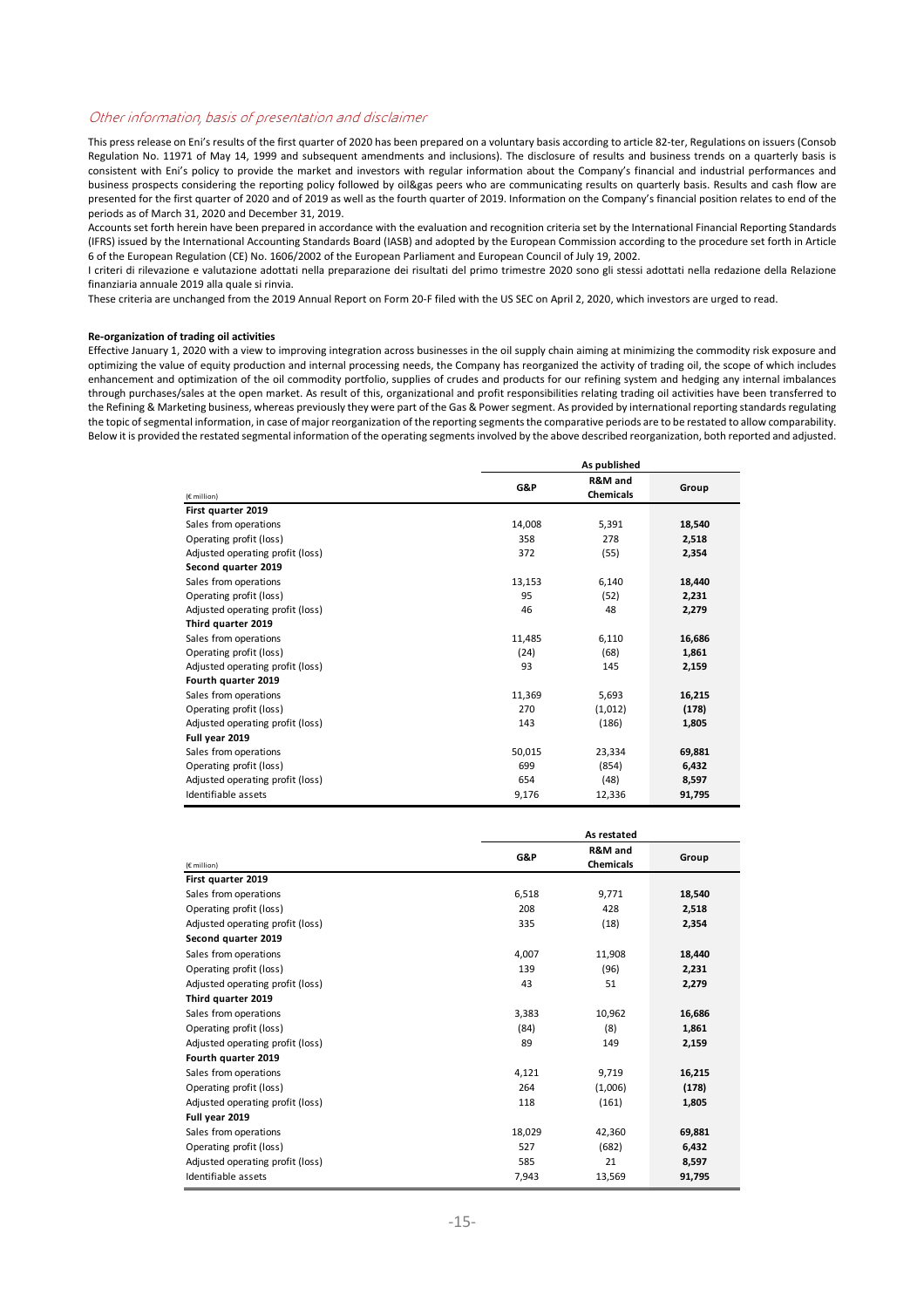Non-GAAP financial measures and other alternative performance indicators disclosed throughout this press release are accompanied by explanatory notes and tables in line with guidance provided by ESMA guidelines on alternative performance measures (ESMA/2015/1415), published on October 5, 2015. For further information, see the section "Alternative performance measures (Non‐GAAP measures)" of this press release.

*Eni's Chief Financial Officer, Massimo Mondazzi, in his position as manager responsible for the preparation of the Company's financial reports, certifies that data and information disclosed in this press release correspond to the Company's evidence and accounting books and records, pursuant to rule 154‐bis paragraph 2 of Legislative Decree No. 58/1998.* 

\* \* \*

#### **Disclaimer**

*This press release, in particular the statements under the section "Outlook", contains certain forward‐looking statements particularly those regarding capital expenditure, development and management of oil and gas resources, dividends, share repurchases, allocation of future cash flow from operations, future operating performance, gearing, targets of production and sales growth, new markets and the progress and timing of projects. By their nature, forward‐looking statements involve risks and uncertainties because they relate to events and depend on circumstances that will or may occur in the future. Actual results may differ from those expressed in such statements, depending on a variety of factors, including the timing of bringing new fields on stream; management's ability in carrying out industrial plans and in succeeding in commercial transactions; future levels of industry product supply; demand and pricing; operational issues; general economic conditions; political stability and economic growth in relevant areas of the world; changes in laws and governmental regulations; development and use of new technology; changes in public expectations and other changes in business conditions; the actions of competitors and other factors discussed elsewhere in this document. Due to the seasonality in demand for natural gas and certain refined products and the changes in a number of external factors affecting Eni's operations, such as prices and margins of hydrocarbons and refined products, Eni's results from operations and changes in net borrowings for the quarter of the year cannot be extrapolated on an annual basis.* 

\* \* \*

**Company Contacts Press Office:** +39.0252031875 ‐ +39.0659822030 **Freephone for shareholders (from Italy):** 800940924 **Freephone for shareholders (from abroad):** +80011223456 **Switchboard:** +39‐0659821 **ufficio.stampa@eni.com segreteriasocietaria.azionisti@eni.com investor.relations@eni.com website: www.eni.com**

\* \* \*

**Eni**  Società per Azioni, Rome, Piazzale Enrico Mattei, 1 Share capital: €4,005,358,876 fully paid. Tax identification number 00484960588 Tel.: +39 0659821 ‐ Fax: +39 0659822141

This press release for the first quarter of 2020 (unaudited) is also available on Eni's website eni.com.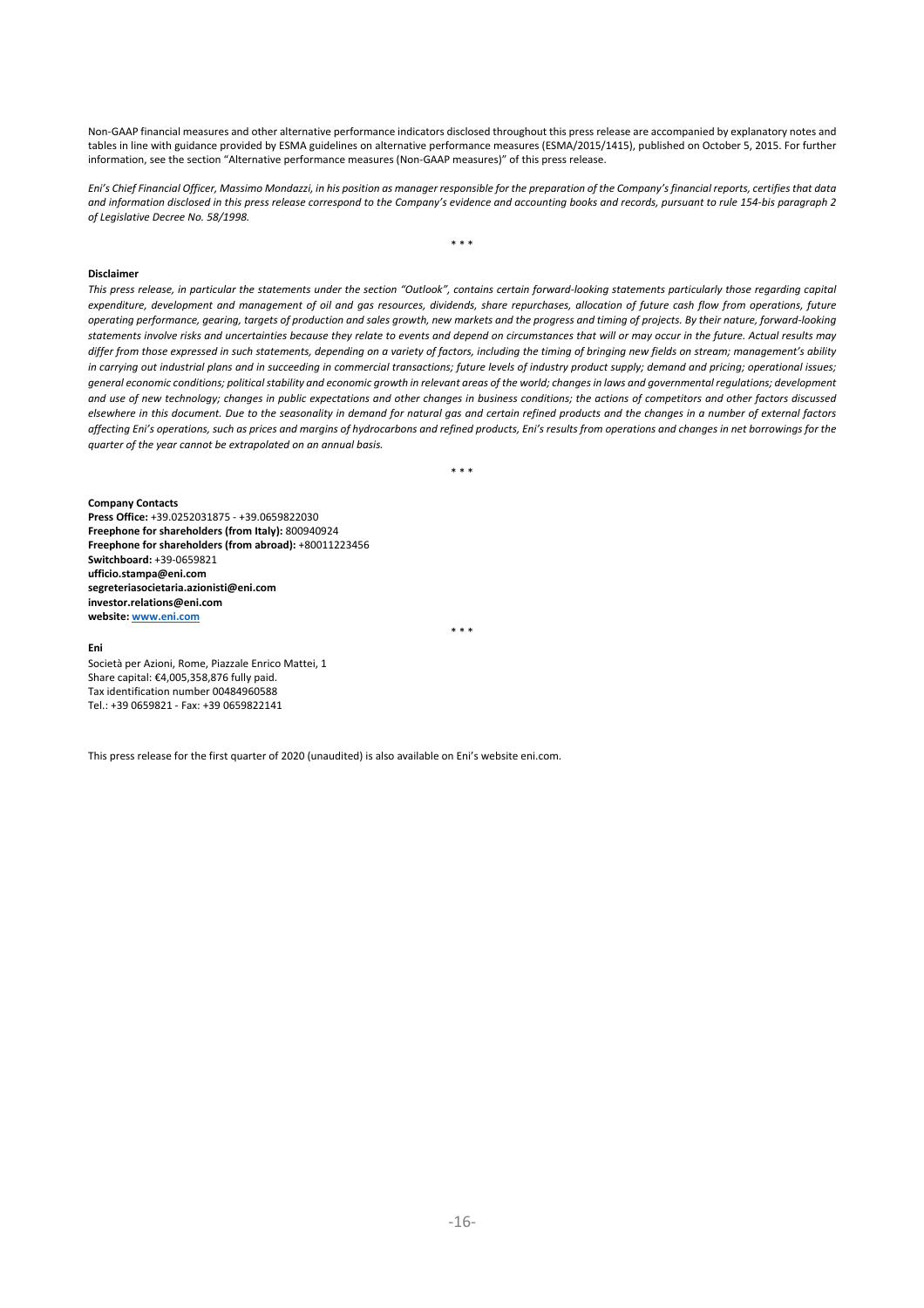### Alternative performance indicators (Non-GAAP measures)

Management evaluates underlying business performance on the basis of Non-GAAP financial measures, which are not provided by IFRS ("Alternative performance measures"), such as adjusted operating profit, adjusted net profit, which are arrived at by excluding from reported results certain gains and losses, defined special items, which include, among others, asset impairments, including impairments of deferred tax assets, gains on disposals, risk provisions, restructuring charges, the accounting effect of fair-valued derivatives used to hedge exposure to the commodity, exchange rate and interest rate risks, which lack the formal criteria to be accounted as hedges, and analogously evaluation effects of assets and liabilities utilized in a relation of natural hedge of the above mentioned market risks. Furthermore, in determining the business segments' adjusted results, finance charges on finance debt and interest income are excluded (see below). In determining adjusted results, inventory holding gains or losses are excluded from base business performance, which is the difference between the cost of sales of the volumes sold in the period based on the cost of supplies of the same period and the cost of sales of the volumes sold calculated using the weighted average cost method of inventory accounting as required by IFRS, except in those business segments where inventories are utilized as a lever to optimize margins.

Finally, the same special charges/gains are excluded from the Eni's share of results at JVs and other equity accounted entities, including any profit/loss on inventory holding.

Management is disclosing Non-GAAP measures of performance to facilitate a comparison of base business performance across periods, and to allow financial analysts to evaluate Eni's trading performance on the basis of their forecasting models.

Non-GAAP financial measures should be read together with information determined by applying IFRS and do not stand in for them. Other companies may adopt different methodologies to determine Non-GAAP measures. Follows the description of the main alternative performance measures adopted by Eni. The measures reported below refer to the performance of the reporting periods disclosed in this press release:

#### *Adjusted operating and net profit*

Adjusted operating profit and adjusted net profit are determined by excluding inventory holding gains or losses, special items and, in determining the business segments' adjusted results, finance charges on finance debt and interest income. The adjusted operating profit of each business segment reports gains and losses on derivative financial instruments entered into to manage exposure to movements in foreign currency exchange rates, which impact industrial margins and translation of commercial payables and receivables. Accordingly, also currency translation effects recorded through profit and loss are reported within business segments' adjusted operating profit. The taxation effect of the items excluded from adjusted operating or net profit is determined based on the specific rate of taxes applicable to each of them.

Finance charges or income related to net borrowings excluded from the adjusted net profit of business segments are comprised of interest charges on finance debt and interest income earned on cash and cash equivalents not related to operations. Therefore, the adjusted net profit of business segments includes finance charges or income deriving from certain segment operated assets, i.e., interest income on certain receivable financing and securities related to operations and finance charge pertaining to the accretion of certain provisions recorded on a discounted basis (as in the case of the asset retirement obligations in the Exploration & Production segment).

#### *Inventory holding gain or loss*

This is the difference between the cost of sales of the volumes sold in the period based on the cost of supplies of the same period and the cost of sales of the volumes sold calculated using the weighted average cost method of inventory accounting as required by IFRS.

#### *Special items*

These include certain significant income or charges pertaining to either: (i) infrequent or unusual events and transactions, being identified as non-recurring items under such circumstances; (ii) certain events or transactions which are not considered to be representative of the ordinary course of business, as in the case of environmental provisions, restructuring charges, asset impairments or write ups and gains or losses on divestments even though they occurred in past periods or are likely to occur in future ones. Exchange rate differences and derivatives relating to industrial activities and commercial payables and receivables, particularly exchange rate derivatives to manage commodity pricing formulas which are quoted in a currency other than the functional currency are reclassified in operating profit with a corresponding adjustment to net finance charges, notwithstanding the handling of foreign currency exchange risks is made centrally by netting off naturally-occurring opposite positions and then dealing with any residual risk exposure in the derivative market. Finally, special items include the accounting effects of fair-valued commodity derivatives relating to commercial exposures, in addition to those which lack the criteria to be designed as hedges, also those which are not eligible for the own use exemption, including the ineffective portion of cash flow hedges, as well as the accounting effects of commodity and exchange rates derivatives whenever it is deemed that the underlying transaction is expected to occur in future reporting periods.

Correspondently, special charges/gains also include the evaluation effects relating to assets/liabilities utilized in a natural hedge relation to offset a market risk, as in the case of accrued currency differences at finance debt denominated in a currency other than the reporting currency, where the cash outflows for the reimbursement are matched by highly probable cash inflows in the same currency. The deferral of both the unrealized portion of fair-valued commodity and other derivatives and evaluation effects are reversed to future reporting periods when the underlying transaction occurs.

As provided for in Decision No. 15519 of July 27, 2006 of the Italian market regulator (CONSOB), non-recurring material income or charges are to be clearly reported in the management's discussion and financial tables.

#### *Leverage*

Leverage is a Non-GAAP measure of the Company's financial condition, calculated as the ratio between net borrowings and shareholders' equity, including non-controlling interest. Leverage is the reference ratio to assess the solidity and efficiency of the Group balance sheet in terms of incidence of funding sources including third-party funding and equity as well as to carry out benchmark analysis with industry standards.

#### *Gearing*

Gearing is calculated as the ratio between net borrowings and capital employed net and measures how much of capital employed net is financed recurring to third-party funding.

#### *Adjusted net cash before changes in working capital*

Adjusted net cash is defined as net cash provided from operating activities before changes in working capital at replacement cost and excluding certain non-recurring charges.

#### *Free cash flow*

Free cash flow represents the link existing between changes in cash and cash equivalents (deriving from the statutory cash flows statement) and in net borrowings (deriving from the summarized cash flow statement) that occurred from the beginning of the period to the end of period. Free cash flow is the cash in excess of capital expenditure needs. Starting from free cash flow it is possible to determine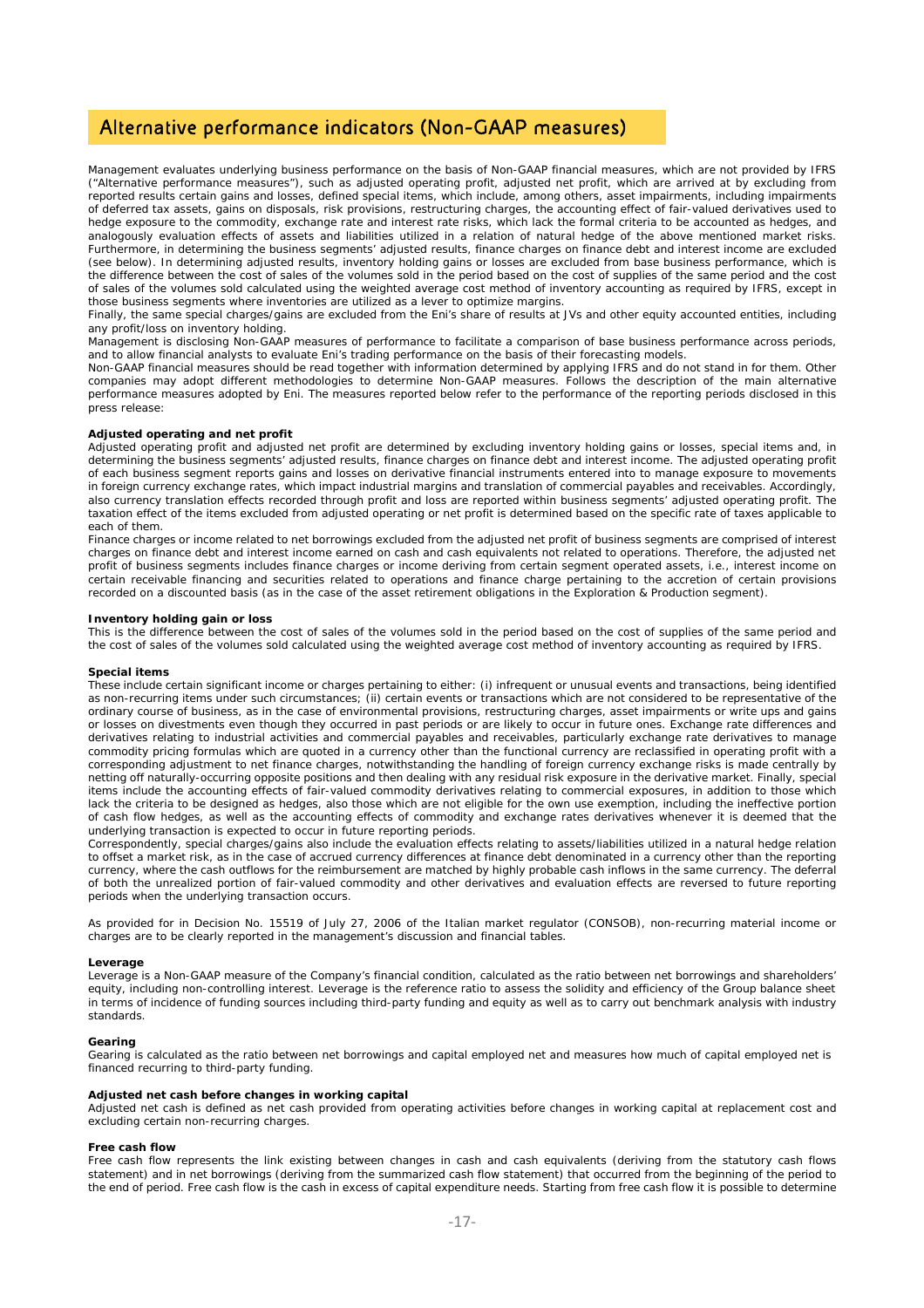either: (i) changes in cash and cash equivalents for the period by adding/deducting cash flows relating to financing debts/receivables (issuance/repayment of debt and receivables related to financing activities), shareholders' equity (dividends paid, net repurchase of own shares, capital issuance) and the effect of changes in consolidation and of exchange rate differences; (ii) changes in net borrowings for the period by adding/deducting cash flows relating to shareholders' equity and the effect of changes in consolidation and of exchange rate differences.

#### *Net borrowings*

Net borrowings is calculated as total finance debt less cash, cash equivalents and certain very liquid investments not related to operations, including among others non-operating financing receivables. Financial activities are qualified as "not related to operations" when these are not strictly related to the business operations.

#### **Reconciliation tables of Non-GAAP results to the most comparable measures of financial performance determined in accordance to GAAPs**

| (€ million)                                                     |                             |                |                                       |                                   |                                                          |         |
|-----------------------------------------------------------------|-----------------------------|----------------|---------------------------------------|-----------------------------------|----------------------------------------------------------|---------|
| First Quarter 2020                                              | Exploration &<br>Production | Gas & Power    | Refining & Marketing<br>and Chemicals | Corporate and other<br>activities | Impact of unrealized<br>intragroup profit<br>elimination | GROUP   |
| <b>Reported operating profit (loss)</b>                         | 715                         | 208            | (1,910)                               | (256)                             | 148                                                      | (1,095) |
| Exclusion of inventory holding (gains) losses                   |                             |                | 1,691                                 |                                   | (114)                                                    | 1,577   |
| <b>Exclusion of special items:</b>                              |                             |                |                                       |                                   |                                                          |         |
| environmental charges                                           |                             |                | 15                                    |                                   |                                                          | 15      |
| impairment losses (impairment reversals), net                   | 197                         | 1              | 139                                   | 4                                 |                                                          | 341     |
| net gains on disposal of assets                                 | $\mathbf{1}$                |                | (3)                                   |                                   |                                                          | (2)     |
| risk provisions                                                 | 27                          |                |                                       | (1)                               |                                                          | 26      |
| provision for redundancy incentives                             | 5                           | $\overline{2}$ | 3                                     | 12                                |                                                          | 22      |
| commodity derivatives                                           |                             | 184            | 85                                    |                                   |                                                          | 269     |
| exchange rate differences and derivatives                       | (1)                         | 46             | (7)                                   |                                   |                                                          | 38      |
| other                                                           | 93                          | (10)           | 3                                     | 30                                |                                                          | 116     |
| <b>Special items of operating profit (loss)</b>                 | 322                         | 223            | 235                                   | 45                                |                                                          | 825     |
| <b>Adjusted operating profit (loss)</b>                         | 1,037                       | 431            | 16                                    | (211)                             | 34                                                       | 1,307   |
| Net finance (expense) income (a)                                | (115)                       |                | (8)                                   | (337)                             |                                                          | (460)   |
| Net income (expense) from investments (a)                       | (59)                        | (1)            | (10)                                  | (3)                               |                                                          | (73)    |
| Income taxes (a)                                                | (651)                       | (113)          | (62)                                  | 122                               | (9)                                                      | (713)   |
| Tax rate (%)                                                    | 75.4                        | 26.3           | $\ddot{\phantom{a}}$                  |                                   |                                                          | 92.1    |
| <b>Adjusted net profit (loss)</b>                               | 212                         | 317            | (64)                                  | (429)                             | 25                                                       | 61      |
| of which:                                                       |                             |                |                                       |                                   |                                                          |         |
| - Adjusted net profit (loss) of non-controlling interest        |                             |                |                                       |                                   |                                                          | 2       |
| - Adjusted net profit (loss) attributable to Eni's shareholders |                             |                |                                       |                                   |                                                          | 59      |
| Reported net profit (loss) attributable to Eni's shareholders   |                             |                |                                       |                                   |                                                          | (2,929) |
| Exclusion of inventory holding (gains) losses                   |                             |                |                                       |                                   |                                                          | 1,118   |
| Exclusion of special items                                      |                             |                |                                       |                                   |                                                          | 1,870   |
| Adjusted net profit (loss) attributable to Eni's shareholders   |                             |                |                                       |                                   |                                                          | 59      |

(a) Excluding special items.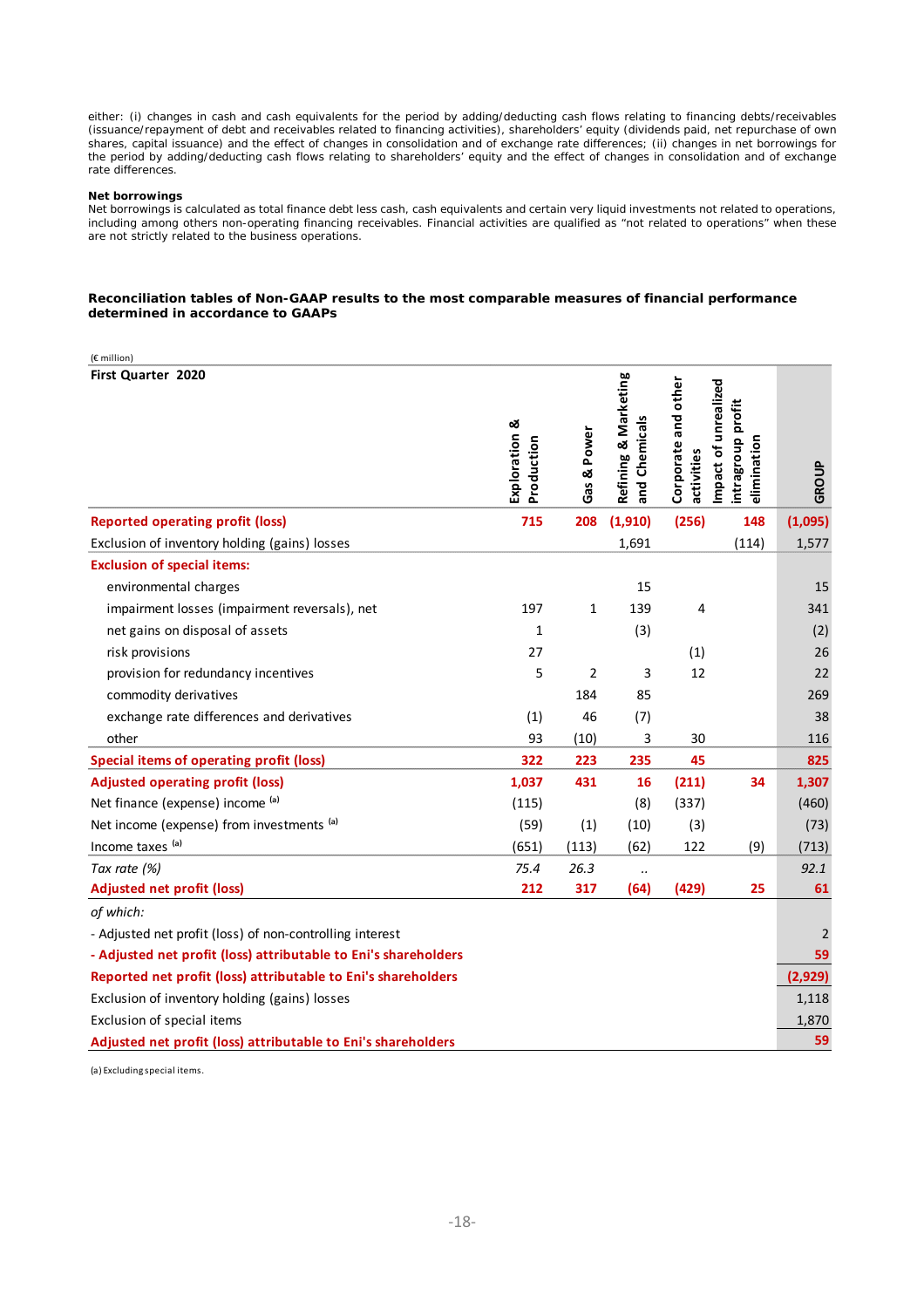| (€ million)                                                     |                             |             |                                       |                                   |                                                          |          |
|-----------------------------------------------------------------|-----------------------------|-------------|---------------------------------------|-----------------------------------|----------------------------------------------------------|----------|
| First Quarter 2019                                              | Exploration &<br>Production | Gas & Power | Refining & Marketing<br>and Chemicals | Corporate and other<br>activities | Impact of unrealized<br>intragroup profit<br>elimination | GROUP    |
| <b>Reported operating profit (loss)</b>                         | 2,289                       | 208         | 428                                   | (143)                             | (264)                                                    | 2,518    |
| Exclusion of inventory holding (gains) losses                   |                             |             | (402)                                 |                                   | 130                                                      | (272)    |
| <b>Exclusion of special items:</b>                              |                             |             |                                       |                                   |                                                          |          |
| environmental charges                                           |                             |             | 40                                    |                                   |                                                          | 40       |
| impairment losses (impairment reversals), net                   | 12                          |             | 17                                    | $\overline{2}$                    |                                                          | 31       |
| net gains on disposal of assets                                 | (3)                         |             | (2)                                   |                                   |                                                          | (5)      |
| risk provisions                                                 |                             |             |                                       |                                   |                                                          |          |
| provision for redundancy incentives                             | $\mathbf{1}$                |             | $\overline{2}$                        | 3                                 |                                                          | 6        |
| commodity derivatives                                           |                             | (18)        | (107)                                 |                                   |                                                          | (125)    |
| exchange rate differences and derivatives                       | 1                           | 43          | (6)                                   |                                   |                                                          | 38       |
| other                                                           | 8                           | 102         | 12                                    | 1                                 |                                                          | 123      |
| <b>Special items of operating profit (loss)</b>                 | 19                          | 127         | (44)                                  | 6                                 |                                                          | 108      |
| <b>Adjusted operating profit (loss)</b>                         | 2,308                       | 335         | (18)                                  | (137)                             | (134)                                                    | 2,354    |
| Net finance (expense) income (a)                                | (124)                       | 2           | (7)                                   | (143)                             |                                                          | (272)    |
| Net income (expense) from investments (a)                       | 62                          | 7           | 21                                    | 9                                 |                                                          | 99       |
| Income taxes (a)                                                | (1, 175)                    | (105)       | (11)                                  | 68                                | 37                                                       | (1, 186) |
| Tax rate (%)                                                    | 52.3                        | 30.5        |                                       |                                   |                                                          | 54.4     |
| <b>Adjusted net profit (loss)</b>                               | 1,071                       | 239         | (15)                                  | (203)                             | (97)                                                     | 995      |
| of which:                                                       |                             |             |                                       |                                   |                                                          |          |
| - Adjusted net profit (loss) of non-controlling interest        |                             |             |                                       |                                   |                                                          | 3        |
| - Adjusted net profit (loss) attributable to Eni's shareholders |                             |             |                                       | 992                               |                                                          |          |
| Reported net profit (loss) attributable to Eni's shareholders   |                             |             |                                       |                                   |                                                          | 1,092    |
| Exclusion of inventory holding (gains) losses                   |                             |             |                                       |                                   |                                                          | (192)    |
| Exclusion of special items                                      |                             |             |                                       |                                   |                                                          | 92       |
| Adjusted net profit (loss) attributable to Eni's shareholders   |                             |             |                                       |                                   |                                                          | 992      |

(a) Excluding special items.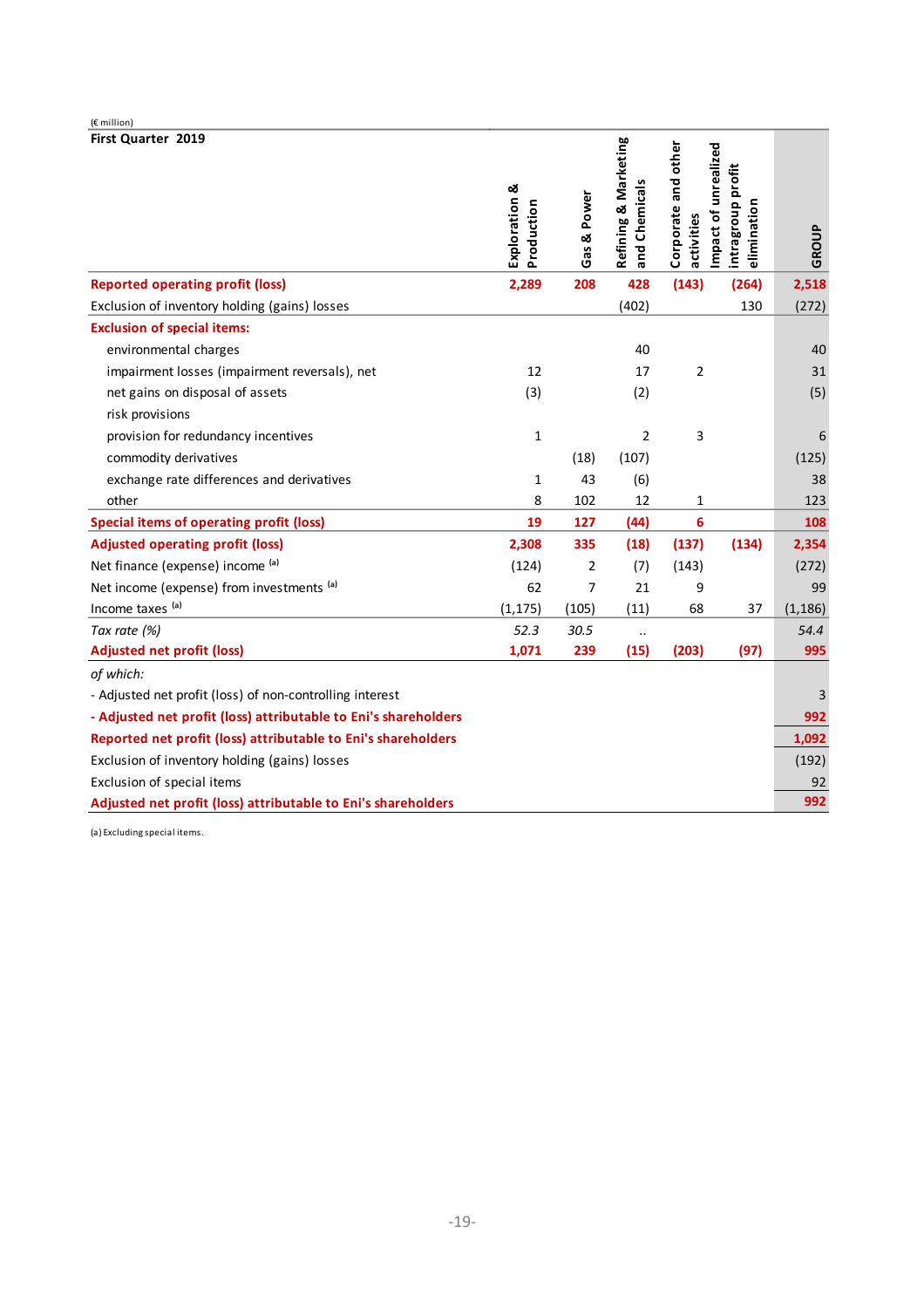| (€ million)                                                     |                             |              |                                       |                                                           |                                  |                |
|-----------------------------------------------------------------|-----------------------------|--------------|---------------------------------------|-----------------------------------------------------------|----------------------------------|----------------|
| Fourth Quarter 2019                                             | Exploration &<br>Production | Gas & Power  | Refining & Marketing<br>and Chemicals | Corporate and other<br>Impact of unrealized<br>activities | intragroup profit<br>elimination | GROUP          |
| <b>Reported operating profit (loss)</b>                         | 830                         | 264          | (1,006)                               | (257)                                                     | (9)                              | (178)          |
| Exclusion of inventory holding (gains) losses                   |                             |              | (3)                                   |                                                           | 17                               | 14             |
| <b>Exclusion of special items:</b>                              |                             |              |                                       |                                                           |                                  |                |
| environmental charges                                           | 32                          |              | 124                                   | 30                                                        |                                  | 186            |
| impairment losses (impairment reversals), net                   | 1,191                       | 37           | 607                                   | 9                                                         |                                  | 1,844          |
| net gains on disposal of assets                                 | (124)                       |              | (2)                                   | (1)                                                       |                                  | (127)          |
| risk provisions                                                 | (8)                         |              | (2)                                   | $\overline{2}$                                            |                                  | (8)            |
| provision for redundancy incentives                             | 14                          |              |                                       | 6                                                         |                                  | 20             |
| commodity derivatives                                           |                             | (190)        | (9)                                   |                                                           |                                  | (199)          |
| exchange rate differences and derivatives                       | 8                           | (46)         | 13                                    |                                                           |                                  | (25)           |
| other                                                           | 108                         | 53           | 117                                   |                                                           |                                  | 278            |
| <b>Special items of operating profit (loss)</b>                 | 1,221                       | (146)        | 848                                   | 46                                                        |                                  | 1,969          |
| <b>Adjusted operating profit (loss)</b>                         | 2,051                       | 118          | (161)                                 | (211)                                                     | 8                                | 1,805          |
| Net finance (expense) income (a)                                | (40)                        | $\mathbf{1}$ | (6)                                   | (145)                                                     |                                  | (190)          |
| Net income (expense) from investments (a)                       | 114                         | 6            | 28                                    | 18                                                        |                                  | 166            |
| Income taxes (a)                                                | (1, 297)                    | (48)         | 27                                    | 83                                                        | 2                                | (1,233)        |
| Tax rate (%)                                                    | 61.0                        | 38.4         | $\ddot{\phantom{0}}$                  |                                                           |                                  | 69.2           |
| <b>Adjusted net profit (loss)</b>                               | 828                         | 77           | (112)                                 | (255)                                                     | 10                               | 548            |
| of which:                                                       |                             |              |                                       |                                                           |                                  |                |
| - Adjusted net profit (loss) of non-controlling interest        |                             |              |                                       |                                                           |                                  | $\overline{2}$ |
| - Adjusted net profit (loss) attributable to Eni's shareholders |                             |              |                                       |                                                           |                                  | 546            |
| Reported net profit (loss) attributable to Eni's shareholders   |                             |              |                                       |                                                           |                                  | (1,891)        |
| Exclusion of inventory holding (gains) losses                   |                             |              |                                       |                                                           |                                  | 10             |
| Exclusion of special items                                      |                             |              |                                       |                                                           |                                  | 2,427          |
| Adjusted net profit (loss) attributable to Eni's shareholders   |                             |              |                                       |                                                           |                                  | 546            |

(a) Excluding special items.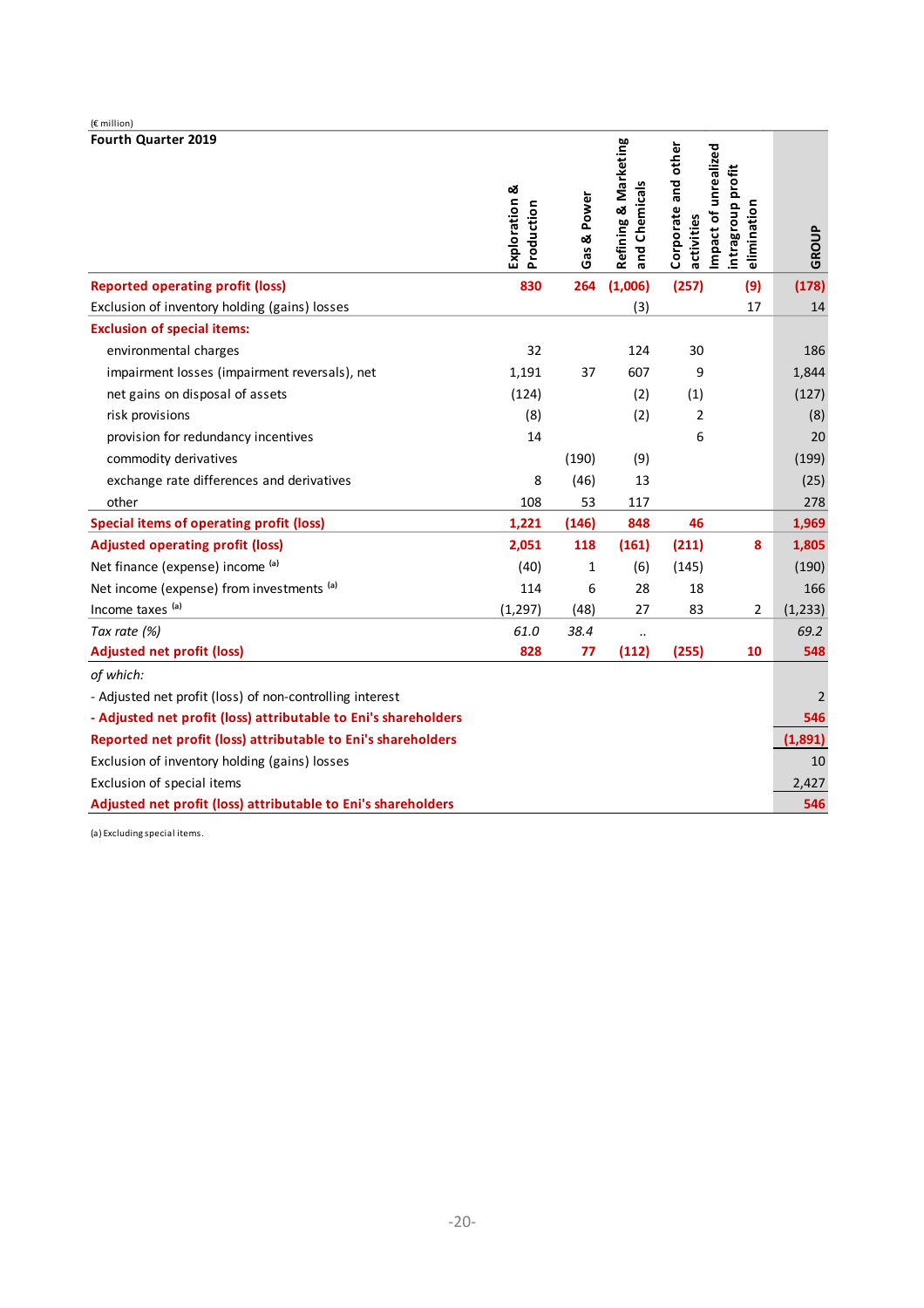# Breakdown of special items

| <b>IVQ</b> |                                                                                     | IQ    |       |
|------------|-------------------------------------------------------------------------------------|-------|-------|
| 2019       | (€ million)                                                                         | 2020  | 2019  |
| 186        | Environmental charges                                                               | 15    | 40    |
| 1,844      | Impairment losses (impairment reversals), net                                       | 341   | 31    |
| (127)      | Net gains on disposal of assets                                                     | (2)   | (5)   |
| (8)        | Risk provisions                                                                     | 26    |       |
| 20         | Provisions for redundancy incentives                                                | 22    | 6     |
| (199)      | Commodity derivatives                                                               | 269   | (125) |
| (25)       | Exchange rate differences and derivatives                                           | 38    | 38    |
| 278        | Other                                                                               | 116   | 123   |
| 1,969      | Special items of operating profit (loss)                                            | 825   | 108   |
| 37         | Net finance (income) expense                                                        | (52)  | (36)  |
|            | of which:                                                                           |       |       |
| 25         | - exchange rate differences and derivatives reclassified to operating profit (loss) | (38)  | (38)  |
| 192        | Net income (expense) from investments                                               | 817   | 2     |
|            | of which:                                                                           |       |       |
| 101        | - impairment/revaluation of equity investments                                      | 595   |       |
| 229        | <b>Income taxes</b>                                                                 | 280   | 18    |
|            | of which:                                                                           |       |       |
| 795        | - net impairment of deferred tax assets of Italian subsidiaries                     | 395   |       |
| (566)      | - taxes on special items of operating profit and other special items                | (115) | 18    |
| 2,427      | Total special items of net profit (loss)                                            | 1,870 | 92    |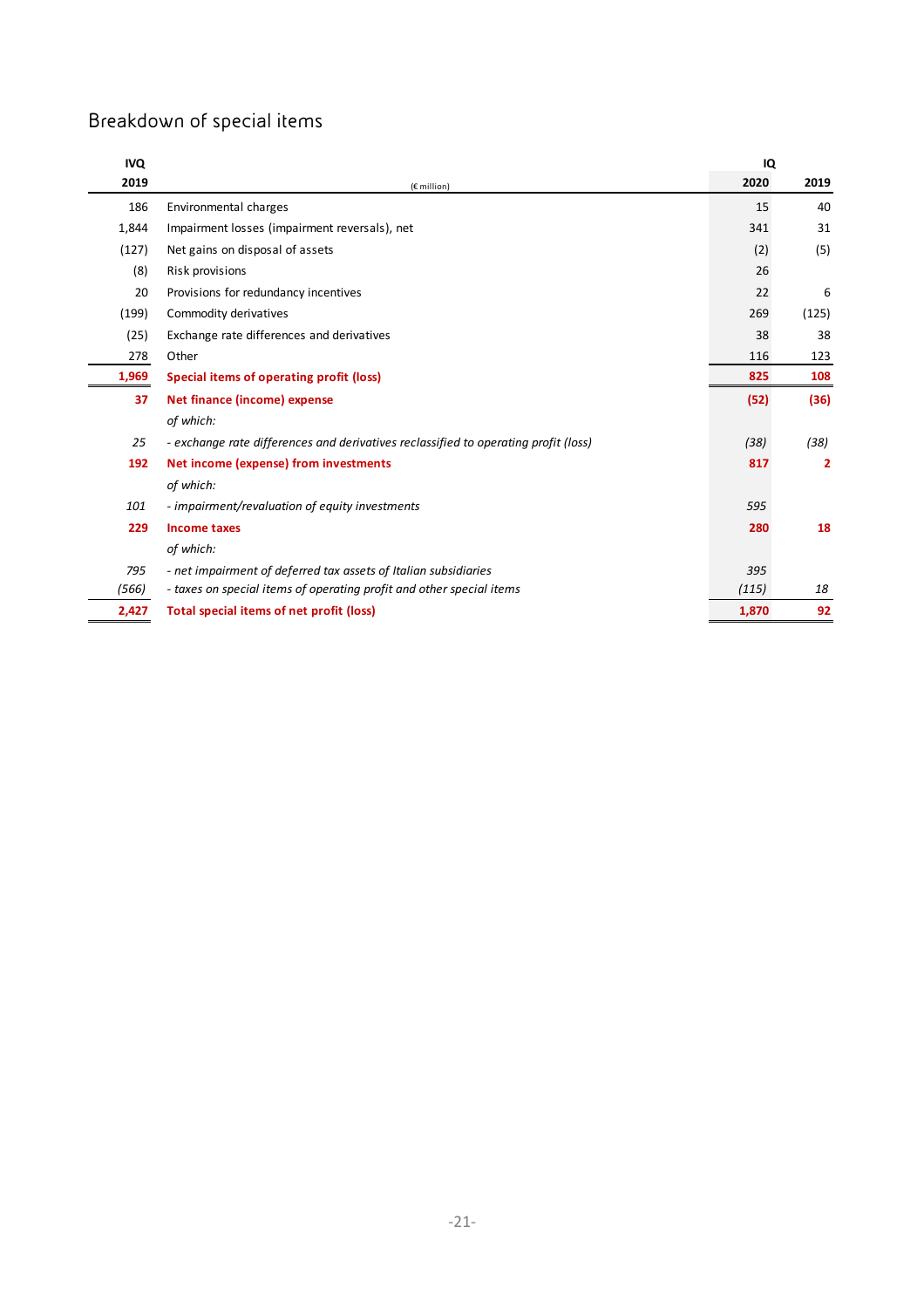# Analysis of Profit and Loss account items

# Sales from operations

| <b>IVQ</b> |                                     | IQ      |         |       |
|------------|-------------------------------------|---------|---------|-------|
| 2019       | $(E$ million)                       | 2020    | 2019    | % Ch. |
| 6,140      | <b>Exploration &amp; Production</b> | 4,194   | 5,674   | (26)  |
| 4,121      | Gas & Power                         | 4,437   | 6,518   | (32)  |
| 9,719      | Refining & Marketing and Chemicals  | 7,450   | 9,771   | (24)  |
| 9,140      | - Refining & Marketing              | 6,805   | 9,161   | (26)  |
| 953        | - Chemicals                         | 902     | 1,037   | (13)  |
| (374)      | - Consolidation adjustments         | (257)   | (427)   |       |
| 491        | Corporate and other activities      | 385     | 367     | 5.    |
| (4, 256)   | Consolidation adjustments           | (2,593) | (3,790) |       |
| 16,215     |                                     | 13,873  | 18,540  | (25)  |

## Operating expenses

| <b>IVQ</b> |                                                                              | IQ     |        |       |
|------------|------------------------------------------------------------------------------|--------|--------|-------|
| 2019       | $(E$ million)                                                                | 2020   | 2019   | % Ch. |
| 11.900     | Purchases, services and other                                                | 11,669 | 13,416 | (13)  |
| 84         | Impairment losses (impairment reversals) of trade and other receivables, net | 72     | 89     | (19)  |
| 738        | Payroll and related costs                                                    | 838    | 774    | 8     |
| 20         | of which: provision for redundancy incentives and other                      | 22     | 6      |       |
| 12,722     |                                                                              | 12,579 | 14.279 | (12)  |

## DD&A, impairments, reversals and write-off

| <b>IVQ</b> |                                                                                                  | IQ    |       |         |
|------------|--------------------------------------------------------------------------------------------------|-------|-------|---------|
| 2019       | $(E$ million)                                                                                    | 2020  | 2019  | % Ch.   |
| 1,941      | <b>Exploration &amp; Production</b>                                                              | 1,621 | 1,603 |         |
| 82         | Gas & Power                                                                                      | 81    | 82    | (1)     |
| 163        | Refining & Marketing and Chemicals                                                               | 149   | 153   | (3)     |
| 138        | - Refining & Marketing                                                                           | 129   | 131   | (2)     |
| 25         | - Chemicals                                                                                      | 20    | 22    | (9)     |
| 35         | Corporate and other activities                                                                   | 37    | 37    |         |
| (8)        | Impact of unrealized intragroup profit elimination                                               | (8)   | (8)   |         |
| 2,213      | Total depreciation, depletion and amortization                                                   | 1,880 | 1,867 | 1       |
| 1,844      | Impairment losses (impairment reversals) of tangible and intangible and right of use assets, net | 341   | 31    |         |
| 4,057      | Depreciation, depletion, amortization, impairments and reversals                                 | 2,221 | 1,898 | 17      |
| 120        | Write-off of tangible and intangible assets                                                      | 118   | 40    | $\cdot$ |
| 4,177      |                                                                                                  | 2,339 | 1,938 | 21      |
|            |                                                                                                  |       |       |         |

## Income (expense) from investments

| $(E \text{ million})$                                    |                                        |                                                                                                                       |       |       |       |
|----------------------------------------------------------|----------------------------------------|-----------------------------------------------------------------------------------------------------------------------|-------|-------|-------|
| First Quarter 2020                                       | <b>Exploration &amp;</b><br>Production | Refining &<br>Corporate and<br><b>Gas &amp; Power</b><br><b>Marketing and</b><br>other activities<br><b>Chemicals</b> |       | Group |       |
| Share of profit (loss) from equity-accounted investments | (626)                                  | (1)                                                                                                                   | (165) | (84)  | (876) |
| <b>Dividends</b>                                         |                                        |                                                                                                                       | 16    |       | 16    |
| Other income (expense), net                              |                                        | (30)                                                                                                                  |       |       | (30)  |
|                                                          | (626)                                  | (31)                                                                                                                  | (149) | (84)  | (890) |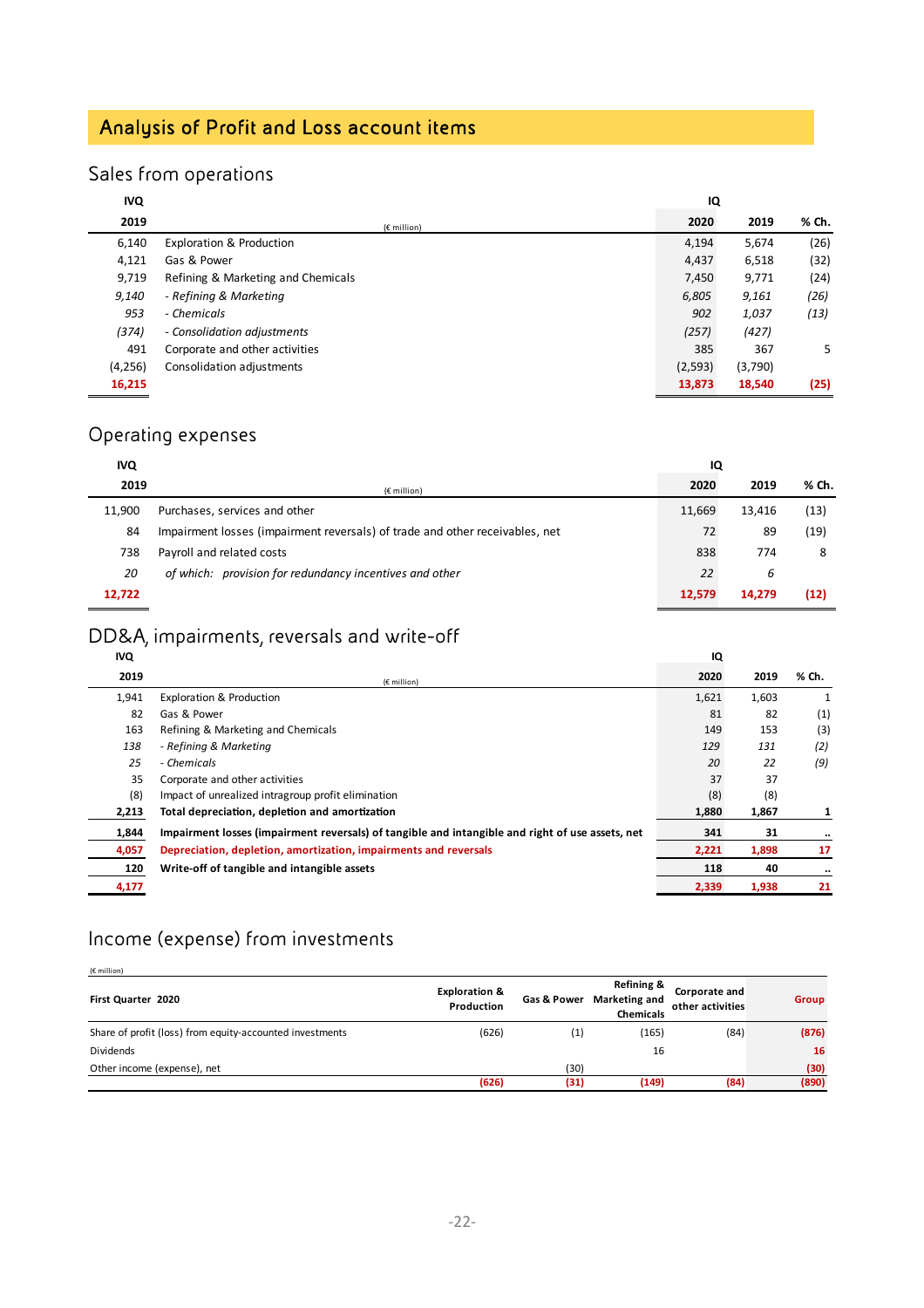## Leverage and net borrowings

Leverage is a measure used by management to assess the Company's level of indebtedness. It is calculated as a ratio of net borrowings to shareholders' equity, including non-controlling interest. Management periodically reviews leverage in order to assess the soundness and efficiency of the Group balance sheet in terms of optimal mix between net borrowings and net equity, and to carry out benchmark analysis with industry standards.

|                                                         | March 31, 2020 | Dec. 31, 2019 | Change  |
|---------------------------------------------------------|----------------|---------------|---------|
| (€ million)                                             |                |               |         |
| Total debt                                              | 24,270         | 24,518        | (248)   |
| - Short-term debt                                       | 4,572          | 5,608         | (1,036) |
| - Long-term debt                                        | 19,698         | 18,910        | 788     |
| Cash and cash equivalents                               | (3,641)        | (5,994)       | 2,353   |
| Securities held for trading                             | (6,602)        | (6,760)       | 158     |
| Financing receivables held for non-operating purposes   | (1,107)        | (287)         | (820)   |
| Net borrowings before lease liabilities ex IFRS 16      | 12,920         | 11,477        | 1,443   |
| Lease Liabilities                                       | 5,761          | 5,648         | 113     |
| - of which Eni working interest                         | 3,802          | 3,672         | 130     |
| - of which Joint operators' working interest            | 1,959          | 1,976         | (17)    |
| Net borrowings after lease liabilities ex IFRS 16       | 18,681         | 17,125        | 1,556   |
| Shareholders' equity including non-controlling interest | 45,385         | 47,900        | (2,515) |
| Leverage before lease liability ex IFRS 16              | 0.28           | 0.24          | 0.04    |
| Leverage after lease liability ex IFRS 16               | 0.41           | 0.36          | 0.05    |

#### Pro-forma leverage

| $(E$ million)                                           | Reported<br>measure | Lease liabilities of<br>Joint operators'<br>working interest | Pro-forma<br>measure |
|---------------------------------------------------------|---------------------|--------------------------------------------------------------|----------------------|
| <b>Net borrowings</b>                                   | 18,681              | 1,959                                                        | 16,722               |
| Shareholders' equity including non-controlling interest | 45,385              |                                                              | 45,385               |
| <b>Pro-forma leverage</b>                               | 0.41                |                                                              | 0.37                 |

Pro-forma leverage is net of followers' lease liabilities which are recovered through a cash call mechanism. Net borrowings are calculated under Consob provisions on Net Financial Position (Com. no. DEM/6064293 of 2006).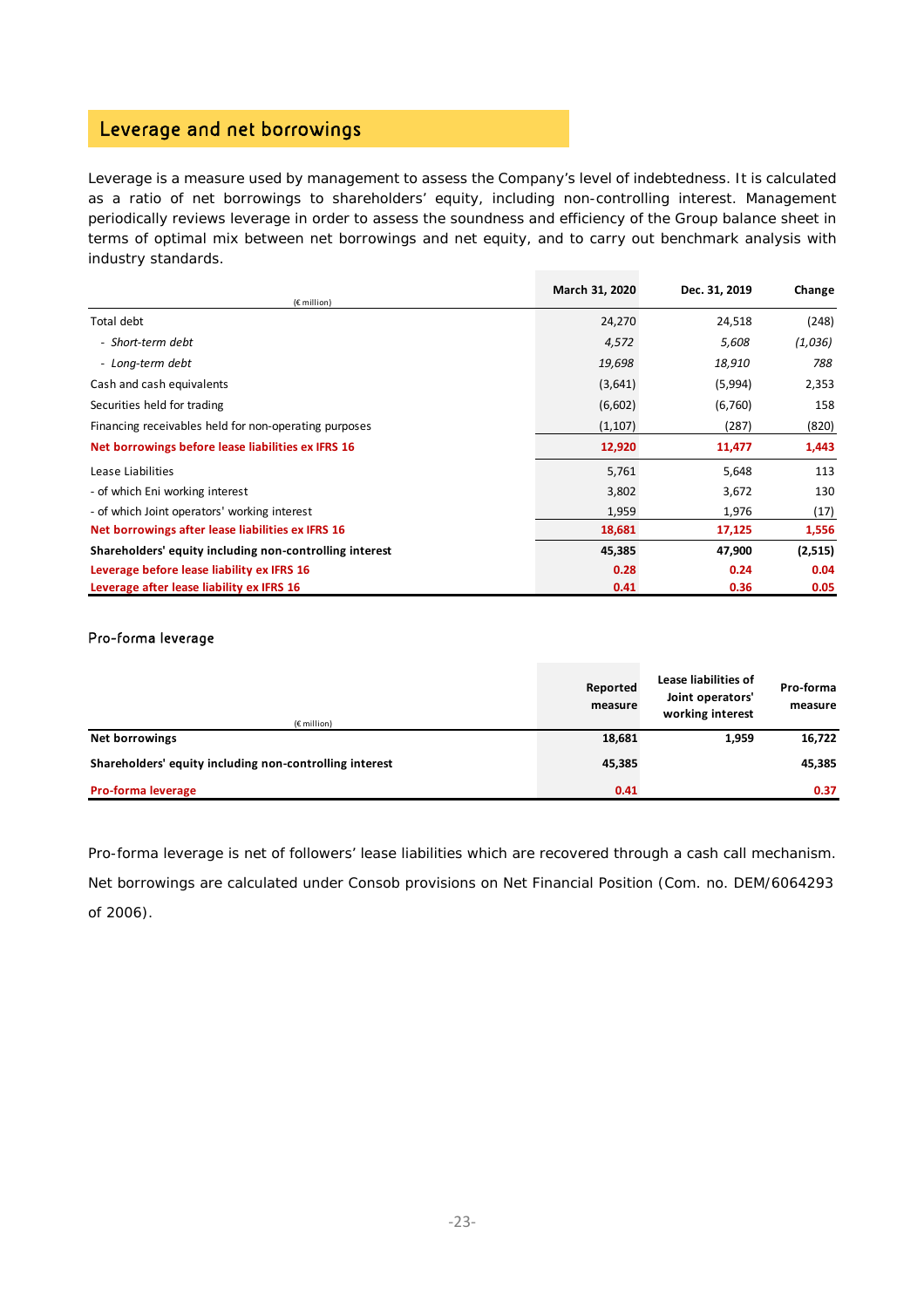# Consolidated financial statements

## BALANCE SHEET

(€ million)

|                                                           | March 31, 2020 | Dec. 31, 2019 |
|-----------------------------------------------------------|----------------|---------------|
| <b>ASSETS</b>                                             |                |               |
| <b>Current assets</b>                                     |                |               |
| Cash and cash equivalents                                 | 3,641          | 5,994         |
| Other financial activities held for trading               | 6,602          | 6,760         |
| Other financial assets                                    | 1,200          | 384           |
| Trade and other receivables                               | 12,695         | 12,873        |
| Inventories                                               | 3,803          | 4,734         |
| Income tax assets                                         | 184            | 192           |
| Other assets                                              | 4,307          | 3,972         |
|                                                           | 32,432         | 34,909        |
| <b>Non-current assets</b>                                 |                |               |
| Property, plant and equipment                             | 62,191         | 62,192        |
| Right of use                                              | 5,429          | 5,349         |
| Intangible assets                                         | 3,207          | 3,059         |
| Inventory - compulsory stock                              | 558            | 1,371         |
| Equity-accounted investments                              | 8,080          | 9,035         |
| Other investments                                         | 934            | 929           |
| Other financial assets                                    | 1,224          | 1,174         |
| Deferred tax assets                                       | 4,955          | 4,360         |
| Income tax assets                                         | 177            | 173           |
| Other assets                                              | 801            | 871           |
|                                                           | 87,556         | 88,513        |
| Assets held for sale                                      | 18             |               |
|                                                           |                | 18<br>123,440 |
| <b>TOTAL ASSETS</b>                                       | 120,006        |               |
| LIABILITIES AND SHAREHOLDERS' EQUITY                      |                |               |
| <b>Current liabilities</b>                                |                |               |
| Short-term debt                                           | 2,104          | 2,452         |
| Current portion of long-term debt                         | 2,468          | 3,156         |
| Current portion of long-term lease liabilities            | 953            | 889           |
| Trade and other payables                                  | 13,778         | 15,545        |
| Income taxes payable                                      | 405            | 456           |
| Other liabilities                                         | 8,516          | 7,146         |
|                                                           | 28,224         | 29,644        |
| <b>Non-current liabilities</b>                            |                |               |
| Long-term debt                                            | 19,698         | 18,910        |
| Long-term lease liabilities                               | 4,808          | 4,759         |
| Provisions for contingencies                              | 13,339         | 14,106        |
| Provisions for employee benefits                          | 1,156          | 1,136         |
| Deferred tax liabilities                                  | 5,270          | 4,920         |
| Income tax payable                                        | 483            | 454           |
| Other liabilities                                         | 1,643          | 1,611         |
|                                                           | 46,397         | 45,896        |
| Liabilities directly associated with assets held for sale |                |               |
| <b>TOTAL LIABILITIES</b>                                  | 74,621         | 75,540        |
| <b>SHAREHOLDERS' EQUITY</b>                               |                |               |
| Non-controlling interest                                  | 108            | 61            |
| Eni shareholders' equity:                                 |                |               |
| Share capital                                             | 4,005          | 4,005         |
| Retained earnings                                         | 36,019         | 37,436        |
| Cumulative currency translation differences               | 7,787          | 7,209         |
| Other reserves                                            | 1,376          | 1,564         |
| Treasury shares                                           | (981)          | (981)         |
| Interim dividend                                          |                | (1, 542)      |
| Net profit (loss)                                         | (2,929)        | 148           |
| Total Eni shareholders' equity                            | 45,277         | 47,839        |
| <b>TOTAL SHAREHOLDERS' EQUITY</b>                         | 45,385         | 47,900        |
| TOTAL LIABILITIES AND SHAREHOLDERS' EQUITY                | 120,006        | 123,440       |
|                                                           |                |               |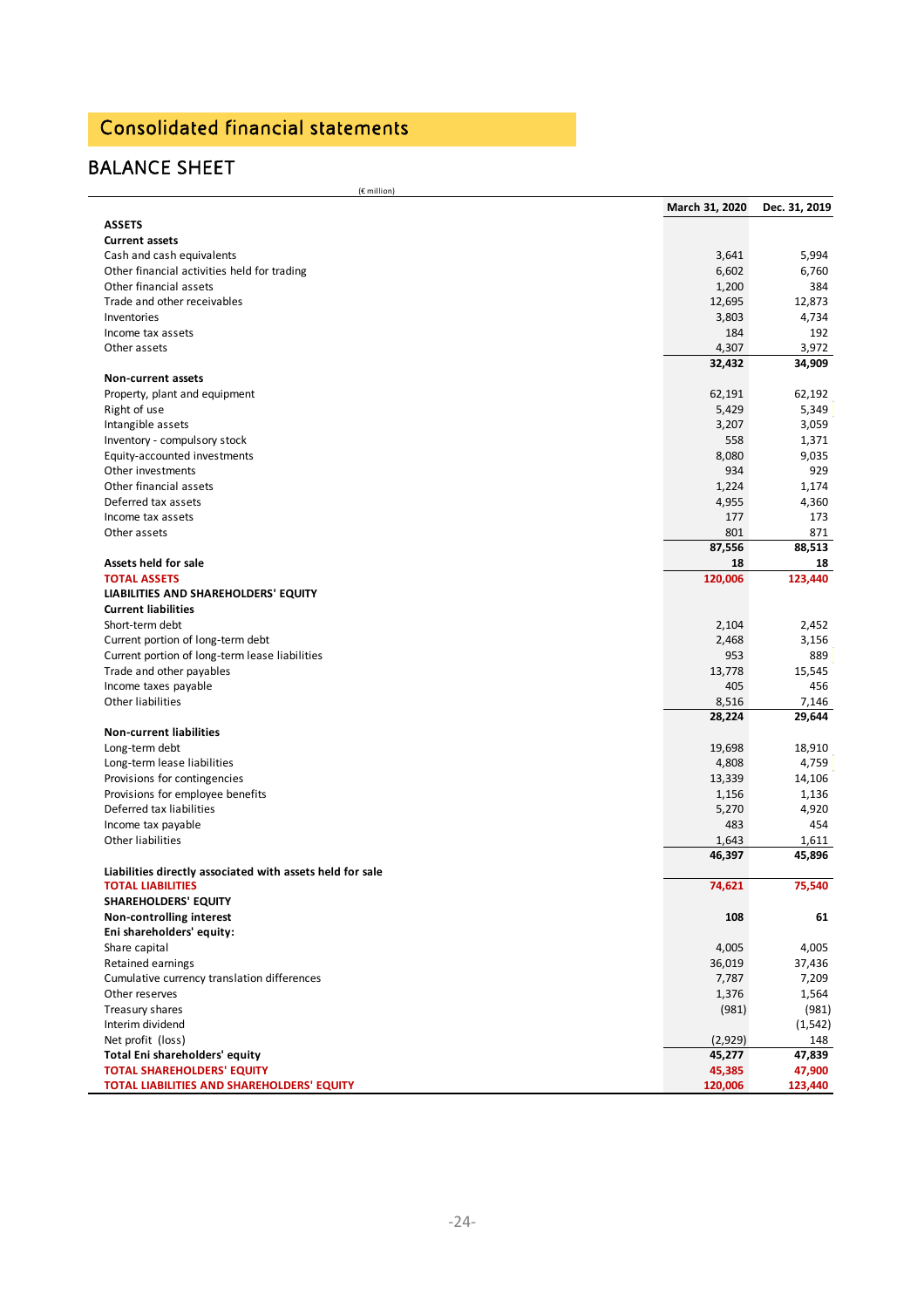## GROUP PROFIT AND LOSS ACCOUNT

| 2019<br>2020<br>2019<br>(€ million)<br><b>REVENUES</b><br>16,215<br>13,873<br>18,540<br>Net sales from operations<br>241<br>213<br>261<br>Other income and revenues<br>16,456<br>14,086<br>18,801<br><b>Total revenues</b><br><b>OPERATING EXPENSES</b><br>(11,900)<br>Purchases, services and other<br>(11,669)<br>(13, 416)<br>(84)<br>Impairment reversals (impairment losses) of trade and other receivables, net<br>(72)<br>(89)<br>(738)<br>Payroll and related costs<br>(838)<br>(774)<br>265<br>(263)<br>Other operating (expense) income<br>(66)<br>(2,213)<br>Depreciation, Depletion and Amortization<br>(1,880)<br>(1,867)<br>(1,844)<br>Impairment reversals (impairment losses) of tangible and intangible and right of use assets, net<br>(341)<br>(31)<br>Write-off of tangible and intangible assets<br>(120)<br>(118)<br>(40)<br>(178)<br>(1,095)<br>2,518<br><b>OPERATING PROFIT (LOSS)</b><br><b>FINANCE INCOME (EXPENSE)</b><br>662<br>Finance income<br>1,345<br>1,266<br>(965)<br>(1,518)<br>(1, 545)<br>Finance expense<br>6<br>(99)<br>62<br>Net finance income (expense) from financial assets held for trading<br>70<br>Derivative financial instruments<br>(136)<br>(19)<br>(227)<br>(408)<br>(236)<br><b>INCOME (EXPENSE) FROM INVESTMENTS</b><br>(143)<br>Share of profit (loss) of equity-accounted investments<br>76<br>(876)<br>21<br>117<br>Other gain (loss) from investments<br>(14)<br>(26)<br>(890)<br>97<br>(431)<br>2,379<br><b>PROFIT (LOSS) BEFORE INCOME TAXES</b><br>(2, 393)<br>(1, 458)<br>(534)<br>(1, 284)<br>Income taxes<br>(1,889)<br>1,095<br>(2,927)<br>Net profit (loss)<br>attributable to:<br>(1,891)<br>- Eni's shareholders<br>(2,929)<br>1,092<br>3<br>$\overline{2}$<br>$\overline{2}$<br>- Non-controlling interest<br>Net profit (loss) per share attributable<br>to Eni's shareholders (€ per share)<br>0.30<br>(0.53)<br>- basic<br>(0.82)<br>0.30<br>(0.53)<br>- diluted<br>(0.82)<br>Weighted average number of shares outstanding (million)<br>3,577.1<br>- basic<br>3,572.5<br>3,601.1<br>- diluted<br>3,574.8<br>3,603.9<br>3,579.3 | <b>IVQ</b> | IQ |  |
|----------------------------------------------------------------------------------------------------------------------------------------------------------------------------------------------------------------------------------------------------------------------------------------------------------------------------------------------------------------------------------------------------------------------------------------------------------------------------------------------------------------------------------------------------------------------------------------------------------------------------------------------------------------------------------------------------------------------------------------------------------------------------------------------------------------------------------------------------------------------------------------------------------------------------------------------------------------------------------------------------------------------------------------------------------------------------------------------------------------------------------------------------------------------------------------------------------------------------------------------------------------------------------------------------------------------------------------------------------------------------------------------------------------------------------------------------------------------------------------------------------------------------------------------------------------------------------------------------------------------------------------------------------------------------------------------------------------------------------------------------------------------------------------------------------------------------------------------------------------------------------------------------------------------------------------------------------------------------------------------------------------------------------------------------------------------------------------------------------|------------|----|--|
|                                                                                                                                                                                                                                                                                                                                                                                                                                                                                                                                                                                                                                                                                                                                                                                                                                                                                                                                                                                                                                                                                                                                                                                                                                                                                                                                                                                                                                                                                                                                                                                                                                                                                                                                                                                                                                                                                                                                                                                                                                                                                                          |            |    |  |
|                                                                                                                                                                                                                                                                                                                                                                                                                                                                                                                                                                                                                                                                                                                                                                                                                                                                                                                                                                                                                                                                                                                                                                                                                                                                                                                                                                                                                                                                                                                                                                                                                                                                                                                                                                                                                                                                                                                                                                                                                                                                                                          |            |    |  |
|                                                                                                                                                                                                                                                                                                                                                                                                                                                                                                                                                                                                                                                                                                                                                                                                                                                                                                                                                                                                                                                                                                                                                                                                                                                                                                                                                                                                                                                                                                                                                                                                                                                                                                                                                                                                                                                                                                                                                                                                                                                                                                          |            |    |  |
|                                                                                                                                                                                                                                                                                                                                                                                                                                                                                                                                                                                                                                                                                                                                                                                                                                                                                                                                                                                                                                                                                                                                                                                                                                                                                                                                                                                                                                                                                                                                                                                                                                                                                                                                                                                                                                                                                                                                                                                                                                                                                                          |            |    |  |
|                                                                                                                                                                                                                                                                                                                                                                                                                                                                                                                                                                                                                                                                                                                                                                                                                                                                                                                                                                                                                                                                                                                                                                                                                                                                                                                                                                                                                                                                                                                                                                                                                                                                                                                                                                                                                                                                                                                                                                                                                                                                                                          |            |    |  |
|                                                                                                                                                                                                                                                                                                                                                                                                                                                                                                                                                                                                                                                                                                                                                                                                                                                                                                                                                                                                                                                                                                                                                                                                                                                                                                                                                                                                                                                                                                                                                                                                                                                                                                                                                                                                                                                                                                                                                                                                                                                                                                          |            |    |  |
|                                                                                                                                                                                                                                                                                                                                                                                                                                                                                                                                                                                                                                                                                                                                                                                                                                                                                                                                                                                                                                                                                                                                                                                                                                                                                                                                                                                                                                                                                                                                                                                                                                                                                                                                                                                                                                                                                                                                                                                                                                                                                                          |            |    |  |
|                                                                                                                                                                                                                                                                                                                                                                                                                                                                                                                                                                                                                                                                                                                                                                                                                                                                                                                                                                                                                                                                                                                                                                                                                                                                                                                                                                                                                                                                                                                                                                                                                                                                                                                                                                                                                                                                                                                                                                                                                                                                                                          |            |    |  |
|                                                                                                                                                                                                                                                                                                                                                                                                                                                                                                                                                                                                                                                                                                                                                                                                                                                                                                                                                                                                                                                                                                                                                                                                                                                                                                                                                                                                                                                                                                                                                                                                                                                                                                                                                                                                                                                                                                                                                                                                                                                                                                          |            |    |  |
|                                                                                                                                                                                                                                                                                                                                                                                                                                                                                                                                                                                                                                                                                                                                                                                                                                                                                                                                                                                                                                                                                                                                                                                                                                                                                                                                                                                                                                                                                                                                                                                                                                                                                                                                                                                                                                                                                                                                                                                                                                                                                                          |            |    |  |
|                                                                                                                                                                                                                                                                                                                                                                                                                                                                                                                                                                                                                                                                                                                                                                                                                                                                                                                                                                                                                                                                                                                                                                                                                                                                                                                                                                                                                                                                                                                                                                                                                                                                                                                                                                                                                                                                                                                                                                                                                                                                                                          |            |    |  |
|                                                                                                                                                                                                                                                                                                                                                                                                                                                                                                                                                                                                                                                                                                                                                                                                                                                                                                                                                                                                                                                                                                                                                                                                                                                                                                                                                                                                                                                                                                                                                                                                                                                                                                                                                                                                                                                                                                                                                                                                                                                                                                          |            |    |  |
|                                                                                                                                                                                                                                                                                                                                                                                                                                                                                                                                                                                                                                                                                                                                                                                                                                                                                                                                                                                                                                                                                                                                                                                                                                                                                                                                                                                                                                                                                                                                                                                                                                                                                                                                                                                                                                                                                                                                                                                                                                                                                                          |            |    |  |
|                                                                                                                                                                                                                                                                                                                                                                                                                                                                                                                                                                                                                                                                                                                                                                                                                                                                                                                                                                                                                                                                                                                                                                                                                                                                                                                                                                                                                                                                                                                                                                                                                                                                                                                                                                                                                                                                                                                                                                                                                                                                                                          |            |    |  |
|                                                                                                                                                                                                                                                                                                                                                                                                                                                                                                                                                                                                                                                                                                                                                                                                                                                                                                                                                                                                                                                                                                                                                                                                                                                                                                                                                                                                                                                                                                                                                                                                                                                                                                                                                                                                                                                                                                                                                                                                                                                                                                          |            |    |  |
|                                                                                                                                                                                                                                                                                                                                                                                                                                                                                                                                                                                                                                                                                                                                                                                                                                                                                                                                                                                                                                                                                                                                                                                                                                                                                                                                                                                                                                                                                                                                                                                                                                                                                                                                                                                                                                                                                                                                                                                                                                                                                                          |            |    |  |
|                                                                                                                                                                                                                                                                                                                                                                                                                                                                                                                                                                                                                                                                                                                                                                                                                                                                                                                                                                                                                                                                                                                                                                                                                                                                                                                                                                                                                                                                                                                                                                                                                                                                                                                                                                                                                                                                                                                                                                                                                                                                                                          |            |    |  |
|                                                                                                                                                                                                                                                                                                                                                                                                                                                                                                                                                                                                                                                                                                                                                                                                                                                                                                                                                                                                                                                                                                                                                                                                                                                                                                                                                                                                                                                                                                                                                                                                                                                                                                                                                                                                                                                                                                                                                                                                                                                                                                          |            |    |  |
|                                                                                                                                                                                                                                                                                                                                                                                                                                                                                                                                                                                                                                                                                                                                                                                                                                                                                                                                                                                                                                                                                                                                                                                                                                                                                                                                                                                                                                                                                                                                                                                                                                                                                                                                                                                                                                                                                                                                                                                                                                                                                                          |            |    |  |
|                                                                                                                                                                                                                                                                                                                                                                                                                                                                                                                                                                                                                                                                                                                                                                                                                                                                                                                                                                                                                                                                                                                                                                                                                                                                                                                                                                                                                                                                                                                                                                                                                                                                                                                                                                                                                                                                                                                                                                                                                                                                                                          |            |    |  |
|                                                                                                                                                                                                                                                                                                                                                                                                                                                                                                                                                                                                                                                                                                                                                                                                                                                                                                                                                                                                                                                                                                                                                                                                                                                                                                                                                                                                                                                                                                                                                                                                                                                                                                                                                                                                                                                                                                                                                                                                                                                                                                          |            |    |  |
|                                                                                                                                                                                                                                                                                                                                                                                                                                                                                                                                                                                                                                                                                                                                                                                                                                                                                                                                                                                                                                                                                                                                                                                                                                                                                                                                                                                                                                                                                                                                                                                                                                                                                                                                                                                                                                                                                                                                                                                                                                                                                                          |            |    |  |
|                                                                                                                                                                                                                                                                                                                                                                                                                                                                                                                                                                                                                                                                                                                                                                                                                                                                                                                                                                                                                                                                                                                                                                                                                                                                                                                                                                                                                                                                                                                                                                                                                                                                                                                                                                                                                                                                                                                                                                                                                                                                                                          |            |    |  |
|                                                                                                                                                                                                                                                                                                                                                                                                                                                                                                                                                                                                                                                                                                                                                                                                                                                                                                                                                                                                                                                                                                                                                                                                                                                                                                                                                                                                                                                                                                                                                                                                                                                                                                                                                                                                                                                                                                                                                                                                                                                                                                          |            |    |  |
|                                                                                                                                                                                                                                                                                                                                                                                                                                                                                                                                                                                                                                                                                                                                                                                                                                                                                                                                                                                                                                                                                                                                                                                                                                                                                                                                                                                                                                                                                                                                                                                                                                                                                                                                                                                                                                                                                                                                                                                                                                                                                                          |            |    |  |
|                                                                                                                                                                                                                                                                                                                                                                                                                                                                                                                                                                                                                                                                                                                                                                                                                                                                                                                                                                                                                                                                                                                                                                                                                                                                                                                                                                                                                                                                                                                                                                                                                                                                                                                                                                                                                                                                                                                                                                                                                                                                                                          |            |    |  |
|                                                                                                                                                                                                                                                                                                                                                                                                                                                                                                                                                                                                                                                                                                                                                                                                                                                                                                                                                                                                                                                                                                                                                                                                                                                                                                                                                                                                                                                                                                                                                                                                                                                                                                                                                                                                                                                                                                                                                                                                                                                                                                          |            |    |  |
|                                                                                                                                                                                                                                                                                                                                                                                                                                                                                                                                                                                                                                                                                                                                                                                                                                                                                                                                                                                                                                                                                                                                                                                                                                                                                                                                                                                                                                                                                                                                                                                                                                                                                                                                                                                                                                                                                                                                                                                                                                                                                                          |            |    |  |
|                                                                                                                                                                                                                                                                                                                                                                                                                                                                                                                                                                                                                                                                                                                                                                                                                                                                                                                                                                                                                                                                                                                                                                                                                                                                                                                                                                                                                                                                                                                                                                                                                                                                                                                                                                                                                                                                                                                                                                                                                                                                                                          |            |    |  |
|                                                                                                                                                                                                                                                                                                                                                                                                                                                                                                                                                                                                                                                                                                                                                                                                                                                                                                                                                                                                                                                                                                                                                                                                                                                                                                                                                                                                                                                                                                                                                                                                                                                                                                                                                                                                                                                                                                                                                                                                                                                                                                          |            |    |  |
|                                                                                                                                                                                                                                                                                                                                                                                                                                                                                                                                                                                                                                                                                                                                                                                                                                                                                                                                                                                                                                                                                                                                                                                                                                                                                                                                                                                                                                                                                                                                                                                                                                                                                                                                                                                                                                                                                                                                                                                                                                                                                                          |            |    |  |
|                                                                                                                                                                                                                                                                                                                                                                                                                                                                                                                                                                                                                                                                                                                                                                                                                                                                                                                                                                                                                                                                                                                                                                                                                                                                                                                                                                                                                                                                                                                                                                                                                                                                                                                                                                                                                                                                                                                                                                                                                                                                                                          |            |    |  |
|                                                                                                                                                                                                                                                                                                                                                                                                                                                                                                                                                                                                                                                                                                                                                                                                                                                                                                                                                                                                                                                                                                                                                                                                                                                                                                                                                                                                                                                                                                                                                                                                                                                                                                                                                                                                                                                                                                                                                                                                                                                                                                          |            |    |  |
|                                                                                                                                                                                                                                                                                                                                                                                                                                                                                                                                                                                                                                                                                                                                                                                                                                                                                                                                                                                                                                                                                                                                                                                                                                                                                                                                                                                                                                                                                                                                                                                                                                                                                                                                                                                                                                                                                                                                                                                                                                                                                                          |            |    |  |
|                                                                                                                                                                                                                                                                                                                                                                                                                                                                                                                                                                                                                                                                                                                                                                                                                                                                                                                                                                                                                                                                                                                                                                                                                                                                                                                                                                                                                                                                                                                                                                                                                                                                                                                                                                                                                                                                                                                                                                                                                                                                                                          |            |    |  |
|                                                                                                                                                                                                                                                                                                                                                                                                                                                                                                                                                                                                                                                                                                                                                                                                                                                                                                                                                                                                                                                                                                                                                                                                                                                                                                                                                                                                                                                                                                                                                                                                                                                                                                                                                                                                                                                                                                                                                                                                                                                                                                          |            |    |  |
|                                                                                                                                                                                                                                                                                                                                                                                                                                                                                                                                                                                                                                                                                                                                                                                                                                                                                                                                                                                                                                                                                                                                                                                                                                                                                                                                                                                                                                                                                                                                                                                                                                                                                                                                                                                                                                                                                                                                                                                                                                                                                                          |            |    |  |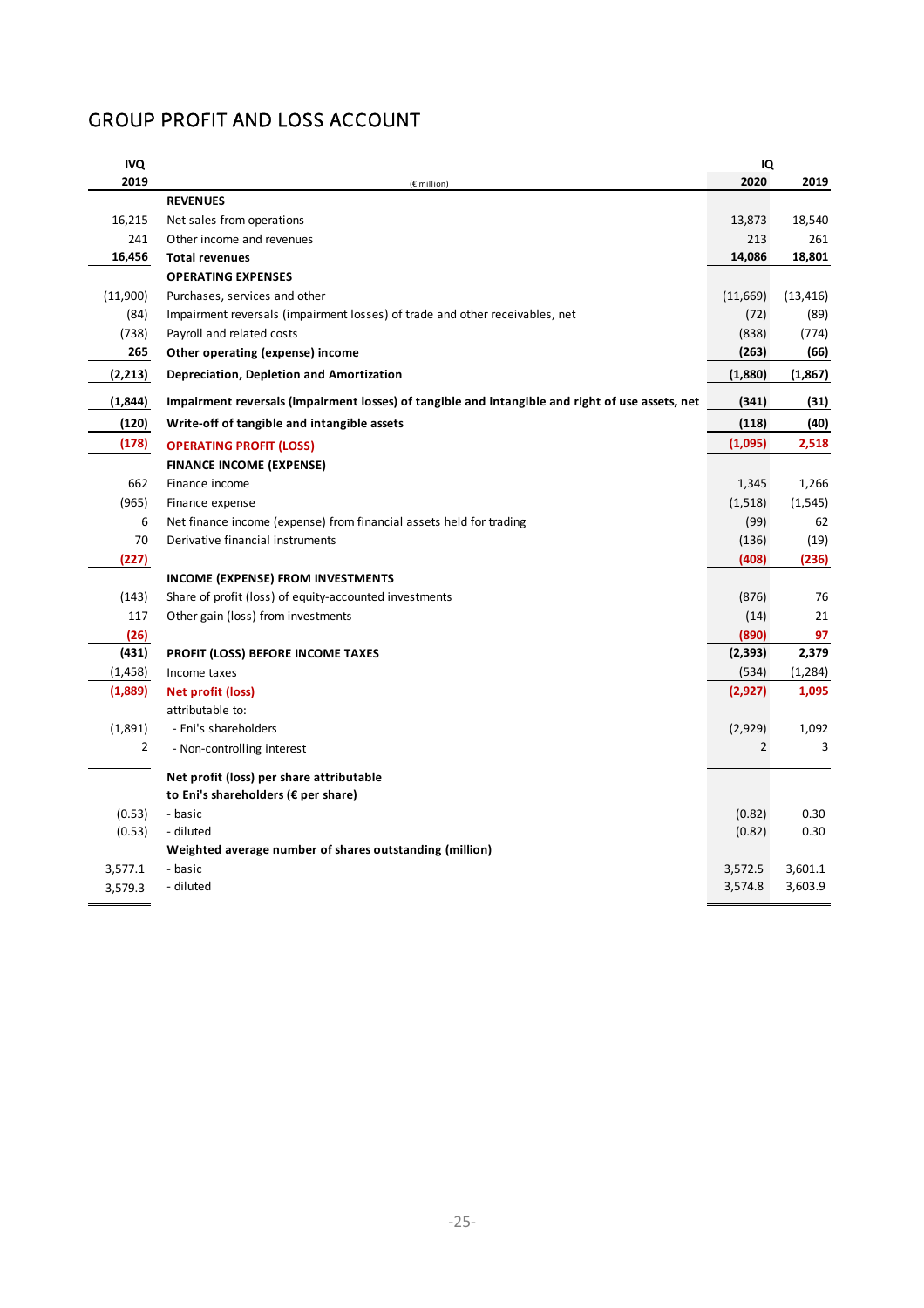# COMPREHENSIVE INCOME (LOSS)

|                                                                                  | IQ             |       |
|----------------------------------------------------------------------------------|----------------|-------|
| $(E$ million)                                                                    | 2020           | 2019  |
| Net profit (loss)                                                                | (2,927)        | 1,095 |
| Items that are not reclassified to profit or loss in later periods               | (4)            |       |
| Change in the fair value of interests with effects on other comprehensive income | (4)            |       |
| Items that may be reclassified to profit in later periods                        | 407            | 609   |
| Currency translation differences                                                 | 578            | 903   |
| Change in the fair value of cash flow hedging derivatives                        | (427)          | (411) |
| Share of other comprehensive income on equity-accounted entities                 | 133            | (2)   |
| Taxation                                                                         | 123            | 119   |
| Total other items of comprehensive income (loss)                                 | 403            | 609   |
| <b>Total comprehensive income (loss)</b>                                         | (2,524)        | 1,704 |
| attributable to:                                                                 |                |       |
| - Eni's shareholders                                                             | (2,526)        | 1,701 |
| - Non-controlling interest                                                       | $\overline{2}$ | 3     |

### CHANGES IN SHAREHOLDERS' EQUITY (€ million)

| Shareholders' equity at January 1, 2019   |         | 51,069   |
|-------------------------------------------|---------|----------|
| Total comprehensive income (loss)         | 1,704   |          |
| Other changes                             | 3       |          |
| <b>Total changes</b>                      |         | 1,707    |
| Shareholders' equity at March 31, 2019    |         | 52,776   |
| attributable to:                          |         |          |
| - Eni's shareholders                      |         | 52,716   |
| - Non-controlling interest                |         | 60       |
| Shareholders' equity at December 31, 2019 |         | 47,900   |
| Total comprehensive income (loss)         | (2,524) |          |
| Other changes                             | 9       |          |
| <b>Total changes</b>                      |         | (2, 515) |
| Shareholders' equity at March 31, 2020    |         | 45,385   |
| attributable to:                          |         |          |
| - Eni's shareholders                      |         | 45,277   |
| - Non-controlling interest                |         | 108      |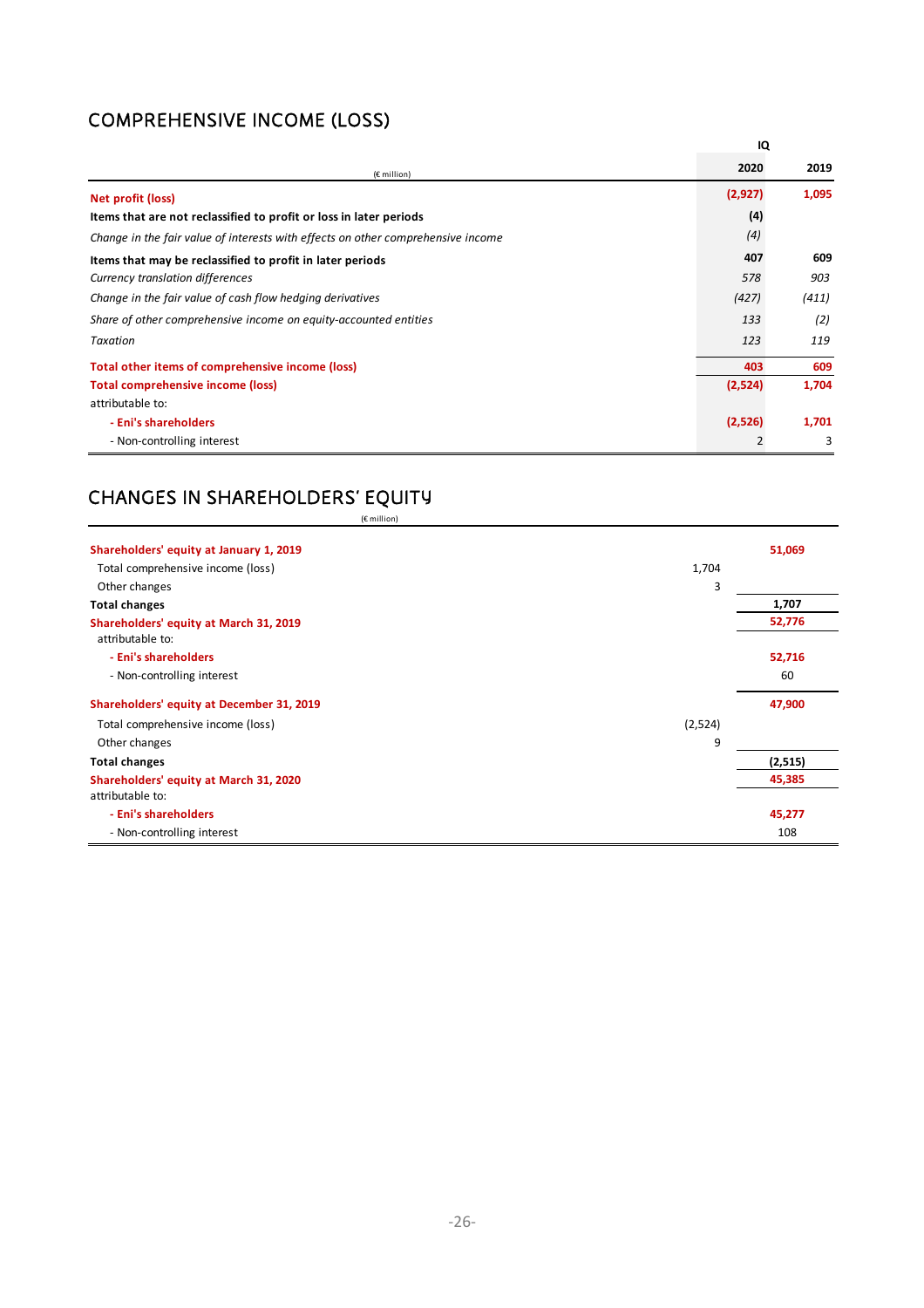## GROUP CASH FLOW STATEMENT

| <b>IVQ</b>   |                                                                                          | IQ       |          |
|--------------|------------------------------------------------------------------------------------------|----------|----------|
| 2019         | (€ million)                                                                              | 2020     | 2019     |
| (1,889)      | Net profit (loss)                                                                        | (2,927)  | 1,095    |
|              |                                                                                          |          |          |
|              | Adjustments to reconcile net profit (loss) to net cash provided by operating activities: |          |          |
| 2,213        | Depreciation, depletion and amortization                                                 | 1,880    | 1,867    |
| 1,844        | Impairment losses (impairment reversals) of tangible, intangible and right of use, net   | 341      | 31       |
| 120          | Write-off of tangible and intangible assets                                              | 118      | 40       |
| 143          | Share of (profit) loss of equity-accounted investments                                   | 876      | (76)     |
| (126)        | Gains on disposal of assets, net                                                         | (3)      | (5)      |
| (104)        | Dividend income                                                                          | (16)     | (21)     |
| (38)         | Interest income                                                                          | (28)     | (34)     |
| 242          | Interest expense                                                                         | 231      | 253      |
| 1,458        | Income taxes                                                                             | 534      | 1,284    |
| (74)         | Other changes                                                                            | 83       | 45       |
|              | Changes in working capital:                                                              |          |          |
| (150)        | - inventories                                                                            | 1,777    | (189)    |
| 96           | - trade receivables                                                                      | 225      | (2, 158) |
| 961          | - trade payables                                                                         | (1,624)  | 424      |
| 332          | - provisions for contingencies                                                           | (96)     | (55)     |
| 99           | - other assets and liabilities                                                           | 403      | 388      |
| 1,338        | Cash flow from changes in working capital                                                | 685      | (1, 590) |
| (12)         | Net change in the provisions for employee benefits                                       | 37       | 47       |
| 119          | Dividends received by equity investments                                                 | 156      | 530      |
| 19           | Interest received                                                                        | 23       | 14       |
| (196)        | Interest paid                                                                            | (277)    | (230)    |
| (1, 332)     | Income taxes paid, net of tax receivables received                                       | (738)    | (1, 153) |
| 3,725        | Net cash provided by operating activities                                                | 975      | 2,097    |
|              | Investing activities:                                                                    |          |          |
| (2, 120)     | - tangible assets and prepaid right of use                                               | (1,529)  | (2, 179) |
| (121)        | - intangible assets                                                                      | (61)     | (60)     |
| (5)          | - consolidated subsidiaries and businesses net of cash and cash equivalent acquired      | (99)     |          |
| (21)         | - investments                                                                            | (123)    | (30)     |
|              | - securities held for operating purposes                                                 | (6)      | (3)      |
| (85)         | - financing receivables held for operating purposes                                      | (44)     | (48)     |
| (197)        | - change in payables in relation to investing activities                                 | (95)     | 87       |
| (2, 549)     | Cash flow from investing activities                                                      | (1, 957) | (2, 233) |
|              | Disposals:                                                                               |          |          |
| 236          | - tangible assets                                                                        | 4        | 6        |
| 16           | - intangible assets                                                                      |          |          |
| 22           | - investments                                                                            | 4        |          |
| 12           | - securities held for operating purposes                                                 | 10       |          |
| 91           | - financing receivables held for operating purposes                                      | 42       | 32       |
| $\mathbf{1}$ | - change in receivables in relation to disposals                                         |          |          |
| 378          | Cash flow from disposals                                                                 | 60       | 38       |
| (126)        | Net change in receivables and securities held for operating purposes                     | (735)    | (65)     |
| (2, 297)     | Net cash used in investing activities                                                    | (2,632)  | (2,260)  |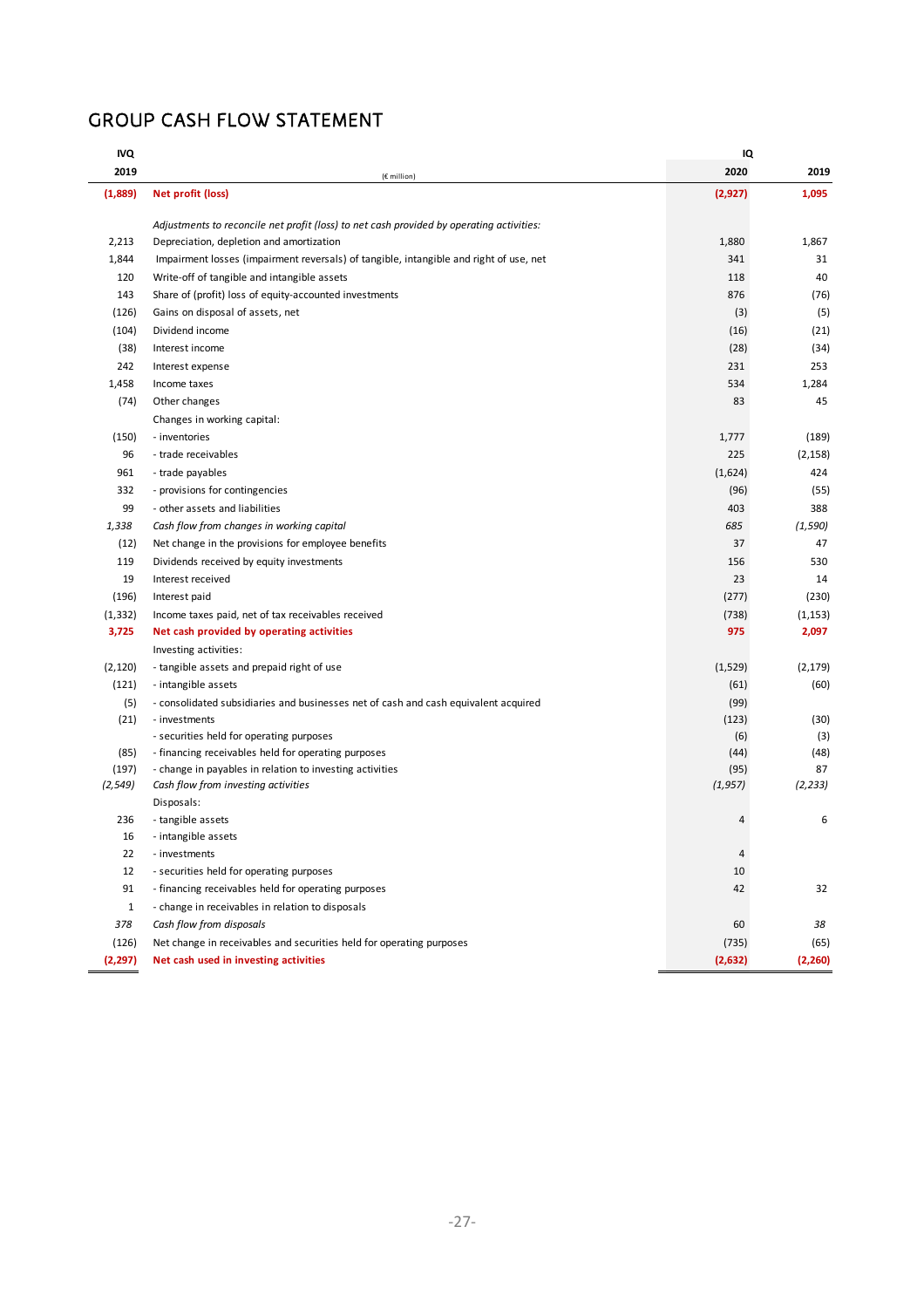# GROUP CASH FLOW STATEMENT (continued)

| IVQ   |                                                                                                   | IQ      |        |
|-------|---------------------------------------------------------------------------------------------------|---------|--------|
| 2019  | (€ million)                                                                                       | 2020    | 2019   |
| 768   | Increase in long-term debt                                                                        | 999     | 26     |
| (216) | Repayments of long-term debt                                                                      | (1,035) | (381)  |
| (225) | Repayment of lease liabilities                                                                    | (249)   | (230)  |
|       | Increase (decrease) in short-term financial debt                                                  | (416)   | 145    |
| 330   |                                                                                                   | (701)   | (440)  |
| (1)   | Sale (acquisition) of additional interests in consolidated subsidiaries                           |         |        |
| (1)   | Dividends paid to non-controlling interests                                                       |         |        |
| (178) | Net purchase of treasury shares                                                                   |         |        |
| 150   | Net cash used in financing activities                                                             | (701)   | (440)  |
|       | Effect of change in consolidation (inclusion/exclusion of significant/insignificant subsidiaries) |         | (1)    |
| (17)  | Effect of exchange rate changes on cash and cash equivalents and other changes                    |         | 9      |
| 1,561 | Net increase (decrease) in cash and cash equivalent                                               | (2,353) | (595)  |
| 4,433 | Cash and cash equivalents - beginning of the period                                               | 5,994   | 10,855 |
| 5.994 | Cash and cash equivalents - end of the period                                                     | 3,641   | 10,260 |

## SUPPLEMENTAL INFORMATION

| <b>IVQ</b> |                                                                                                 | IQ   |      |
|------------|-------------------------------------------------------------------------------------------------|------|------|
| 2019       | $(E$ million)                                                                                   | 2020 | 2019 |
|            | Investment of consolidated subsidiaries and businesses                                          |      |      |
|            | Current assets                                                                                  | 14   |      |
| 12         | Non-current assets                                                                              | 204  |      |
|            | Cash and cash equivalents (net borrowings)                                                      | (63) |      |
| (6)        | Current and non-current liabilities                                                             | (9)  |      |
| 7          | Net effect of investments                                                                       | 146  |      |
| (2)        | Non controlling interest                                                                        | (44) |      |
| 5.         | <b>Purchase price</b>                                                                           | 102  |      |
|            | less:                                                                                           |      |      |
|            | Cash and cash equivalents                                                                       | (3)  |      |
| 5.         | Investment of consolidated subsidiaries and businesses net of cash and cash equivalent acquired | 99   |      |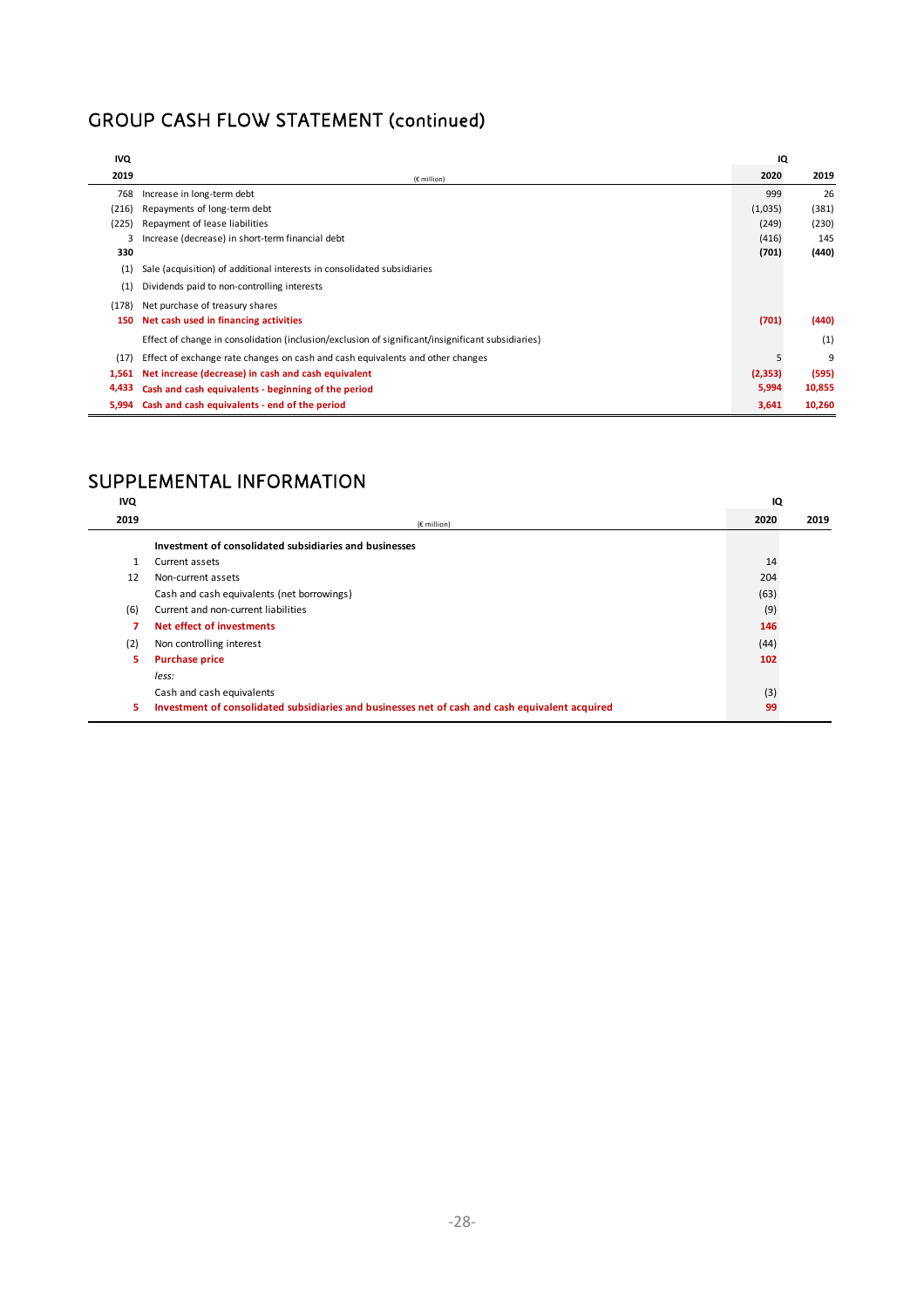# Capital expenditure

| <b>IVQ</b> |                                                    | IQ    |       |          |
|------------|----------------------------------------------------|-------|-------|----------|
| 2019       | (€ million)                                        | 2020  | 2019  | % Ch.    |
| 1,775      | <b>Exploration &amp; Production</b>                | 1,258 | 1,986 | (37)     |
| 4          | - acquisition of proved and unproved properties    |       | 366   | $\cdots$ |
| 187        | - exploration                                      | 171   | 143   | 20       |
| 1,543      | - development                                      | 1,070 | 1,467 | (27)     |
| 41         | - other expenditure                                | 17    | 10    | 70       |
| 81         | Gas & Power                                        | 57    | 42    | 36       |
| 285        | Refining & Marketing and Chemicals                 | 235   | 188   | 25       |
| 228        | - Refining & Marketing                             | 169   | 171   | (1)      |
| 57         | - Chemicals                                        | 66    | 17    |          |
| 104        | Corporate and other activities                     | 42    | 27    | 56       |
| (4)        | Impact of unrealized intragroup profit elimination | (2)   | (4)   |          |
| 2,241      | <b>Capital expenditure</b>                         | 1,590 | 2,239 | (29)     |

In the first quarter of 2020, capital expenditure amounted to €1,590 million (€2,239 million in the first quarter of 2019) and mainly related to:

- development activities (€1,070 million) mainly in Indonesia, Egypt, Mozambique, United Arab Emirates, Mexico, Kazakhstan and Iraq;

- refining activity in Italy and outside Italy (€157 million) mainly aimed at reconstruction works of the EST conversion plant at the Sannazzaro refinery, maintain plants' integrity as well as initiatives in the field of health, security and environment; marketing activity, mainly regulation compliance and stay in business initiatives in the refined product retail network in Italy and in the Rest of Europe (€12 million);

- initiatives relating to gas marketing (€51 million).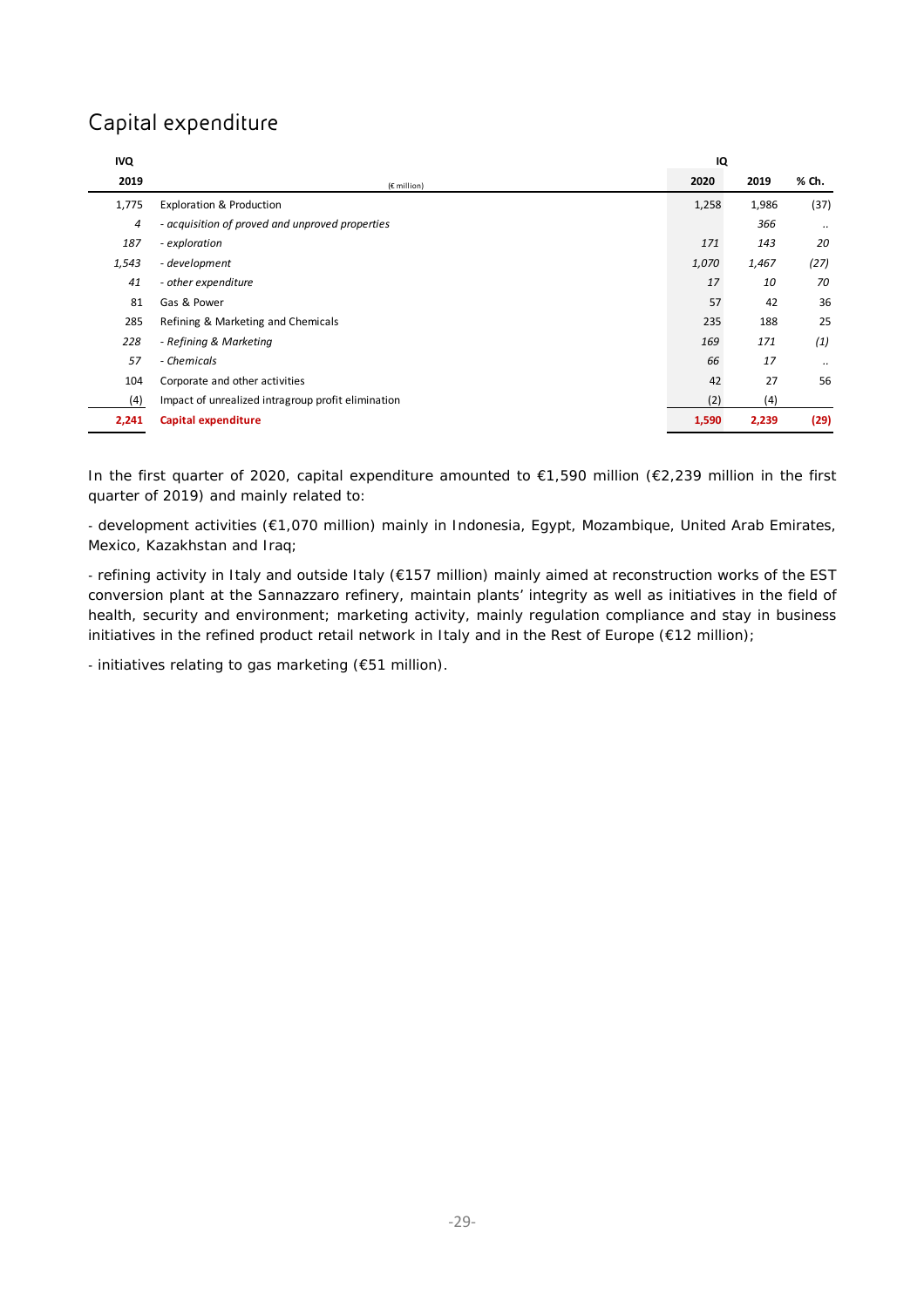# Exploration & Production

### **PRODUCTION OF OIL AND NATURAL GAS BY REGION**

| <b>IVQ</b> |                                          |          | IQ    |       |
|------------|------------------------------------------|----------|-------|-------|
| 2019       |                                          |          | 2020  | 2019  |
| 1,921      | Production of oil and natural gas (a)(b) | (kboe/d) | 1,774 | 1,841 |
| 117        | Italy                                    |          | 111   | 132   |
| 191        | Rest of Europe                           |          | 254   | 170   |
| 393        | North Africa                             |          | 250   | 374   |
| 363        | Egypt                                    |          | 299   | 336   |
| 385        | Sub-Saharan Africa                       |          | 369   | 363   |
| 163        | Kazakhstan                               |          | 173   | 148   |
| 174        | Rest of Asia                             |          | 191   | 181   |
| 106        | Americas                                 |          | 110   | 107   |
| 29         | Australia and Oceania                    |          | 17    | 30    |
| 166        | Production sold (a)                      | (mmboe)  | 144   | 152   |

#### **PRODUCTION OF LIQUIDS BY REGION**

| <b>IVQ</b> |                                          | IQ   |      |
|------------|------------------------------------------|------|------|
| 2019       |                                          | 2020 | 2019 |
| 926        | <b>Production of liquids</b><br>(kbbI/d) | 892  | 887  |
| 52         | Italy                                    | 49   | 56   |
| 115        | Rest of Europe                           | 149  | 102  |
| 176        | North Africa                             | 116  | 164  |
| 77         | Egypt                                    | 74   | 71   |
| 242        | Sub-Saharan Africa                       | 232  | 252  |
| 110        | Kazakhstan                               | 117  | 96   |
| 92         | Rest of Asia                             | 94   | 84   |
| 60         | Americas                                 | 61   | 60   |
|            | Australia and Oceania                    |      | 2    |

#### **PRODUCTION OF NATURAL GAS BY REGION**

| <b>IVQ</b> |                                              | IQ    |       |
|------------|----------------------------------------------|-------|-------|
| 2019       |                                              | 2020  | 2019  |
| 5,379      | <b>Production of natural gas</b><br>(mmcf/d) | 4,768 | 5,157 |
| 353        | Italy                                        | 334   | 410   |
| 411        | Rest of Europe                               | 567   | 366   |
| 1,178      | North Africa                                 | 723   | 1,137 |
| 1,542      | Egypt                                        | 1,217 | 1,434 |
| 776        | Sub-Saharan Africa                           | 740   | 599   |
| 289        | Kazakhstan                                   | 304   | 286   |
| 441        | Rest of Asia                                 | 527   | 522   |
| 245        | Americas                                     | 263   | 256   |
| 144        | Australia and Oceania                        | 93    | 147   |

(a) Includes Eni's share ofproduction of equity-accounted entities.<br>(b) Includes volumes of hydrocarbons consumed in operation (123 and 119 kboe/d in the first quarter of 2020 and 2019, respectively, and 120 kboe/d in the